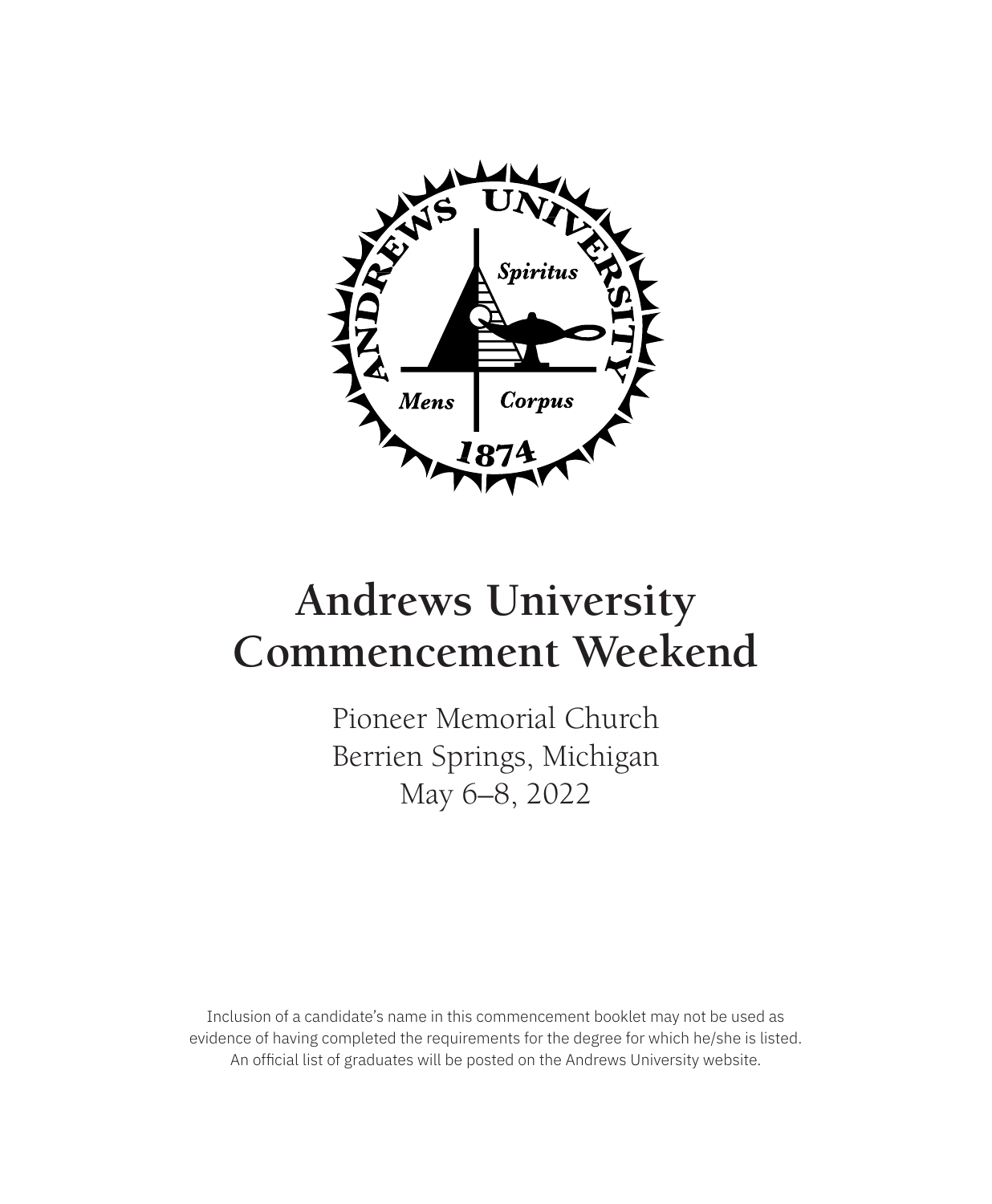# **SPECIAL MESSAGE TO GRADUATES**

Dear Graduates,

The last few years have presented new challenges to you. Learning has been different; community has had to be formed in new ways; we have all had to discover new ways to do old things, and creative ways to do what is new. But you have succeeded! All of us at Andrews University are proud of you. I am proud of you.

We are particularly proud of your achievement in reaching this point of graduation. You have faced challenges with courage and determination. You have grown academically and personally. You have also shared with us your story, your lives. That has been a gift to us and we are the better for having had you as a student at Andrews University.

Thank you too for engaging with us as a community of faith. The journey of faith means constant learning as we deepen our understanding of the gospel. You have done that alongside us, and our hope is that as you graduate you do so with a deepened commitment to your God and to being an active part of a faith community.

I want to thank you too for being a class that has taken to heart the phrase, World Changers Made Here. I have seen the way you have made a difference already: to this campus community, to the local community and to the world. I know you are poised to continue with that same commitment. World Changers for a changing world.

I would leave with you two texts that as President I seek to live by daily:

"He has shown you, O mortal, what is good. And what does the LORD require of you? To act justly and to love mercy and to walk humbly with your God." Micah 6:8

"Beloved, let us love one another, for love is of God; and everyone who loves is born of God and knows God. He who does not love does not know God, for God is love." I John 4:7,8

Blessings to each of you!

Andrea Junta

Andrea Luxton President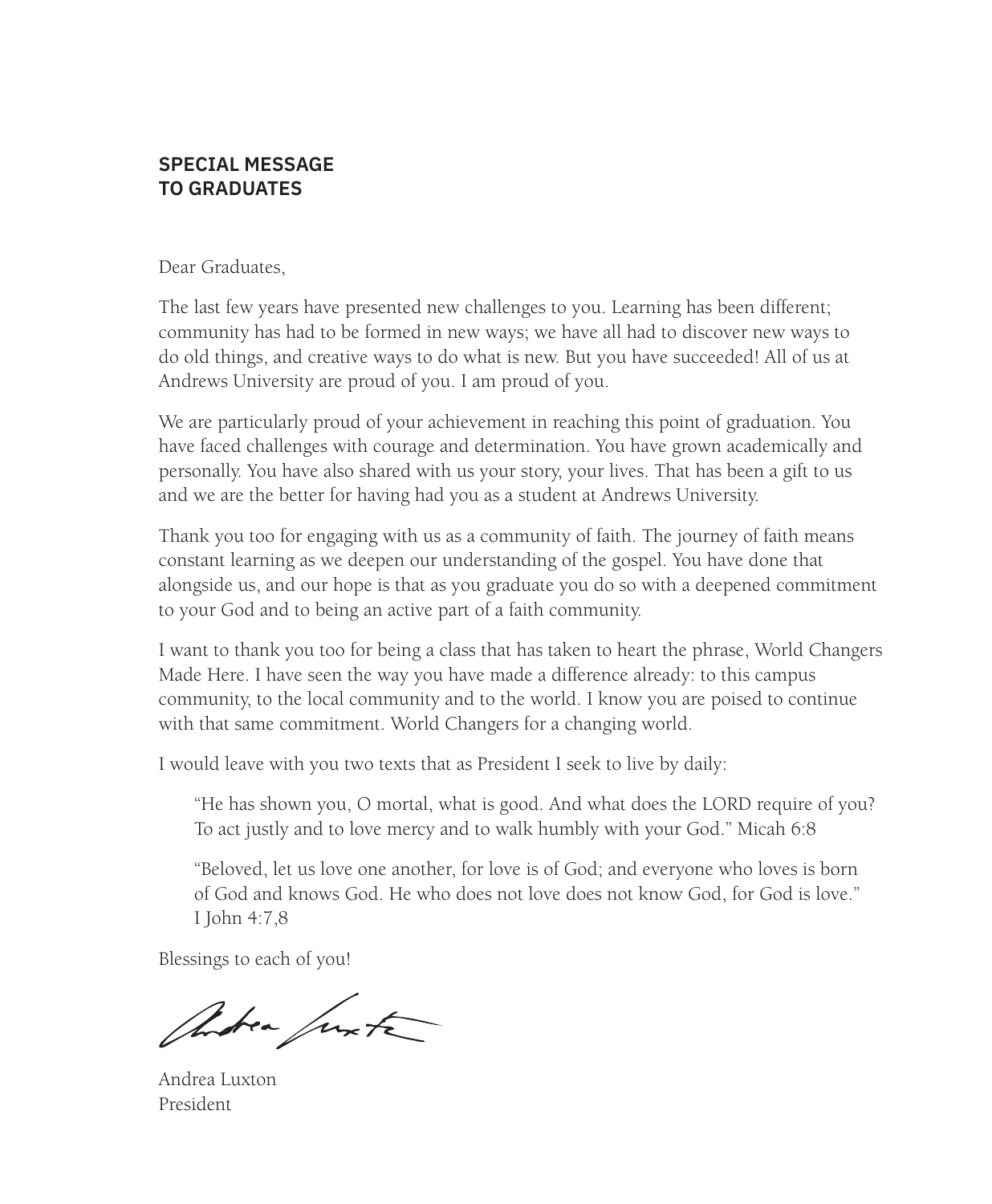# **PRESIDENT'S CHARGE**

Graduates of Andrews University, you now start a new chapter in your personal and professional life. I would ask you to approach this particular chapter with clarity of purpose and commitment to values and faith that represent Andrews University, your alma mater. As a University we claim, "World Changers Made Here." You are now poised to show the truth of that claim.

While at this University you have engaged with your faculty and staff who have chosen to be both Christians and exemplary professionals. They have invited you and your peers to consistently live out your faith with relevance and integrity. They have encouraged you to reach the highest goals academically and professionally. And, today, I ask you to embrace the opportunities and challenges that await you with passion and conviction. Carry with you the best of all that you have learned here and use your increased knowledge and skills to add meaningful quality and spiritual significance to this world.

You leave here with a degree but this is certainly not the end of your learning. Continue to seek honestly for the truth. Desire to keep learning more of God's kingdom. Search for opportunities where you can bring freshness, healing and creativity. Advance your profession with enthusiasm and integrity. Live with warmth, compassion and energy. With all this, always remember to be still and hear the gentle guiding whisper of God.

So I charge you, as graduates of Andrews University, to live by these values and ideals. And may the love of God, the grace of our Lord Jesus Christ and the fellowship of the Holy Spirit go with you always.

Andrea Junta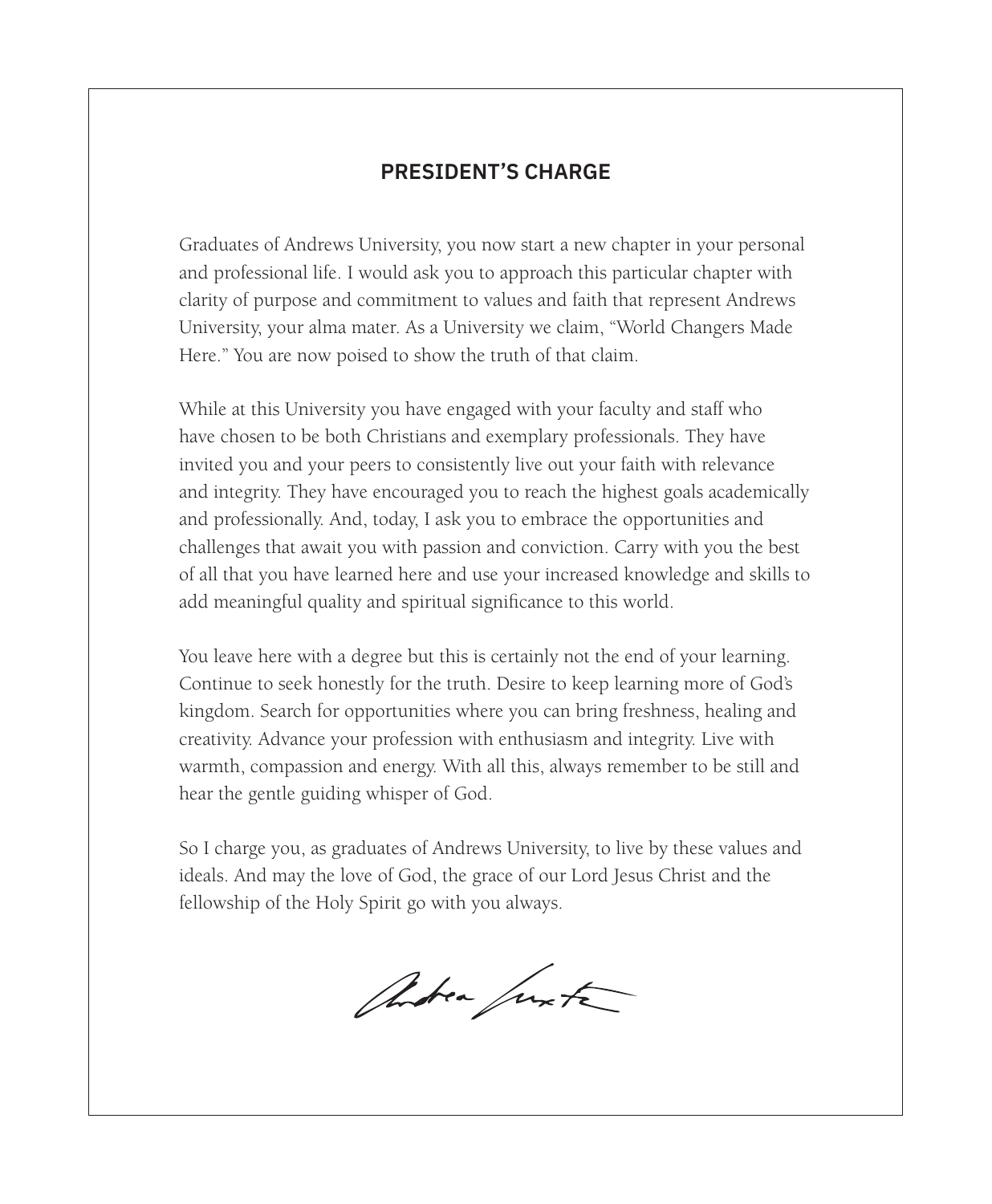# **COMMENCEMENT**

# **Seventh-day Adventist Theological Seminary**

May 6, 2022, 5 p.m. Howard Performing Arts Center

| <b>Opening Voluntary</b>        | "Fantasie in G Minor"<br>"Prelude"                                                                                                                                                                                            | Johann Sebastian Bach<br>Fanny Mendelssohn                             |
|---------------------------------|-------------------------------------------------------------------------------------------------------------------------------------------------------------------------------------------------------------------------------|------------------------------------------------------------------------|
| Processional                    | "Regalia: A Grand Processional on DIADEMATA"                                                                                                                                                                                  | Kenneth Logan                                                          |
|                                 | The Marshal for the Colleges and Schools<br>The Candidates for Degrees and Diplomas:<br>The Seventh-day Adventist Theological Seminary<br>The Grand Marshal<br>The Faculties of the University<br>The President and Her Party |                                                                        |
| Invocation                      |                                                                                                                                                                                                                               | Felix H. Cortez<br>Professor of New Testament                          |
| Welcome                         |                                                                                                                                                                                                                               | Jiří Moskala<br>Dean of the Seventh-day Adventist Theological Seminary |
| Scripture                       | 1 Peter 5:1-4 (English Standard Version)                                                                                                                                                                                      | Cedric Vine<br>Associate Professor of New Testament                    |
| <b>Musical Selection</b>        | "He's Got the Whole World in His Hands"<br>Traditional Spiritual<br>Charles Reid, tenor; Gabriel Palacios, piano                                                                                                              | arranged by Moses Hogan                                                |
| Conferring of Honors and Awards |                                                                                                                                                                                                                               | Andrea Luxton<br>President                                             |
| <b>Commencement Address</b>     | "Unforgettable Experiences"                                                                                                                                                                                                   | Thomas R. Shepherd<br>Senior Research Professor<br>of New Testament    |
| <b>Conferring of Degrees</b>    |                                                                                                                                                                                                                               | The President Presiding<br>Christon G. Arthur<br>Provost               |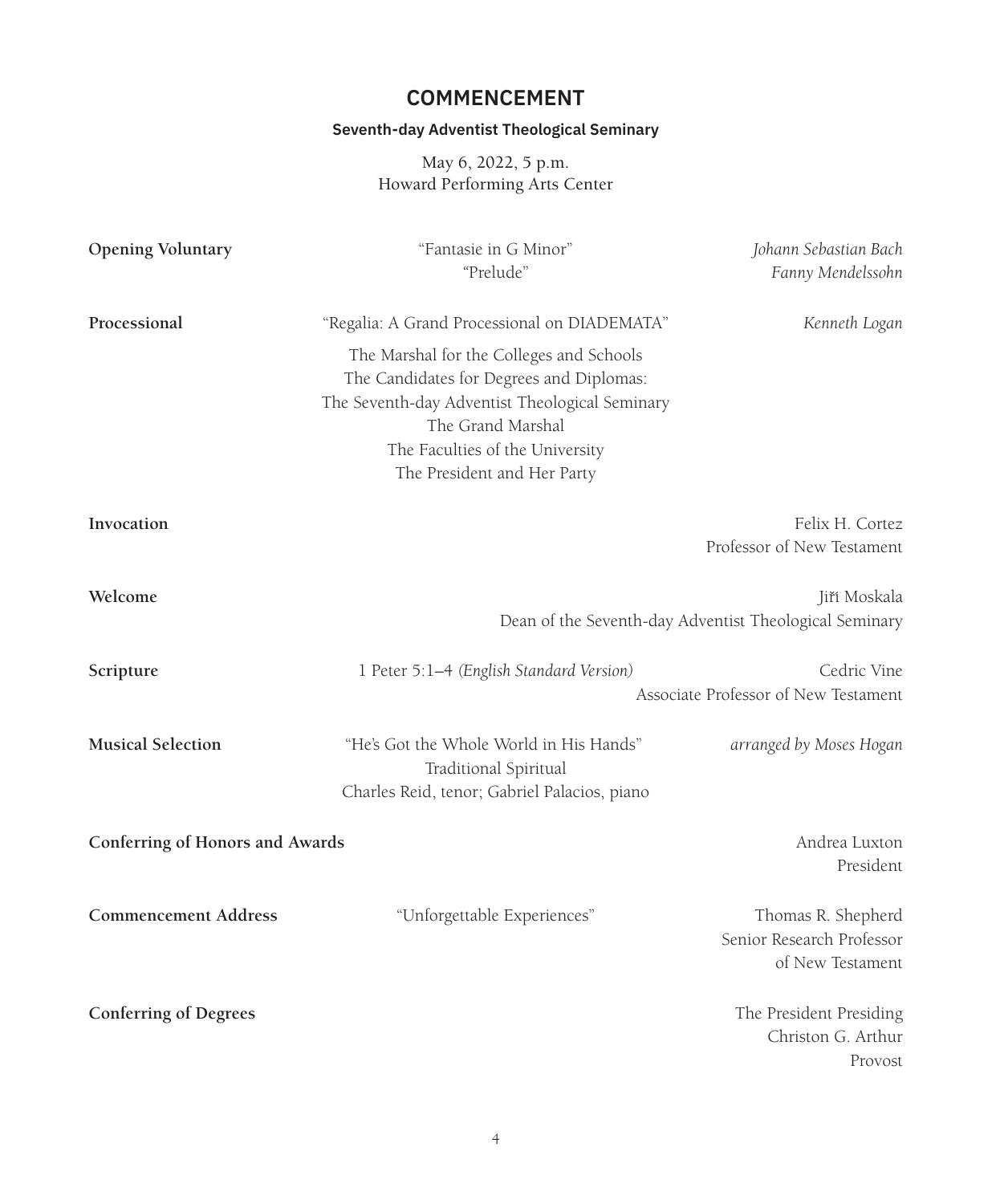#### **Presentation of Candidates**

(Please hold applause until all diplomas in a level have been presented.)

**President's Charge** Andrea Luxton **Welcome to Alumni** Andriy Kharkovyy **School Song** "Our Dear AU" *I.A. Steinel* **J.N. Andrews Benediction Hyveth Williams Hyveth Williams \*Recessional** "Voluntary: Adagio" *attr. Henry Purcell* **Closing Voluntary** "Toccata" *Eugène Gigout*

> Organist: Kenneth D. Logan, Adjunct Professor of Music Grand Marshal: D. David Nowack, Professor of Biochemistry Marshal: Trevor O'Reggio, Professor of Church History Marshal's Assistant: Denis J.H. Fortin, Professor of Historical Theology

\*The audience will be seated during the academic recessional.

#### **J.N. Andrews Benediction**

And now, as we set forth, we commit ourselves to the merciful protection of God, and we especially ask the prayers of the people of God that His blessing may attend us in this sacred work. —J.N. Andrews

September 15, 1874

Director of Alumni Services

Professor of Homiletics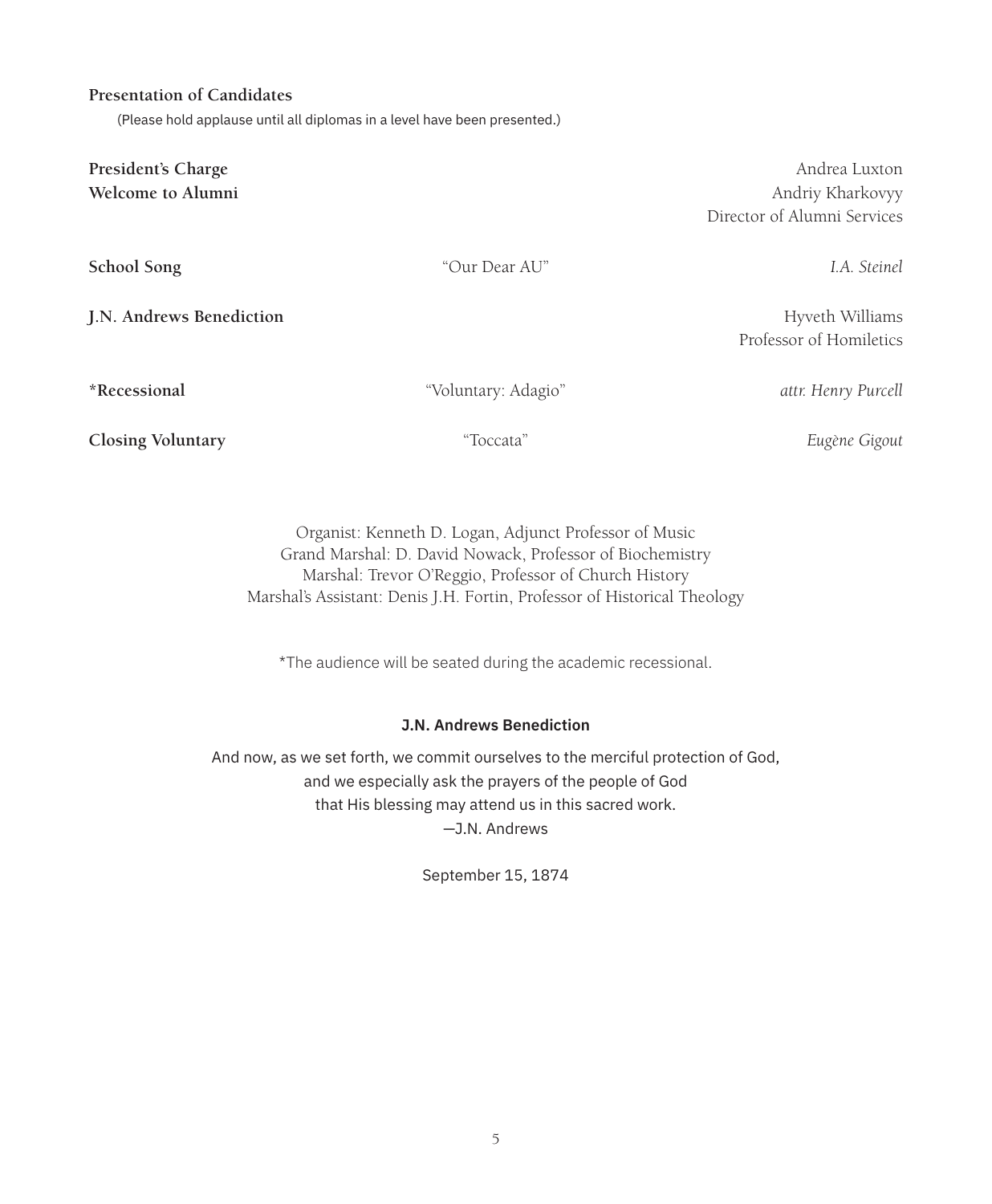# **COMMENCEMENT**

# **College of Health & Human Services**

May 6, 2022, 7:30 p.m. Howard Performing Arts Center

| <b>Opening Voluntary</b>     | "Fantasie in G Minor"<br>"Prelude"                                                                                                                                                                                    | Johann Sebastian Bach<br>Fanny Mendelssohn                                        |
|------------------------------|-----------------------------------------------------------------------------------------------------------------------------------------------------------------------------------------------------------------------|-----------------------------------------------------------------------------------|
| Processional                 | "Regalia: A Grand Processional on DIADEMATA"                                                                                                                                                                          | Kenneth Logan                                                                     |
|                              | The Marshal for the Colleges and Schools<br>The Candidates for Degrees and Diplomas:<br>The College of Health & Human Services<br>The Grand Marshal<br>The Faculties of the University<br>The President and Her Party |                                                                                   |
| Invocation                   |                                                                                                                                                                                                                       | Jean Cadet<br>Associate Professor of Population Health,<br>Nutrition & Wellness   |
| Welcome                      |                                                                                                                                                                                                                       | Emmanuel Rudatsikira<br>Dean of the College of Health & Human Services            |
| Scripture                    | Psalm 90:1–6, 12 (New King James Version)                                                                                                                                                                             | Rhonda Tomenko<br>Assistant Professor of Speech-Language<br>Pathology & Audiology |
| <b>Musical Selection</b>     | "He's Got the Whole World in His Hands"<br>Traditional Spiritual<br>Charles Reid, tenor; Gabriel Palacios, piano                                                                                                      | arranged by Moses Hogan                                                           |
| <b>Commencement Address</b>  | "Each Day a Gift"                                                                                                                                                                                                     | David Village<br>Professor Emeritus of<br>Physical Therapy                        |
| <b>Conferring of Degrees</b> |                                                                                                                                                                                                                       | The President Presiding<br>Christon G. Arthur<br>Provost                          |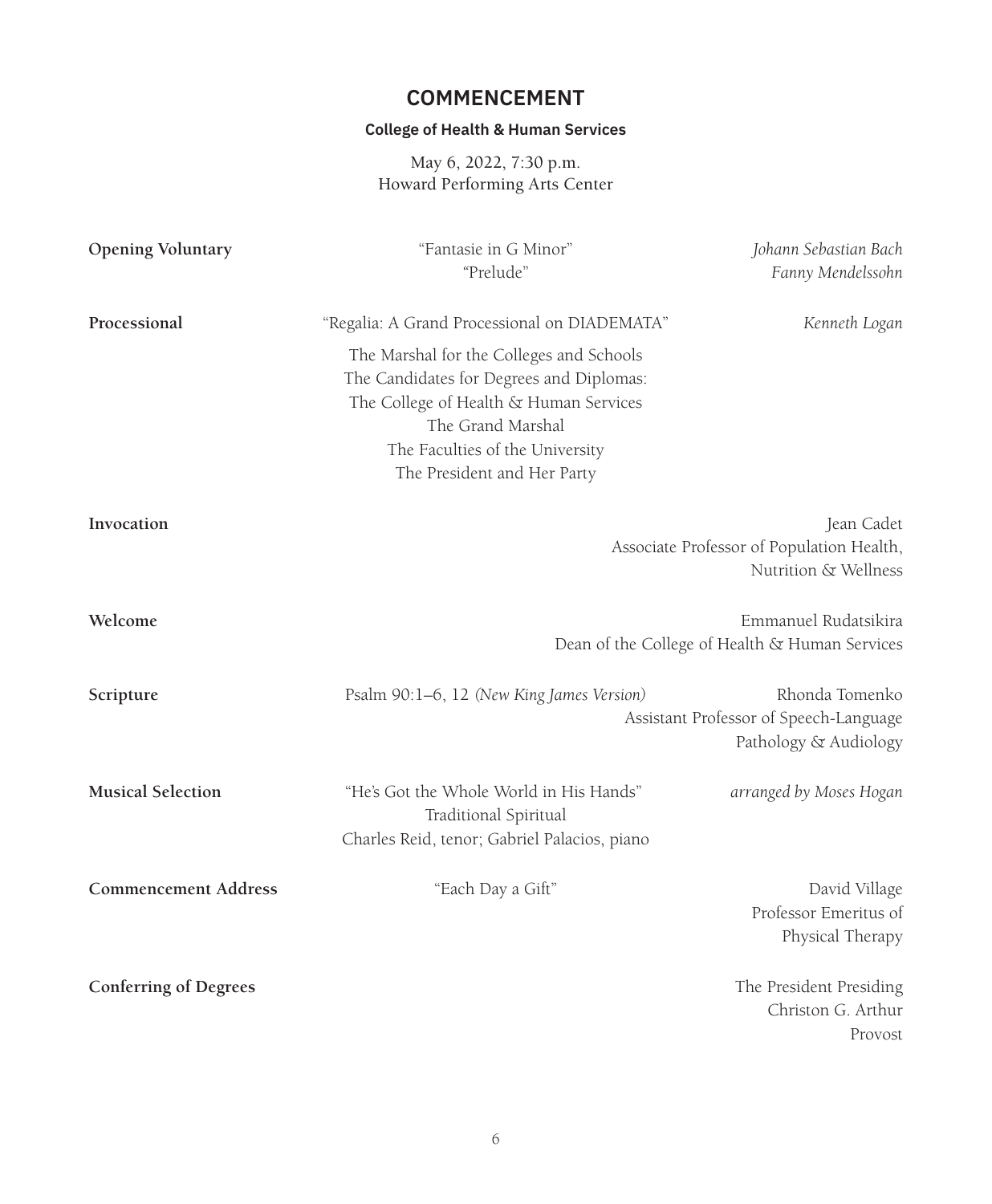#### **Presentation of Candidates**

(Please hold applause until all diplomas in a level have been presented.)

**President's Charge** Andrea Luxton **President's Charge** Andrea Luxton

**School Song** "Our Dear AU" *I.A. Steinel*

**Welcome to Alumni** Andriy Kharkovyy Director of Alumni Services

**J.N. Andrews Benediction** Melinda Nwanganga Assistant Professor of Nursing

**\*Recessional** "Voluntary: Adagio" *attr. Henry Purcell*

**Closing Voluntary** "Toccata" *Eugène Gigout*

Organist: Kenneth D. Logan, Adjunct Professor of Music Grand Marshal: D. David Nowack, Professor of Biochemistry Marshal: Kimberly W. Ferreira, Associate Professor of Physical Therapy Marshal's Assistant: Denis J.H. Fortin, Professor of Historical Theology

\*The audience will be seated during the academic recessional.

#### **J.N. Andrews Benediction**

And now, as we set forth, we commit ourselves to the merciful protection of God, and we especially ask the prayers of the people of God that His blessing may attend us in this sacred work. —J.N. Andrews

September 15, 1874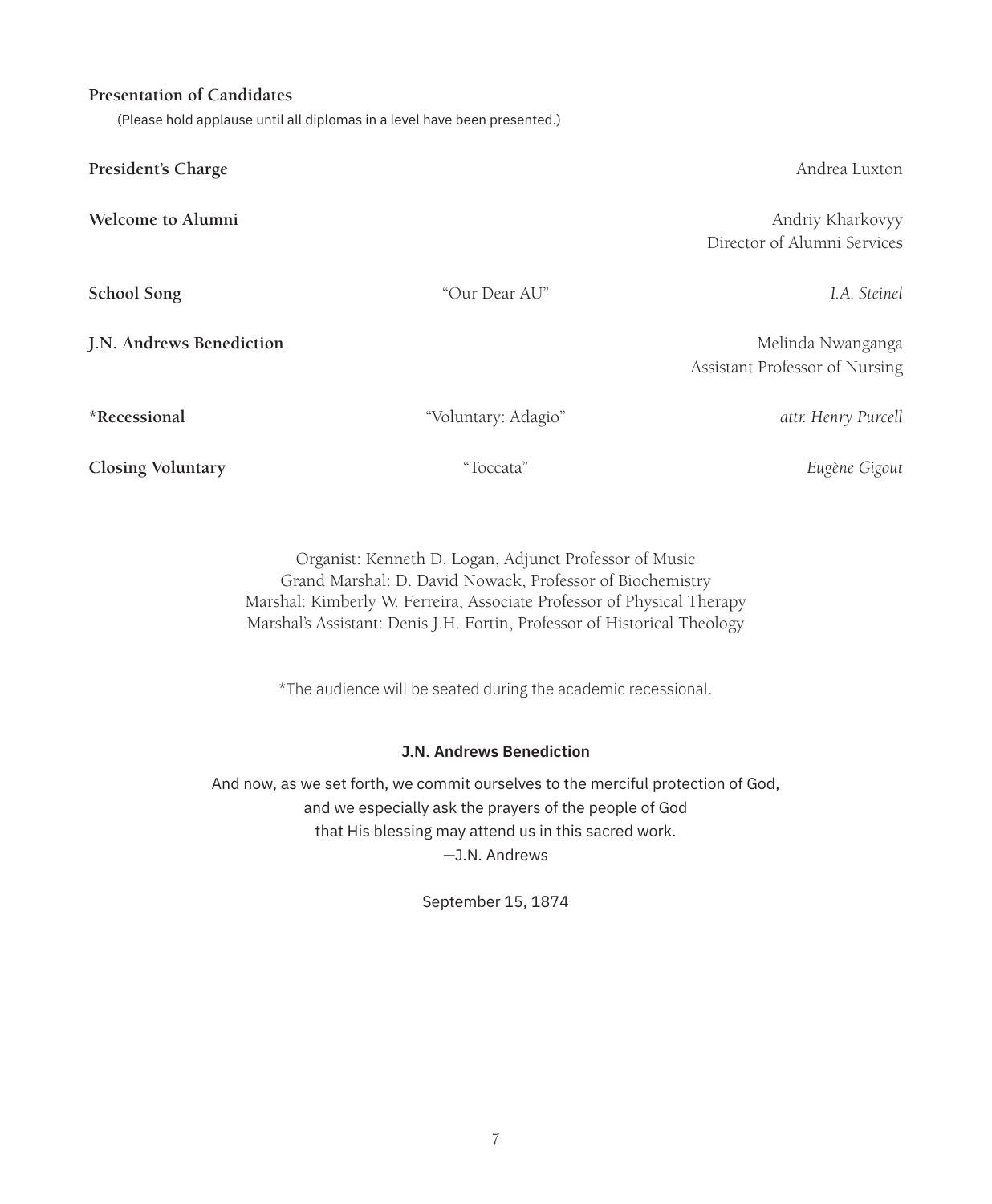# **BACCALAUREATE**

### May 7, 2022, 9 and 11:45 a.m. Pioneer Memorial Church

| <b>Opening Music</b>        | "O Sons and Daughters, Let Us Sing"                                                                                                                                       | Healey Willan                                                                                                                                   |
|-----------------------------|---------------------------------------------------------------------------------------------------------------------------------------------------------------------------|-------------------------------------------------------------------------------------------------------------------------------------------------|
| Processional                | "Lift High the Cross"                                                                                                                                                     | Donald Busarow                                                                                                                                  |
| Hymn of Praise              | "Rejoice, Ye Pure in Heart!"                                                                                                                                              | No. 27                                                                                                                                          |
| Congregational Prayer       |                                                                                                                                                                           | *Willie E. Hucks II<br>Associate Professor of Pastoral Theology and Homiletics<br>**Barbara Harrison<br>Clinical Associate Professor of Nursing |
| Worship in Music            | *"Eternal Life"<br>Bénie Safari Shyirakera Dushime, BA, soprano; Nathaniel Cogen, MMus, piano                                                                             | Olive Dungan                                                                                                                                    |
|                             | **"Ubi Caritas"<br>Baccalaureate Choir, Emily Jurek, BMus, conductor                                                                                                      | Ola Gjeilo                                                                                                                                      |
| Scripture                   | Acts 14:1-3 (New American Standard Version)                                                                                                                               | *Christopher Perry<br>Assistant Professor of Architecture<br>**Harvey Burnett<br>Professor of Psychology                                        |
| Hymn of Meditation          | "Be Thou My Vision"                                                                                                                                                       | No. 547                                                                                                                                         |
| Introduction of Speaker     |                                                                                                                                                                           | Andrea Luxton<br>President                                                                                                                      |
| <b>Baccalaureate Sermon</b> | "Three Secrets of Success from Paul and Barnabas"                                                                                                                         | Artur A. Stele<br>General Vice President<br>General Conference of Seventh-day Adventists                                                        |
| Hymn of Commissioning       | "Go Forth, Go Forth With Christ"                                                                                                                                          | No. 377                                                                                                                                         |
| Benediction                 |                                                                                                                                                                           | *Nadia Nosworthy<br>Assistant Professor of Educational Psychology<br>**Marlene N. Murray<br>Professor of Biology                                |
| Recessional                 | "Dialogue"                                                                                                                                                                | Gilbert Martin                                                                                                                                  |
| <b>Closing Music</b>        | "Guide Me, O Thou Great Jehovah"                                                                                                                                          | Kenneth Logan                                                                                                                                   |
|                             | Organist: Kenneth D. Logan, Adjunct Professor of Music<br>Marshals: *Trevor O'Reggio, Professor of Church History<br>** Katherine A. Koudele, Professor of Animal Science |                                                                                                                                                 |
|                             | *9 a.m. service, **11:45 a.m. service                                                                                                                                     |                                                                                                                                                 |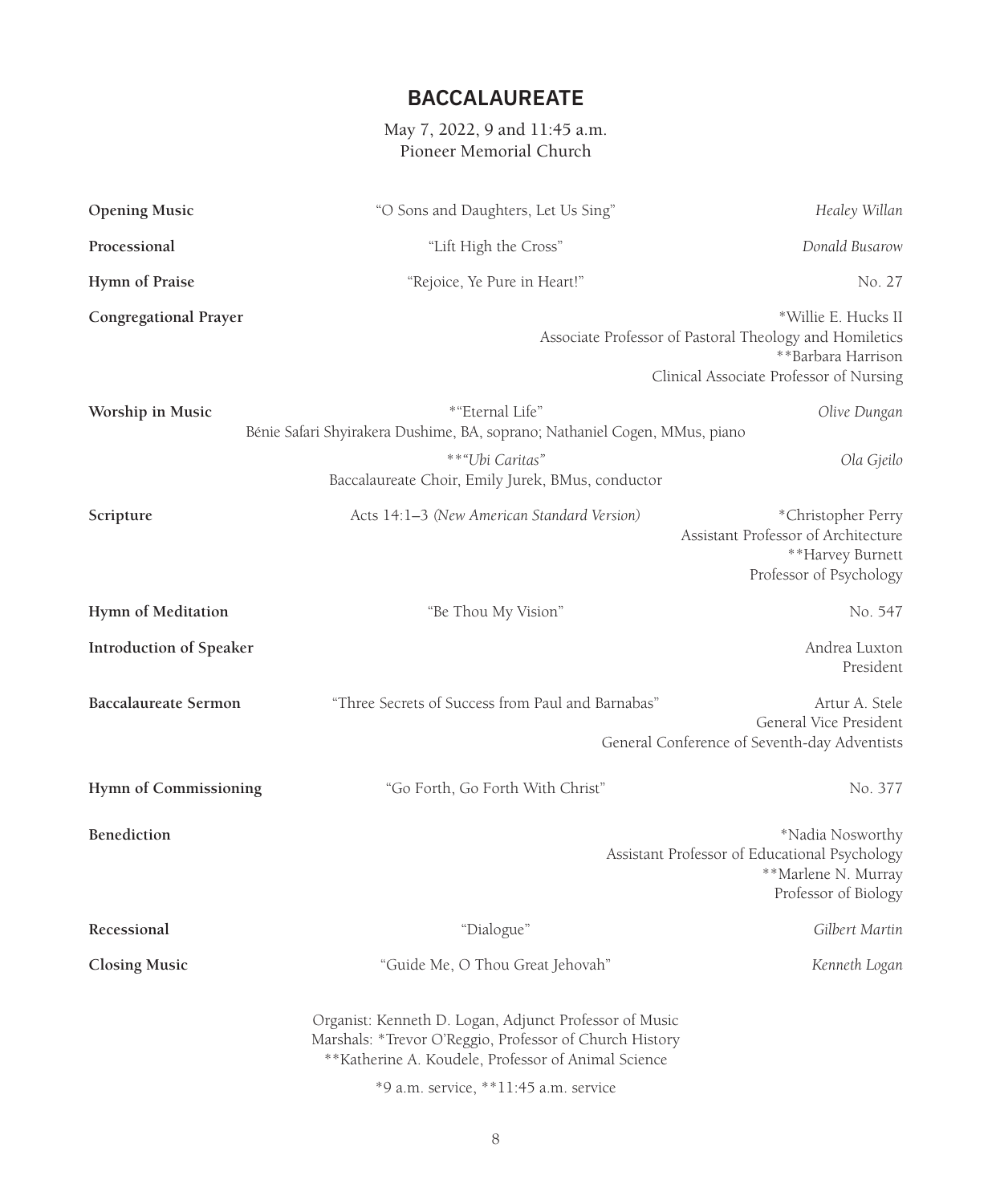# **SABBATH VESPERS—Class of 2022**

May 7, 2022, 8:30 p.m. Howard Performing Arts Center

| Prelude                                         | "Nocturne in D-flat Major, Op. 27, No. 2"<br>Emily Jurek, BMus, piano                                                                 | Frederic Chopin                                     |
|-------------------------------------------------|---------------------------------------------------------------------------------------------------------------------------------------|-----------------------------------------------------|
| Scripture & Prayer                              | Proverbs 16:3                                                                                                                         | Radja Butarbutar, BT                                |
| Introduction of the President                   |                                                                                                                                       | Dongchan Kim, BA                                    |
| Welcome to Parents and Guests                   |                                                                                                                                       | Andrea Luxton<br>President                          |
| Tribute to University (Class Gift Presentation) |                                                                                                                                       | Lance Johnson, BBA                                  |
| <b>Musical Selection</b>                        | "Suite for Two Violins and Piano, Op. 71"<br>Lento assai<br>Migena Wilcox, BMus, violin; James Corbett, violin;<br>Emily Jurek, piano | Maurice Moszkowski                                  |
| <b>Tribute to Students</b>                      |                                                                                                                                       | Padma Tadi Uppala<br>Professor of Population Health |
| <b>Musical Selection</b>                        | "Intermezzo No. 1 in B minor, Op. 119"<br>Jonathan Watson, BA, piano                                                                  | Johannes Brahms                                     |
|                                                 | "Ballade, Op. 10, No. 1 in D minor: Andante"<br>Nathaniel Cogen, MMus, piano                                                          |                                                     |
| Tribute to Faculty                              |                                                                                                                                       | Jonathan Homan, BS                                  |
| <b>Musical Selection</b>                        | "Sonata in A Major for Violin and Piano<br>IV. Allegretto poco mosso"<br>Deli Lin, BMus, violin; Tyler Ninalga, piano                 | Cesar Franck                                        |
| Tribute to Family and Friends                   |                                                                                                                                       | Joshua Pak, BS                                      |
| Benediction                                     |                                                                                                                                       | Radja Butarbutar, BT                                |
| <b>Closing Voluntary</b>                        | "A Mighty Fortress Is Our God"                                                                                                        | Max Reger                                           |
|                                                 | Organist: Kenneth D. Logan, Adjunct Professor of Music                                                                                |                                                     |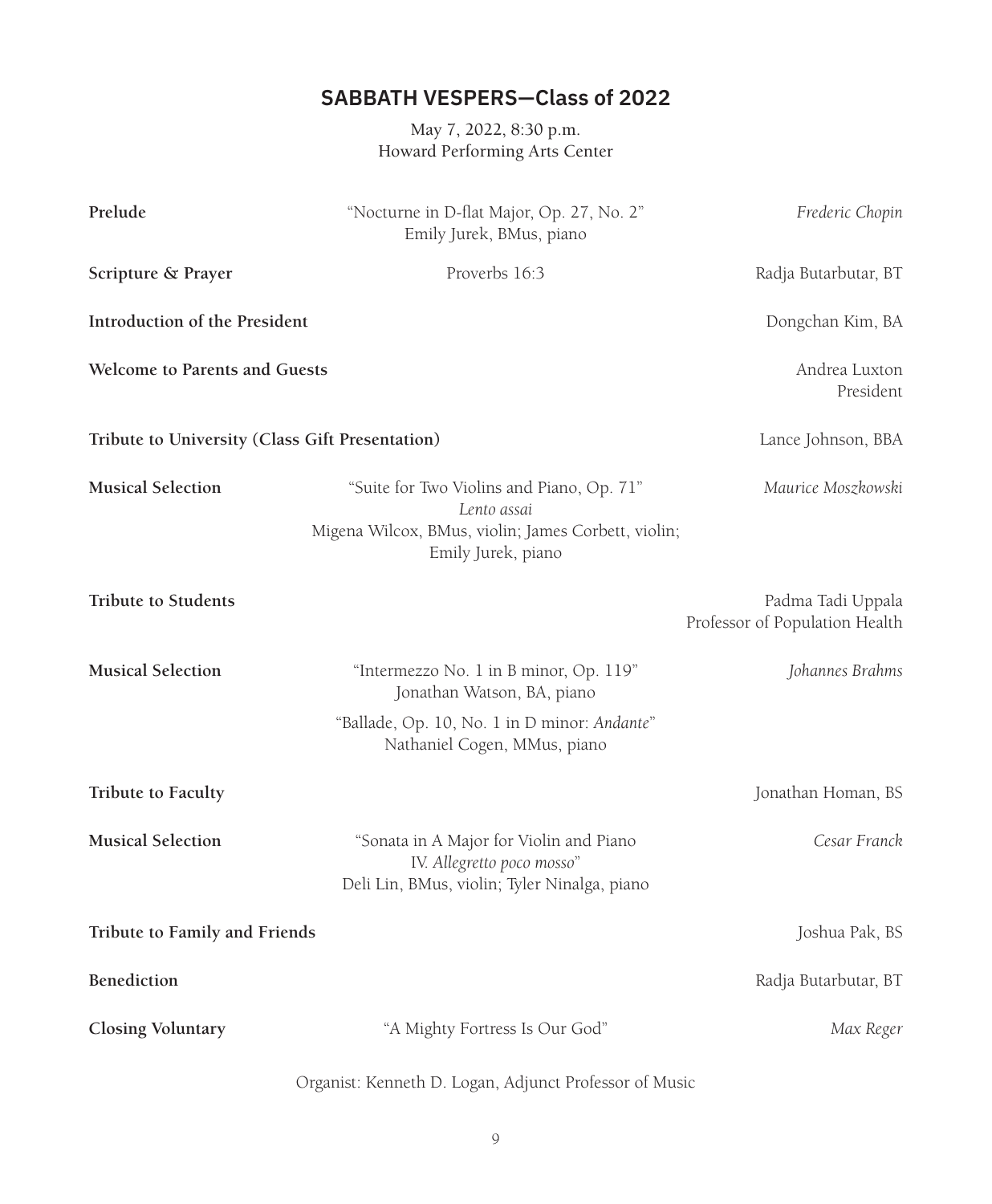# **COMMENCEMENT**

#### **College of Education & International Services College of Professions**

May 8, 2022, 9 a.m. Howard Performing Arts Center

| <b>Opening Voluntary</b>        | "Fantasie in G Minor"<br>"Prelude"                                                                                                                                                                                                                             | Johann Sebastian Bach<br>Fanny Mendelssohn                                                  |
|---------------------------------|----------------------------------------------------------------------------------------------------------------------------------------------------------------------------------------------------------------------------------------------------------------|---------------------------------------------------------------------------------------------|
| Processional                    | "Regalia: A Grand Processional on DIADEMATA"                                                                                                                                                                                                                   | Kenneth Logan                                                                               |
|                                 | The Marshal for the Colleges and Schools<br>The Candidates for Degrees and Diplomas:<br>The College of Education & International Services<br>The College of Professions<br>The Grand Marshal<br>The Faculties of the University<br>The President and Her Party |                                                                                             |
| Invocation                      |                                                                                                                                                                                                                                                                | Anneris Coria-Navia<br>Professor of Curriculum & Instruction                                |
| Welcome                         |                                                                                                                                                                                                                                                                | Alayne Thorpe<br>Dean of the College of Education & International Services                  |
|                                 |                                                                                                                                                                                                                                                                | Kimberly Pichot<br>Dean of the College of Professions                                       |
| Scripture                       | Isaiah 41:10 (Amplified Bible, Classic Edition)                                                                                                                                                                                                                | Rodney Summerscales<br>Assistant Professor of Computer Science                              |
| <b>Musical Selection</b>        | "He's Got the Whole World in His Hands"<br>Traditional Spiritual<br>Charles Reid, tenor; Gabriel Palacios, piano                                                                                                                                               | arranged by Moses Hogan                                                                     |
| Conferring of Honors and Awards |                                                                                                                                                                                                                                                                | Andrea Luxton<br>President                                                                  |
| <b>Commencement Address</b>     | "Facing the Future with Resolute Confidence"                                                                                                                                                                                                                   | Elvin S. Gabriel<br>Professor Emeritus of Educational<br>Psychology and Counselor Education |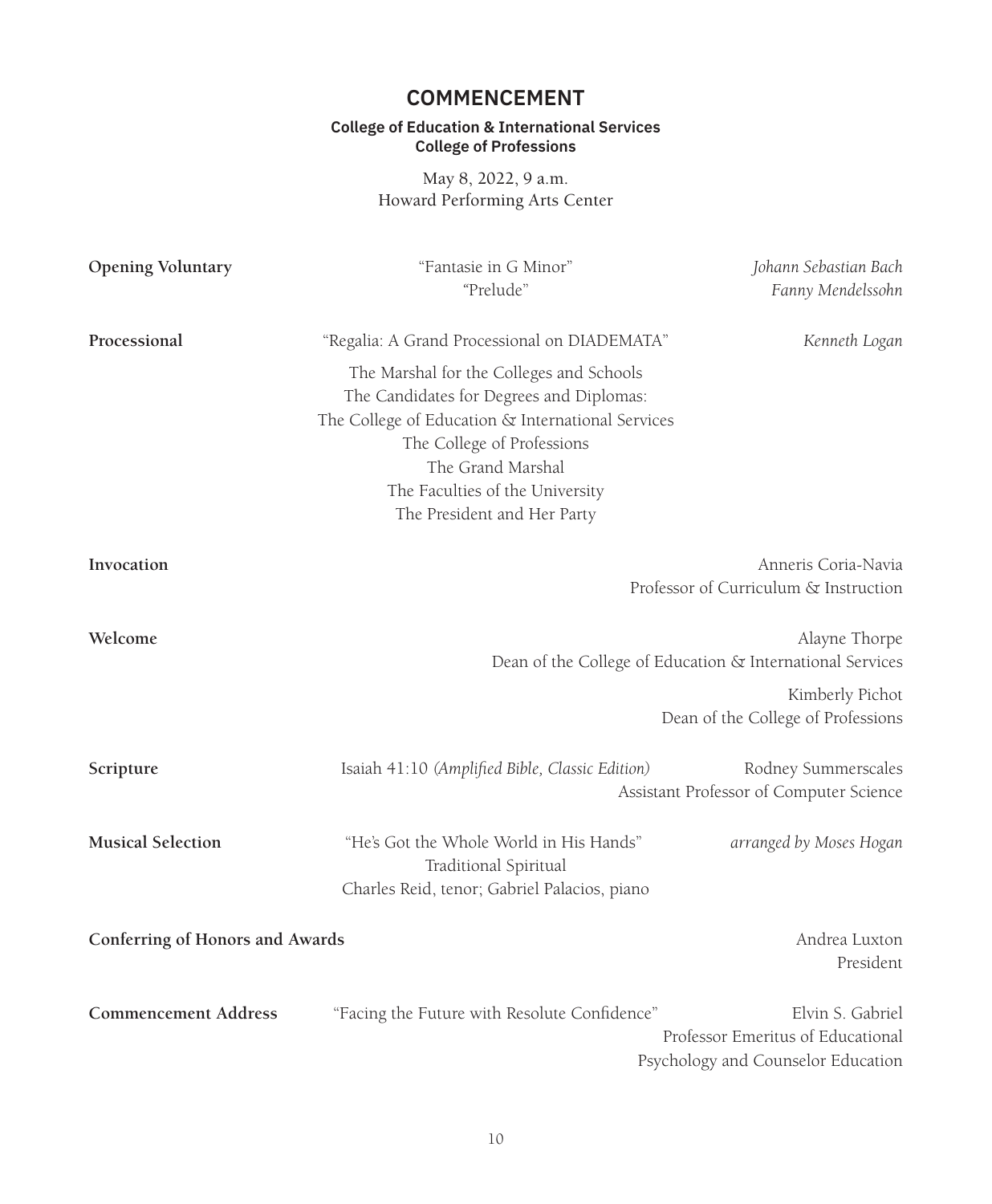| <b>Conferring of Degrees</b>                                                                                   |                     | The President Presiding<br>Christon G. Arthur<br>Provost   |
|----------------------------------------------------------------------------------------------------------------|---------------------|------------------------------------------------------------|
| <b>Presentation of Candidates</b><br>(Please hold applause until all diplomas in a level have been presented.) |                     |                                                            |
| President's Charge                                                                                             |                     | Andrea Luxton                                              |
| Welcome to Alumni                                                                                              |                     | Andriy Kharkovyy<br>Director of Alumni Services            |
| School Song                                                                                                    | "Our Dear AU"       | I.A. Steinel                                               |
| J.N. Andrews Benediction                                                                                       |                     | Luana Greulich<br>Associate Professor of Special Education |
| *Recessional                                                                                                   | "Voluntary: Adagio" | attr. Henry Purcell                                        |
| <b>Closing Voluntary</b>                                                                                       | "Toccata"           | Eugène Gigout                                              |

Organist: Kenneth D. Logan, Adjunct Professor of Music Grand Marshal: D. David Nowack, Professor of Biochemistry Marshal: Michelle K. Bacchiocchi, Assistant Professor of Teacher Education Marshal's Assistant: Denis J.H. Fortin, Professor of Historical Theology

\*The audience will be seated during the academic recessional.

### **J.N. Andrews Benediction**

And now, as we set forth, we commit ourselves to the merciful protection of God, and we especially ask the prayers of the people of God that His blessing may attend us in this sacred work. —J.N. Andrews

September 15, 1874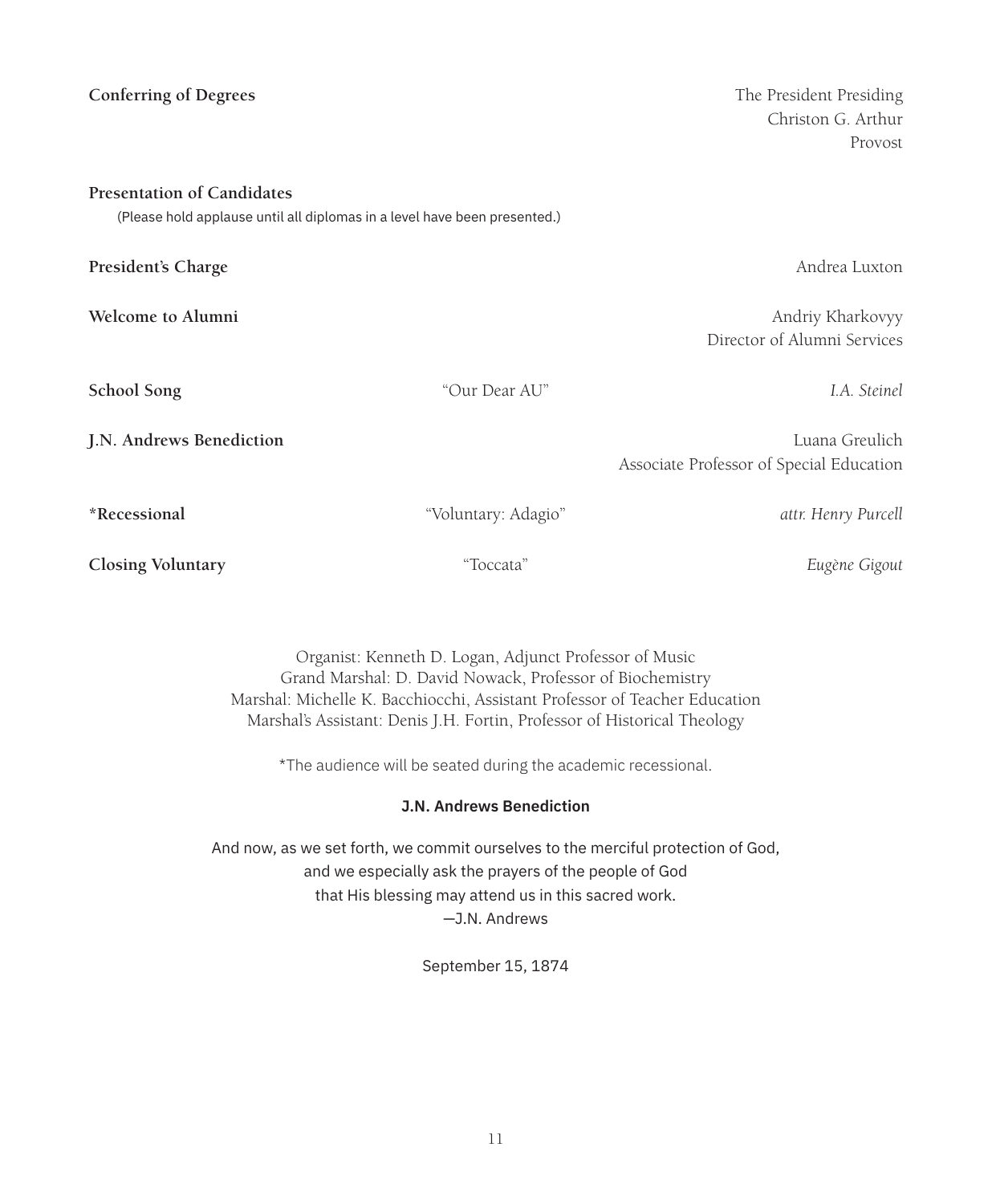# **COMMENCEMENT**

### **College of Arts & Sciences** *Division of Humanities Division of Social Sciences*

May 8, 2022, 11:30 a.m. Howard Performing Arts Center

| <b>Opening Voluntary</b>     | "Fantasie in G Minor"<br>"Prelude"                                                                                                                                                                                                                             | Johann Sebastian Bach<br>Fanny Mendelssohn                                       |
|------------------------------|----------------------------------------------------------------------------------------------------------------------------------------------------------------------------------------------------------------------------------------------------------------|----------------------------------------------------------------------------------|
| Processional                 | "Regalia: A Grand Processional on DIADEMATA"<br>The Marshal for the Colleges and Schools<br>The Candidates for Degrees and Diplomas from the College of Arts & Sciences<br>The Grand Marshal<br>The Faculties of the University<br>The President and Her Party | Kenneth Logan                                                                    |
| Invocation                   |                                                                                                                                                                                                                                                                | Rodney Palmer<br>Associate Professor of Religion                                 |
| Welcome                      |                                                                                                                                                                                                                                                                | Amy Rebok Rosenthal<br>Dean of the College of Arts & Sciences                    |
| Scripture                    | Deut. 30:2-4; John 10:9-10 (Revised English Bible)                                                                                                                                                                                                             | Amy Rebok Rosenthal                                                              |
| <b>Musical Selection</b>     | "He's Got the Whole World in His Hands"<br>Traditional Spiritual<br>Charles Reid, tenor; Gabriel Palacios, piano                                                                                                                                               | arranged by Moses Hogan                                                          |
| <b>Commencement Address</b>  | "Freedom, Failure, and Fullness on the Road Home"                                                                                                                                                                                                              | Beverly J. Matiko<br>Associate Professor Emerita of<br>English and Communication |
| <b>Conferring of Degrees</b> |                                                                                                                                                                                                                                                                | The President Presiding<br>Christon G. Arthur<br>Provost                         |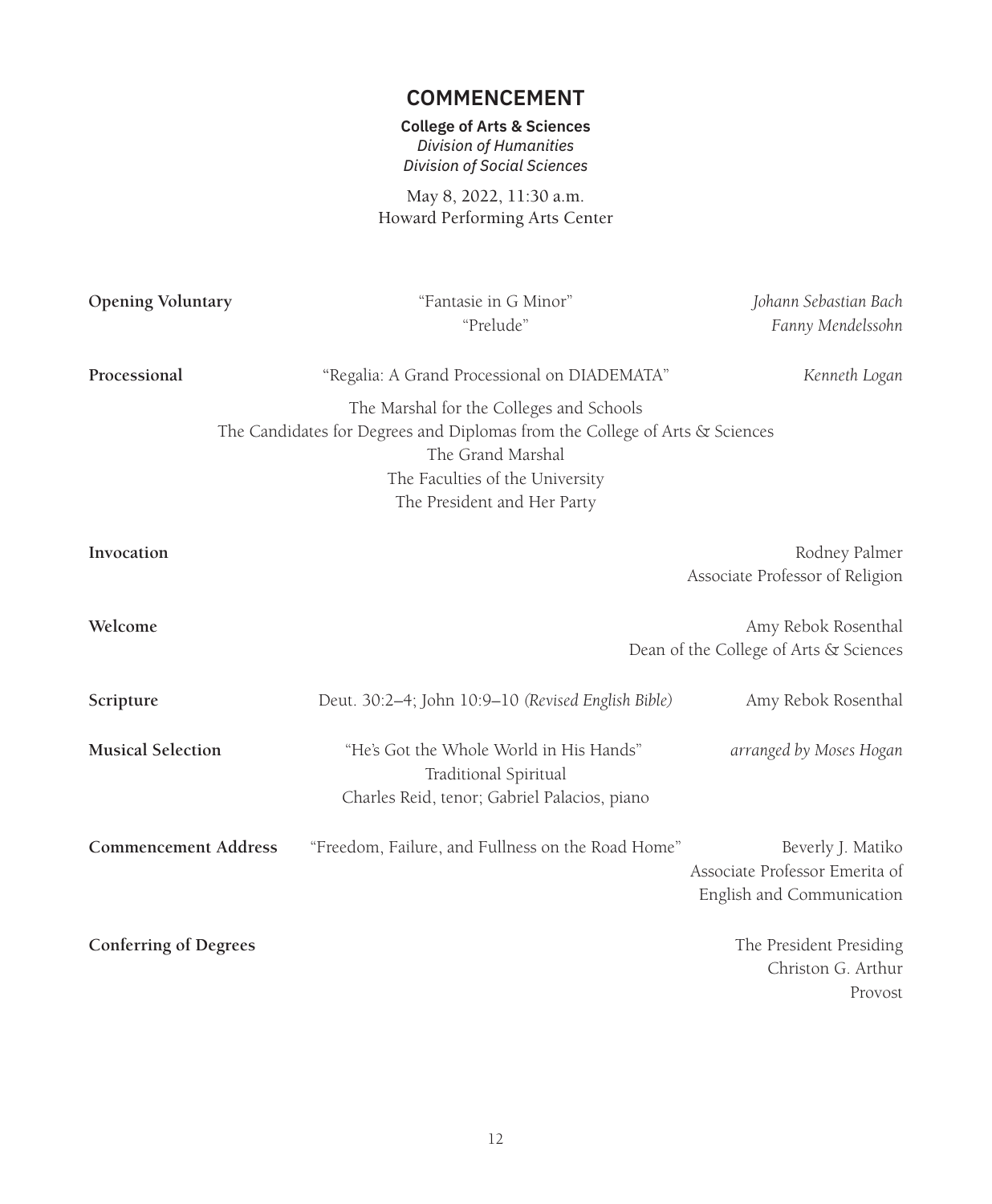### **Presentation of Candidates**

(Please hold applause until all diplomas in a level have been presented.)

**President's Charge** Andrea Luxton

**Closing Voluntary** "Toccata" *Eugène Gigout*

Organist: Kenneth D. Logan, Adjunct Professor of Music Grand Marshal: D. David Nowack, Professor of Biochemistry Marshal: Meredith Jones Gray, Professor of English Marshal's Assistant: Denis J.H. Fortin, Professor of Historical Theology

\*The audience will be seated during the academic recessional.

#### **J.N. Andrews Benediction**

And now, as we set forth, we commit ourselves to the merciful protection of God, and we especially ask the prayers of the people of God that His blessing may attend us in this sacred work. —J.N. Andrews

September 15, 1874

**Welcome to Alumni** Andriy Kharkovyy Director of Alumni Services

**J.N. Andrews Benediction** Twyla Smith Assistant Professor of Social Work

**\*Recessional** "Voluntary: Adagio" *attr. Henry Purcell*

**School Song** "Our Dear AU" *I.A. Steinel*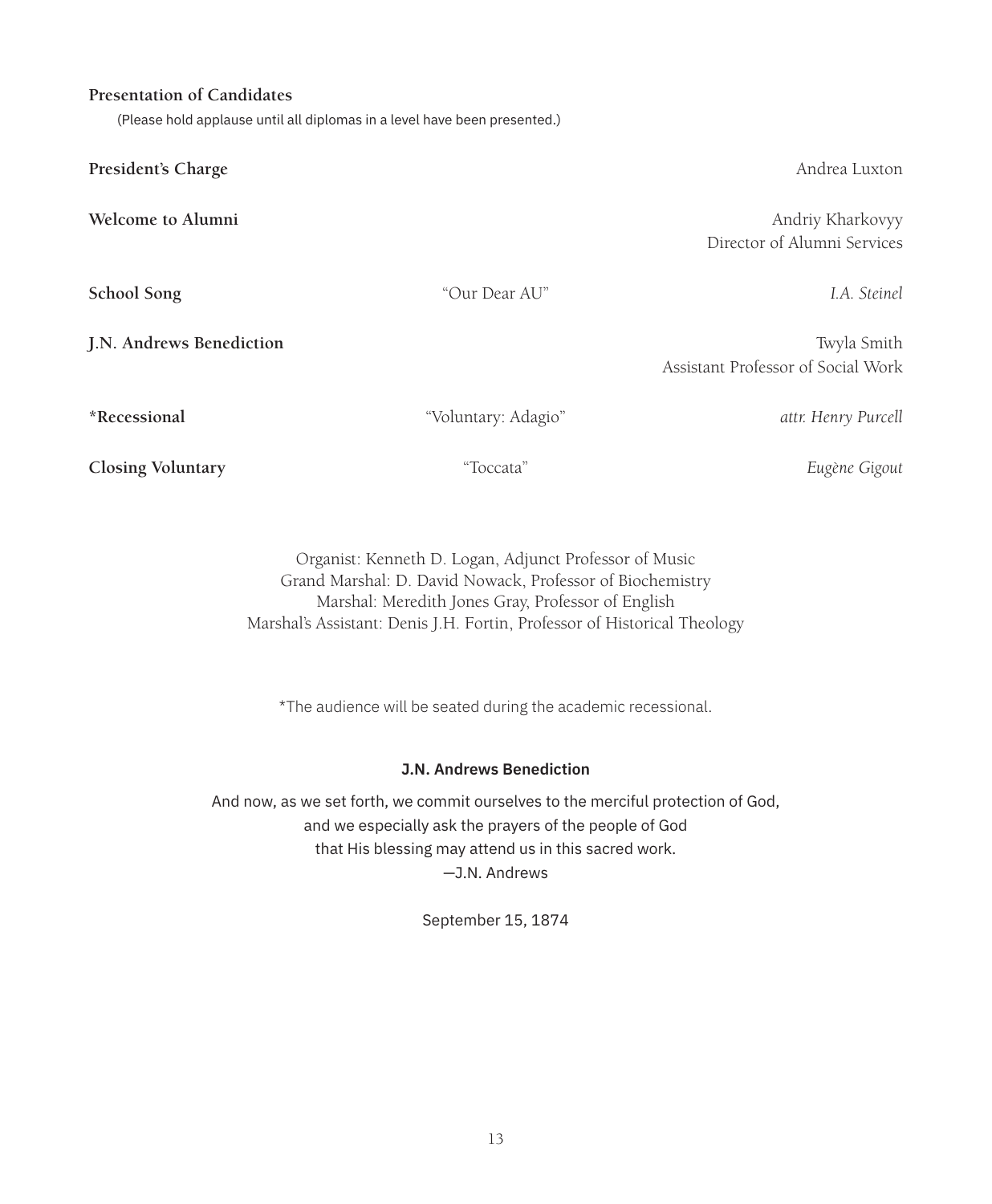# **COMMENCEMENT**

**College of Arts & Sciences** *Division of Science, Technology, Engineering & Mathematics*

> May 8, 2022, 2 p.m. Howard Performing Arts Center

| Opening Voluntary               | "Fantasie in G Minor"<br>"Prelude"                                                                                                                                                                             | Johann Sebastian Bach<br>Fanny Mendelssohn                                       |
|---------------------------------|----------------------------------------------------------------------------------------------------------------------------------------------------------------------------------------------------------------|----------------------------------------------------------------------------------|
| Processional                    | "Regalia: A Grand Processional on DIADEMATA"                                                                                                                                                                   | Kenneth Logan                                                                    |
|                                 | The Marshal for the Colleges and Schools<br>The Candidates for Degrees and Diplomas from the College of Arts & Sciences<br>The Grand Marshal<br>The Faculties of the University<br>The President and Her Party |                                                                                  |
| Invocation                      |                                                                                                                                                                                                                | Ryan Hayes<br>Professor of Chemistry                                             |
| Welcome                         |                                                                                                                                                                                                                | Amy Rebok Rosenthal<br>Dean of the College of Arts & Sciences                    |
| Scripture                       | Deut. 30:2-4; John 10:9-10 (Revised English Bible)                                                                                                                                                             | Hyun J. Kwon<br>Professor of Engineering                                         |
| <b>Musical Selection</b>        | "He's Got the Whole World in His Hands"<br>Traditional Spiritual<br>Charles Reid, tenor; Gabriel Palacios, piano                                                                                               | arranged by Moses Hogan                                                          |
| Conferring of Honors and Awards |                                                                                                                                                                                                                | Andrea Luxton<br>President                                                       |
| <b>Commencement Address</b>     | "Freedom, Failure, and Fullness on the Road Home"                                                                                                                                                              | Beverly J. Matiko<br>Associate Professor Emerita of<br>English and Communication |
| <b>Conferring of Degrees</b>    |                                                                                                                                                                                                                | The President Presiding<br>Christon G. Arthur<br>Provost                         |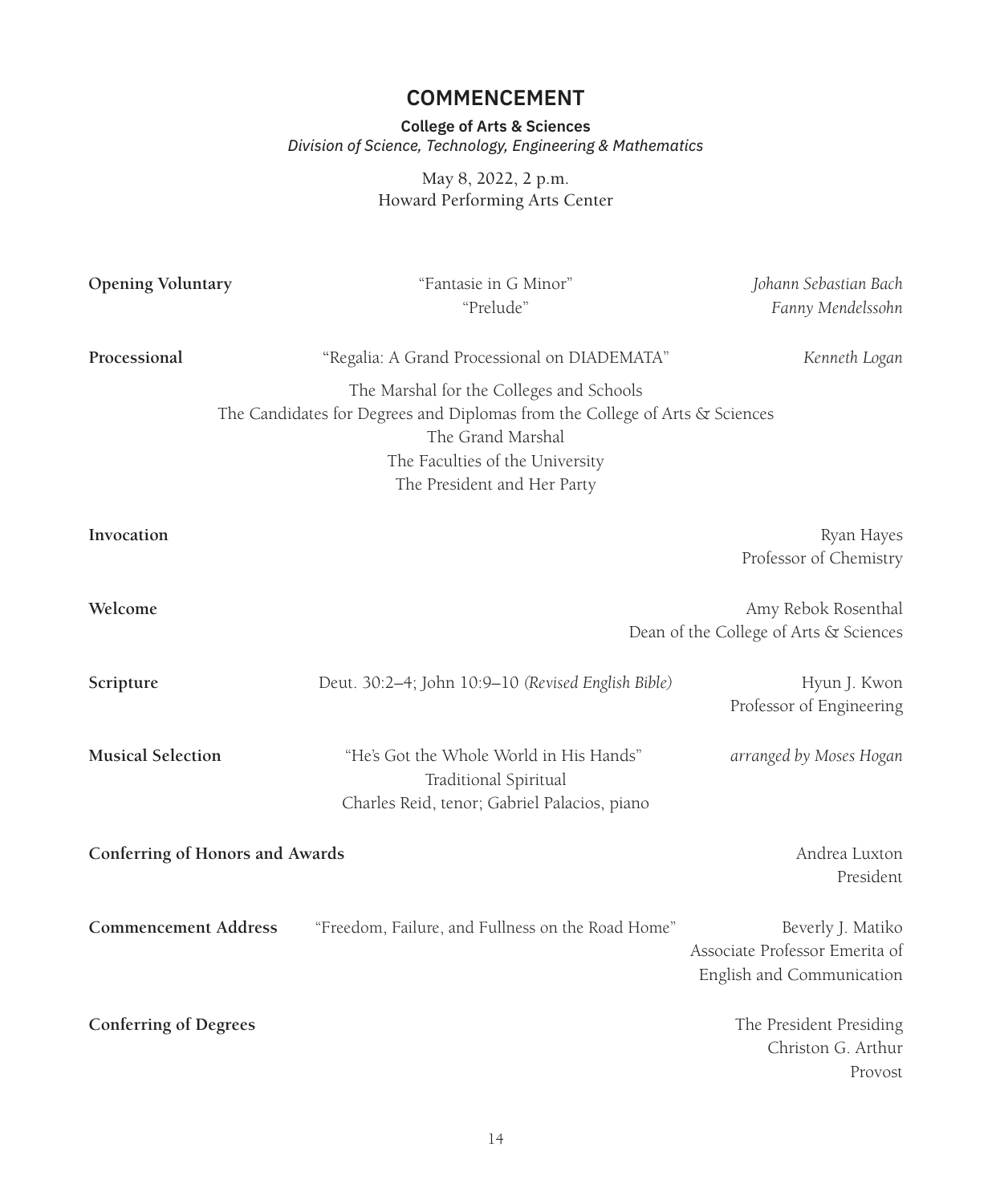15

#### **Presentation of Candidates**

(Please hold applause until all diplomas in a level have been presented.)

| President's Charge |  |
|--------------------|--|
|--------------------|--|

**School Song** "Our Dear AU" *I.A. Steinel*

**J.N. Andrews Benediction** Robert E. Zdor

**\*Recessional** "Voluntary: Adagio" *attr. Henry Purcell*

**Closing Voluntary** "Toccata" *Eugène Gigout*

Organist: Kenneth D. Logan, Adjunct Professor of Music Grand Marshal: D. David Nowack, Professor of Biochemistry Marshal: Katherine A. Koudele, Professor of Animal Science Marshal's Assistant: Denis J.H. Fortin, Professor of Historical Theology

\*The audience will be seated during the academic recessional.

#### **J.N. Andrews Benediction**

And now, as we set forth, we commit ourselves to the merciful protection of God, and we especially ask the prayers of the people of God that His blessing may attend us in this sacred work. —J.N. Andrews

September 15, 1874

**Andrea Luxton** 

**Welcome to Alumni** Andriy Kharkovyy Director of Alumni Services

Professor of Biology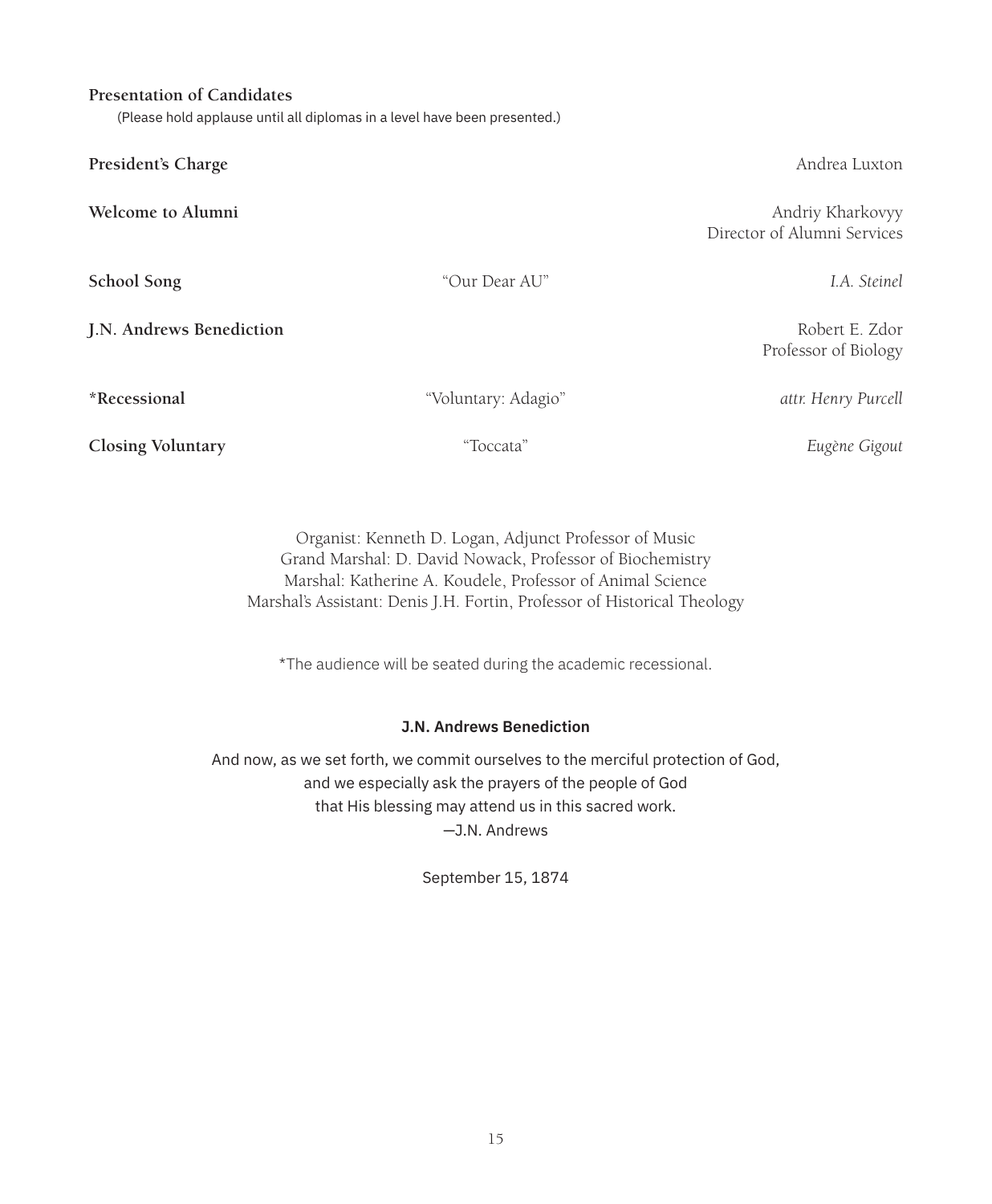# **HONORARY DEGREE**—MAY 2022 **Nina Rachelle Atcheson**

# Candidate for Honorary Degree **Doctor of Pedagogy**

Nina Rachelle Atcheson (nee Koolik) was born in Australia. She attended Adventist schools until her family moved to Russia as missionaries in 1992. After returning to Australia in grade 11 and completing high school, Atcheson received a scholarship to attend Avondale College where she earned her BA in teaching with a major in English and a minor in religion. In 2003 she married Matthew Atcheson. Later, she earned a Master of Religious Education from Australian Catholic University.

From 2001–2004, Atcheson worked at Sydney Adventist College. It was during this time that she began to write new teaching programs to engage students in Bible classes. She also served at Northpine Christian College from 2005–2006.

In 2006 Atcheson resigned from teaching to be a stay-at-home mom. She balanced caretaking with a project from Adventist Schools Australia—writing the high school component of a new Bible course of study called the Adventist Encounter Curriculum. In 2007, she launched the Encounter Curriculum in the United Kingdom with Lanelle Cobbin, colleague and primary author of the Elementary Encounter Curriculum. For the next eight years, Atcheson worked as secondary curriculum officer, writing and editing teaching units, managing the production and distribution of the curriculum, and training teachers in the Australian Union with her colleagues.

Atcheson then served for three years as the associate director of education and curriculum for the North American Division. As author of the Adventist Encounter Bible Curriculum for grades 9–12, she managed its production, training, rollout and implementation for secondary schools.

The implementation of the Encounter Bible Curriculum has shifted how the Bible is taught in Adventist schools in North America and countries around the world. The goal of the curriculum is to facilitate Bible classes where every student's relationship with Jesus is nurtured through countless connection opportunities with Him and a growing, confident knowledge of Scripture—using the Bible as the textbook—so that students may be challenged to make an eternal difference in our world. Teachers use 21st-century teaching and learning strategies for maximum engagement and lifelong learning.

Before her departure from the North American Division in 2017, Atcheson received the Journey of Excellence Award from the North American Division Office of Education. In 2018, she returned to the Australian Union in a new role: Adventist identity officer, where she created resources and provided support for school principals and teachers. The Sabbath School and Personal Ministries Department of the General Conference of Seventh-day Adventists called her to serve as curriculum manager and senior editor in 2020. She is currently overseeing the development of the new Sabbath School curriculum, "Alive in Jesus," for the world church.

For her commitment to lifelong learning and her innovative development of K–12 curriculum that focuses on the Bible as the textbook, Andrews University takes great pleasure in honoring Nina Rachelle Atcheson with the degree Doctor of Pedagogy, *honoris causa*.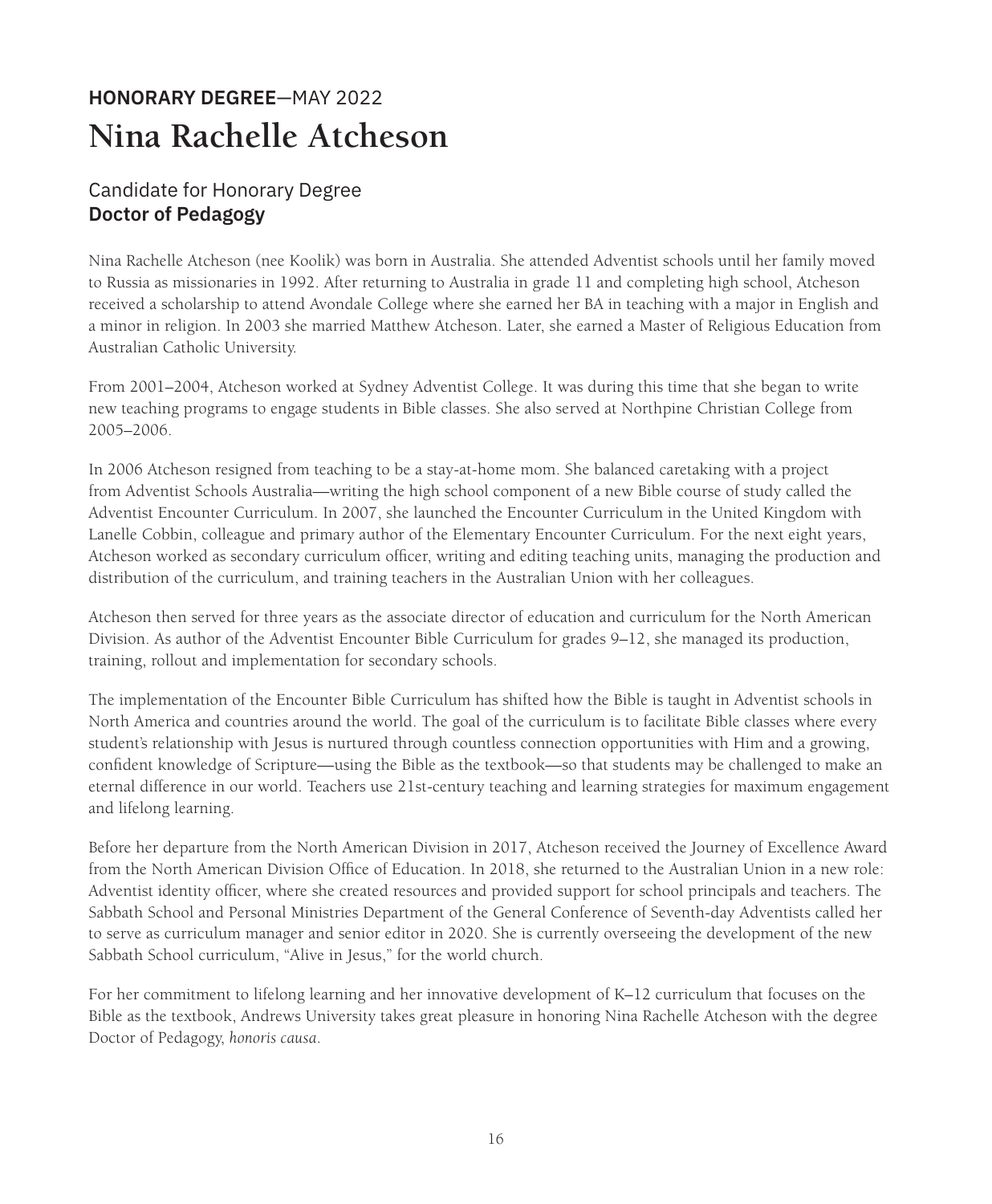# **HONORARY DEGREE**—MAY 2022 **Roger Hochoon Pak**

# Candidate for Honorary Degree **Doctor of Science**

Roger Hochoon Pak is an Associate Research Fellow at Pfizer, Andover, Massachusetts, and a subject matter expert in biotherapeutic drug delivery technologies. He holds a BS (with Honors) in chemistry from Andrews University and a PhD in chemistry from the University of California-Los Angeles. Throughout his career in academia and in the biopharmaceutical industry, he has explored innovative chemistry and biotechnology in order to deliver bioactive molecules in the search for breakthrough therapies.

Pak is the youngest of five children to Korean emigrant parents. After the Korean War, Pak's parents immigrated to Hinsdale, Illinois, where he was born. Funding for his college tuition would have been difficult with two other siblings in college, but a well-timed scholarship from Dow Chemical Company was an answer to the family's prayers.

During his undergraduate career, Pak completed chemistry internships at Argonne National Laboratories and at the University of Notre Dame. He also completed independent chemistry projects at Andrews with professors Dwain Ford and Robert Wilkins. As a graduate student, Pak held an NIH Biotechnology Fellowship at the City of Hope National Cancer Institute. He went on to receive an NIH Postdoctoral Fellowship at the University of California-Davis, where he gained expertise with bioconjugation chemistry and radioimmunotherapy.

Following an extensive academic career, Pak held positions at Bristol Myers Squibb, Infinity Pharmaceuticals and Wyeth/Pfizer Pharmaceuticals. He worked on a variety of drug products in clinical and commercial stages and an even wider variety of drug delivery technologies.

Recently, Pak worked on the COVID-19 vaccine (Comirnaty®) from Pfizer/BioNTech, which utilized lipid nanoparticle technology to deliver mRNA. As the team lead of several multi-department matrix teams, he was responsible for the lipid chemistry, manufacturing and controls for all markets worldwide. The team's work led to FDA and EMA license approvals.

Pak participated in the investigation, development and evaluation of drug delivery technologies, including RNA/ LNP delivery, antibody-drug conjugates, polymer conjugates and targeted nanoparticles used in pipeline portfolio projects. Additionally, he is experienced in leading company-wide networks. He served as co-chair of the Drug Delivery Council and chair of the Bioconjugation Network and has received multiple Individual Performance Awards from 2010–2015, as well as W.E. Upjohn Awards from 2015–2021. He was awarded the Pfizer BTxPS Impact Award in 2020.

Pak married Laurel Gwun in 1994 and they raised three children, Joshua, Andrew and Anna. Their two sons currently attend Andrews University, and their daughter is a high school senior. The Pak family attends the College Adventist Church in South Lancaster, Massachusetts, where Pak volunteers his time working on the audiovisual team. He also serves on the Andrews University Board of Trustees.

For his leadership and innovative research in projects that bring positive change to society and the world, Andrews University takes great pleasure in honoring Roger Hochoon Pak with the degree Doctor of Science, *honoris causa.*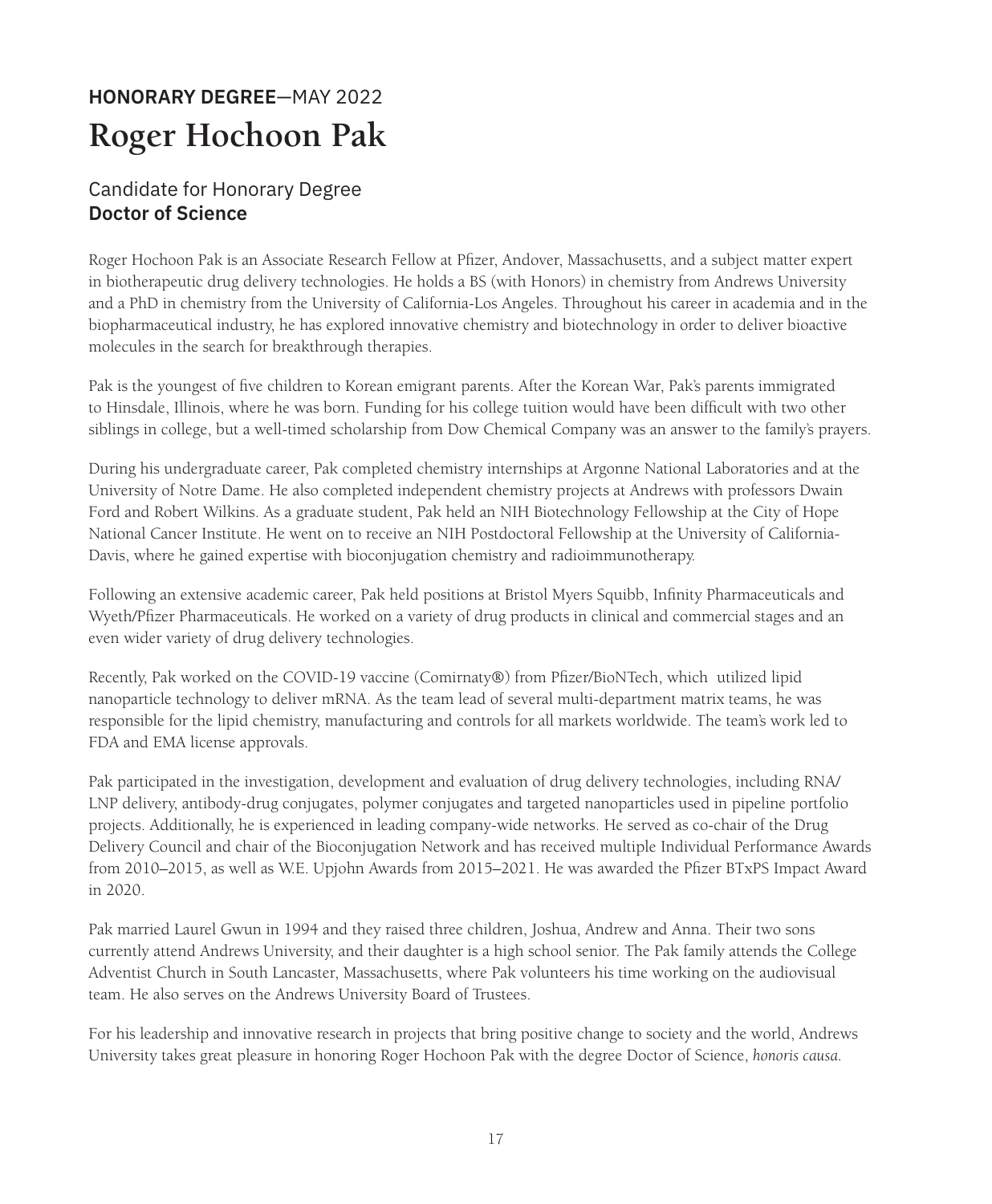# **Commencement**

May 6, 2022, 5 p.m.

# **Seventh-day Adventist Theological Seminary**

Established 1934 **Jehr Limbert Established 1934** Jiří Moskala, Dean

Jeffrey Loreto Abatayo, MAPM Pastoral Ministry \*Faron Adams, MAPM Pastoral Ministry Urim Ahn, MDiv Divinity Sherry Augustus, MAPM Pastoral Ministry Miguel Avila Martinez, MAPM Pastoral Ministry Jonás Baca, MAPM Pastoral Ministry Alejandro Jose Barrios Carrillo, MAPM Pastoral Ministry \*Abraham Binzuwah, MDiv Divinity Charlee Melissa Blabey, MAPM Pastoral Ministry Celeste Ryan Blyden, MAPM Pastoral Ministry Gerson Joel Bonilla Guevara, MDiv Divinity \*Javier Bonilla, MAPM Pastoral Ministry Keith Ruel Brown, MDiv Divinity Camilo Alberto Cardenas Ojeda, MDiv Divinity Roselene Celiny, MDiv Divinity \*Jaemyung Cho, MDiv Divinity §\*Ani Ionut Constantin, MA Religion Thesis: An Analysis of the Methods of Interpretation of the Leviticus 11 Dietary Laws in Second Temple and Early Christian Non-Canonical Sources Chair: Laurentiu Mot Steven Relante Conway, MAPM Pastoral Ministry Walther Kenneth Davila, MDiv Divinity Marco Antonio de Faria Filho, MDiv Divinity \*Edgar Antonio De Leon, MAPM Pastoral Ministry +Timothy Scott Erich, MDiv Divinity Enmanuel Argenis Freites Perez, MAPM Pastoral Ministry Saylis Violeta Fuentes, MAPM Pastoral Ministry Eduardo Isaias Galarza, MDiv Divinity Junior Fernando Garcia, MDiv Divinity \*Jonathan Douglas Geraci, MDiv Divinity Esther Green, MDiv Divinity Cristofe Ezequiel Guzman, MAPM Pastoral Ministry +Bina Tahiry Herivonjy, MDiv Divinity Irlet Jean-Philippe, MDiv Divinity Samuel Jerome, MAPM Pastoral Ministry Hyun Ouk John, MDiv Divinity David Kamau Kamande, MDiv Divinity \*Oleksandr Karpliuk, MDiv Divinity Hyoung Joon Kim, MDiv Divinity

§\*Zenon Korostenski, MA Religion Edwin Ledezma, MDiv Divinity/Marriage & Family Life Ministry \*Yoon Kil Lee, MDiv Divinity \*Arturo Eduardo Lopez Lopez, MAPM Pastoral Ministry \*Jean Claude Louis Jeune, MAPM Pastoral Ministry Pedro Maldonado, MAPM Pastoral Ministry John Peter Masigan, MDiv Divinity +James Mello, MDiv Divinity Vidal Josue Mendoza, MAPM Pastoral Ministry Peter Oliveira Miguelez, MDiv Divinity/Youth & Young Adult Ministry Sungjoon Min, MDiv Divinity Sergio Alfredo Monterroso, MAPM Pastoral Ministry \*Ramon David Morgan, MAPM Pastoral Ministry \*Sarah Morrobel, MAPM Pastoral Ministry §\*Jean-Wyclif Ndayisaba, MA Religion Youngseung Noh, MDiv Divinity Adalberto Elizondo Olazaran, MDiv Divinity/Youth & Young Adult Ministry Eliphaz Omote, MDiv Divinity/Chaplaincy Junnie Ree T Pagunsan, MAPM Pastoral Ministry \*Gustavo Adolfo Parada, MAPM Pastoral Ministry Victoriano Bayobay Parilla, MAPM Pastoral Ministry Seonghyeon Park, MDiv Divinity Manuel Alberto Perez, MAPM Pastoral Ministry §\*Dorothy Ann Porawski-Orzechowska, MA Religion Herberth Arturo Quintero, MDiv Divinity Elsy Quiroga, MAPM Pastoral Ministry Andriamparany Beson Rabelohataona, MDiv Divinity Hasinjanahary Rakotondrainibe, MDiv Divinity Roland Rakotondramanana, MDiv Divinity Mario Reategui, MAPM Pastoral Ministry Edwin Rafael Robechi, MAPM Pastoral Ministry Adnel Neftali Rodriguez, MAPM Pastoral Ministry Carlos Samuel Rodriguez, MAPM Pastoral Ministry Samuel Ruiz, MAPM Pastoral Ministry Andrew Kyvenn Runge Skytte, MAPM Pastoral Ministry Chaka Maceo Samuel, MDiv Divinity Frankling Jonathan Sánchez, MAPM Pastoral Ministry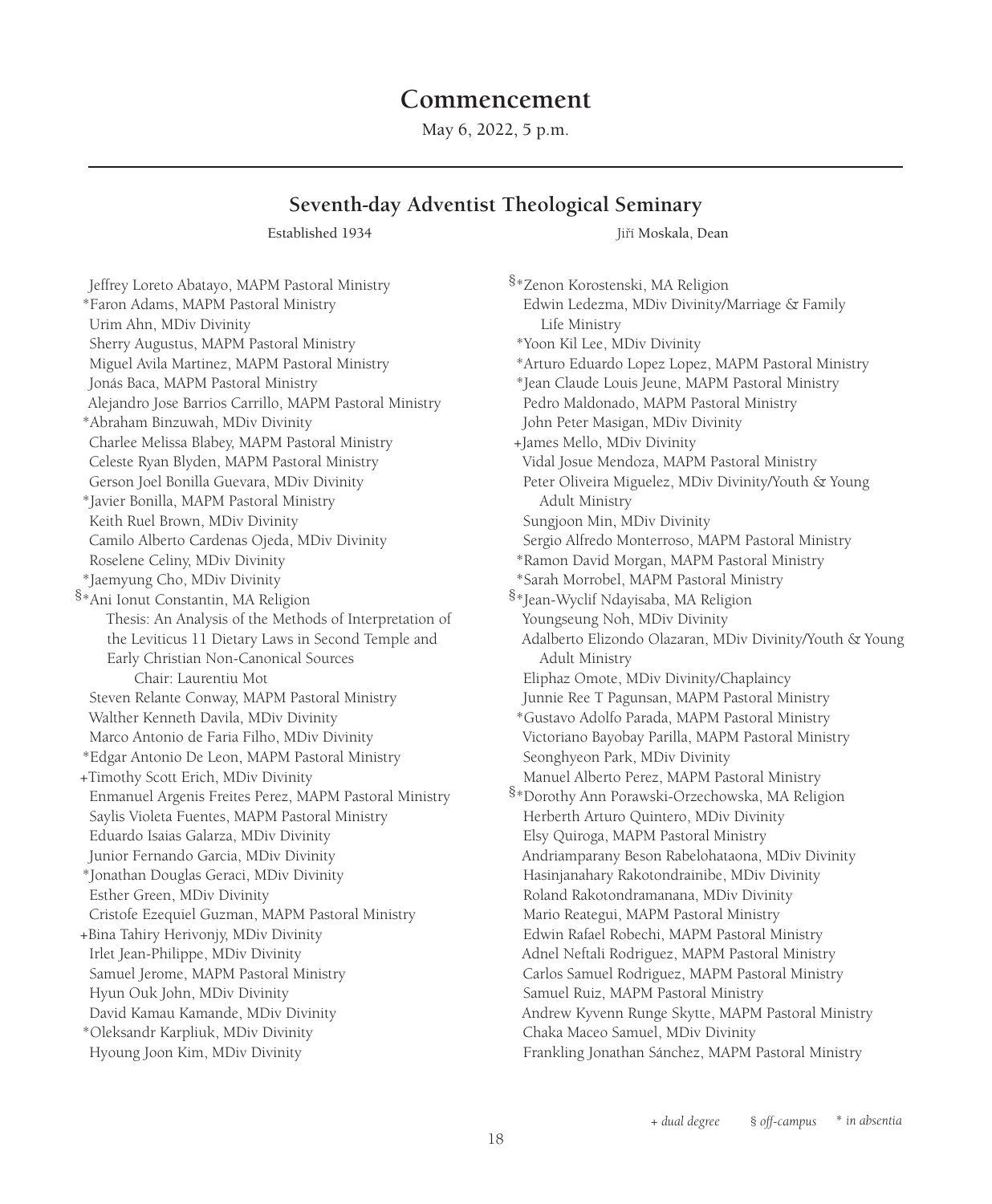Dannet L Simon, MDiv Divinity \*Gatra Suhari, MDiv Divinity Krysten Thomas, MDiv Divinity \*Samuel Lee Thomas, MAPM Pastoral Ministry Marco Antonio Topete, MAPM Pastoral Ministry Rabiel Alexis Torres-Munet, MAPM Pastoral Ministry \*Claude Andre Trépanier, MAPM Pastoral Ministry Ismael E Uribe, MAPM Pastoral Ministry Samuel Esteban Vega, MDiv Divinity/Youth & Young Adult Ministry Sabina Vieira Almeida da Silva, MDiv Divinity Wilfredo Villamizar, MAPM Pastoral Ministry \*David Leroy Weeden, MAPM Pastoral Ministry Petrice Angelique Wideman, MDiv Divinity/Chaplaincy \*Rebekah Wilkins, MDiv Divinity Chun Yin Yeung, MDiv Divinity \*Byunghwi Yoo, MDiv Divinity Loren Yutuc, MDiv Divinity

#### **Graduate Degrees Conferred December 31, 2021**

Samuel Adjei, MDiv Divinity §\*Krystyna Aleksiejuk, MA Religion \*Kendra Arsenault, MDiv Divinity Alexander Biscette, MDiv Divinity \*Jared Michael Briggman, MAPM Pastoral Ministry Florencio A Bueno, MAPM Pastoral Ministry §\*Alicja Bylina, MA Religion §\*Piotr Paweł Bylina, MA Religion Abner Campos, MDiv Divinity Ian Patrick Carney, MDiv Divinity/Youth & Young Adult Ministry \*Pablo Ezequiel Carrizo, MAPM Pastoral Ministry \*Edgar Alberto Chavez Montes, MAPM Pastoral Ministry Elaine Sant'Anna Cruz, MDiv Divinity §\*Lukas Alexander Daeubler, MA Religion Thesis: When God Gets Angry: Towards a Theology of Divine Wrath Chair: Laurentiu Mot §\*Silviu Danaila, MA Religion \*Evan Skyler Davies, MDiv Divinity Sean C Day, MAPM Pastoral Ministry Matthew Diaz, MDiv Divinity \*Jason Richard Dietz, MAPM Pastoral Ministry \*Daniele Fantoni, MDiv Divinity §\*Jacek Robert Filończyk, MA Religion Willy Francois, MDiv Divinity \*Carl Eugene Goff, MAPM Pastoral Ministry Gena Alethea Gordon, MDiv Divinity §\*Tytus Jakub Gudzowski, MA Religion \*Joshua James Hester, MDiv Divinity

Randall Alan Hill, MAPM Pastoral Ministry §\*Piotr Hoffmann, MA Religion \*Daniel Dwayne Hoover, MAPM Pastoral Ministry Stanley Anthony James, MAPM Pastoral Ministry §\*Juliusz Emanuel Jankowski, MA Religion Dexter Natan Jenkins, MAPM Pastoral Ministry \*Nakwon Ji, MDiv Divinity §\*Mirosław Kania, MA Religion §\*Jakub Marcin Kedryna, MA Religion §\*Dorota Knapik, MA Religion §\*Marcin Stanislaw Knapik, MA Religion §\*Remigiusz Krok, MA Religion §\*Mykola Kryzhanivskyi, MA Religion §\*Dawid Adam Kuncewicz, MA Religion Ashia Ava-Maria Lennon, MAPM Pastoral Ministry \*John Harvey Livergood, MAPM Pastoral Ministry Charles Okumu Andrew Lomudak, MAPM Pastoral Ministry Aaron Javon Mace, MDiv Divinity \*Jose Juan Martinez III, MDiv Divinity \*Andrew Robert McChesney, MA Religion/Christian Leadership §\*Mariusz Mateusz Merkis, MA Religion Pau Suan Mung, MDiv Divinity \*Joseph Amaechi Okorie, MDiv Divinity §\*Sergei Orishko, MA Religion Leonardo Peguero Colon, MAPM Pastoral Ministry \*Abraham Perez, MDiv Divinity Stephen Moe Tha Po, MAPM Pastoral Ministry \*Reynolds Alexander Rodriguez, MAPM Pastoral Ministry \*Ryan Dean Rogers, MAPM Pastoral Ministry §\*Krzysztof Zbigniew Romanowski, MA Religion §\*Łukasz Tomasz Romanowski, MA Religion \*Jajuan Jamal Sanders, MDiv Divinity \*Neil Roy Santos, MDiv Divinity §\*Andreas Schwarz, MA Religion §\*Taras Semeniuk, MA Religion \*Ingyu Seo, MDiv Divinity \*Heroes Alvarado Sical, MAPM Pastoral Ministry Melissa France Silva, MAPM Pastoral Ministry Betty Jean Smith, MDiv Divinity §\*Norbert Artur Solski, MA Religion §\*Daniel Mateusz Stasiak, MA Religion Jacob Tyler Strang, MDiv Divinity §\*Piotr Paweł Strugalski, MA Religion Franz Unger, MAPM Pastoral Ministry §\*Beata Ewa Walas, MA Religion Odiaka Gregory Walker, MA Religion/Biblical and Cognate Languages Thesis: The Removal of Sin in Second Temple Jewish Literature Chair: Feliz Cortez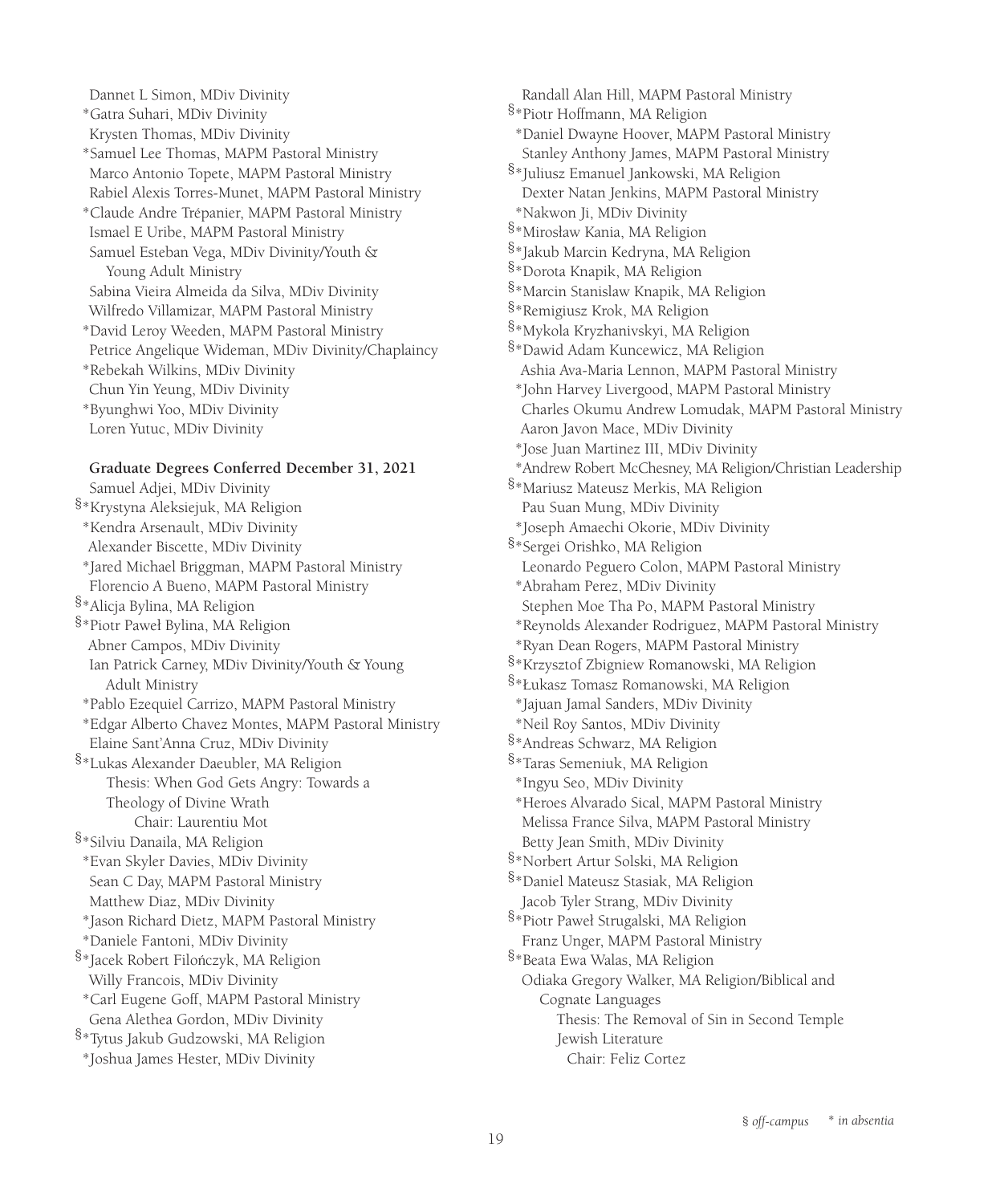Nicholas LeeWilliam Wanovich, MDiv Divinity Benjamin Phillip Williams, MDiv Divinity Eion Wayne Williamson, MAPM Pastoral Ministry

#### **Doctor of Ministry**

Henry Beras, DMin Ministry/Leadership Dissertation: Training on Ministerial Leadership and Administration for Church Elders in the Greater New York Conference of Seventh-day Adventists Chair: Abraham Guerrero Alexander Gietsel, DMin Ministry/Leadng Growth & Church Multiplication Dissertation: An Evangelistic Approach to Children of the Brantford Seventh-day Adventist Church in Brantford, Canada Chair: Fitzroy Maitland Alexis Munos Grajales, DMin Ministry/Leadership Dissertation: Development and Implementation of a Friendship Evangelism Initiative for the El Faro Spanish Seventh-day Adventist Church in Cliffside Park, New Jersey Chair: Abraham Guerrero Dong Hyun David Kim, DMin Ministry/Youth & Young Adult Ministry Dissertation: Social Media Evangelism to Young Adults by Good Hope Adventist Church Chair: Ken Curtis Emmanuel LaPorte, DMin Ministry/Family Ministry Dissertation: A Marital Growth Program for Adventist Couples in the Susanville and Quincy Churches of the Nevada Utah Conference Chair: Ronald Flowers Bryan Wayne Laue, DMin Ministry/Missional Church Dissertation: Apologetic-Based Curriculum Addressing Intellectual Skepticism Among Young Adults in Knoxville, Tennessee and Surrounding Areas Chair: Gaspar Colon Boyan Nikolov Levterov, DMin Ministry/Leadership Dissertation: Leadership Strategy for Sustaining Mission-Focused Vision in Years Seven to Ten of Crosswalk Fellowship Chair: Tom Evans Java Dean Mattison, DMin Ministry/Organizational Leadership Dissertation: A Leadership Development Strategy for the Summer Christian Literature Distribution Program in the South Central Conference of Seventh-day Adventists Chair: Ricardo Bain

John William Strehle Jr, DMin Ministry/Leadership Dissertation: Discipleship Coaching for Empowering Members at Norwalk Seventh-day Adventist Church Chair: Walt Williams

Danail Gueorguiev Tchakarov, DMin Ministry/Leadership Dissertation: Leadership Skills and Strategies, and Their Effect on Processing Change in Light of the Grand Prairie Seventh-day Adventist Church Building Project Chair: Tom Evans

Gregorio Ramiro Toruno Gamez, DMin Ministry/Pastoral Ministry Dissertation: Seminar on Leadership for the New Orleans Spanish Seventh-day Adventist Church in Louisiana Chair: Carlos Molina

#### **Doctor of Missiology**

Jaimie Marie Eckert, DMiss Missiology Dissertation: The Tawḥīdic Worldview as a Sociologically Multifactorial Principle Influencing Interfaith Dialogue on the Doctrine of God's Oneness Chair: Lester Merklin

#### **Doctor of Philosophy**

\*Trisha Eulene Broy, PhD Biblical & Near Eastern Archaeology Dissertation: Enduring Traditions: The Collared Pithos of Transjordan

Chair: Randall W. Younker

\*Michael Christian Orellana Mendez, PhD Biblical & Near Eastern Archaeology

Dissertation: Pottery Horizons of the Jalul Ceramic Assemblage in the Iron Age IIA-C from Square G4 in its Historical and Geographical Context Chair: Randall Younker

#### **Doctoral Degrees Conferred December 31, 2021**

Elmer Arrais Guzman, PhD Religion/Theological Studies Dissertation: An Analysis and Comparison of the Missional Doctrinal Hermeneutics of Kevin J. Vanhoozer and Veli-Matti Kärkkäinen, with Emphasis on Their Notions of God, Eschatology, and Mission

Chair: John Peckham

Geraldo Esteban Nunez Montero, DMin Ministry/Leadership Dissertation: A Pre-baptismal Guide for Missional Tasks as a Strategic Plan for the Integration of New Believers into the Missional Work of the Pelham Parkway Spanish Seventh-day Adventist Church

Chair: Ronald Rojas

\*Michael Christopher Paradise, DMin Ministry/Organizational Leadership

> Dissertation: Mentoring Millennials for Church Leadership at the College View Church in Lincoln, Nebraska Chair: Stanley Patterson

Tyler Daniel Rosengren, DMin Ministry/Leadership Dissertation: Developing Values, Vision, and Mission Statements in the Medicine Hat Seventh-day Adventist Church Chair: Walt Williams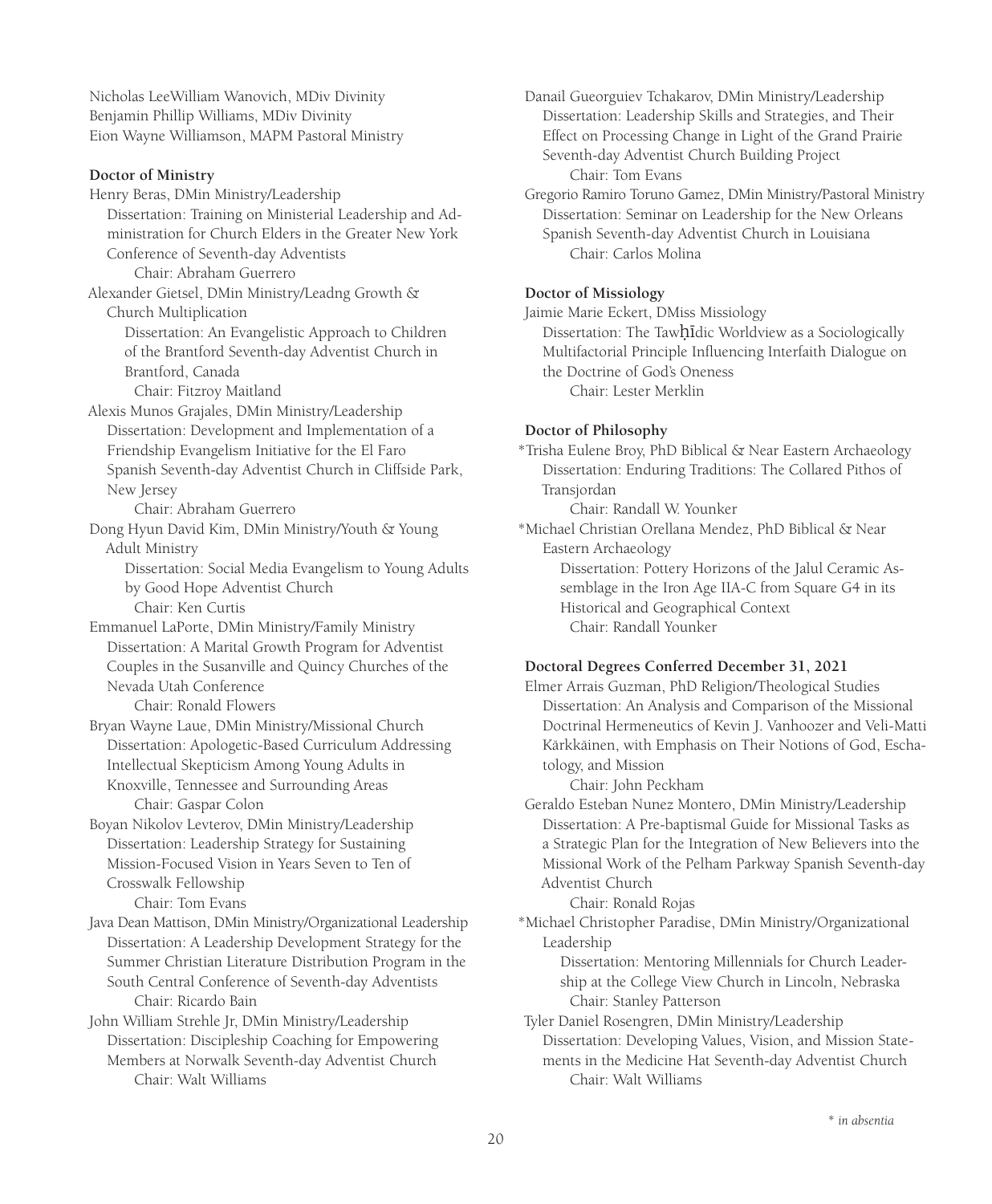Sung Sub Song, DMin Ministry/Discipleship &

Biblical Spirituality

Dissertation: Developing a Discipleship Program for

- Chinese Speaking People to Build a Core Team of
- "Abiding Christian Net" via Zoom Video Conference Chair: Min Ho Joo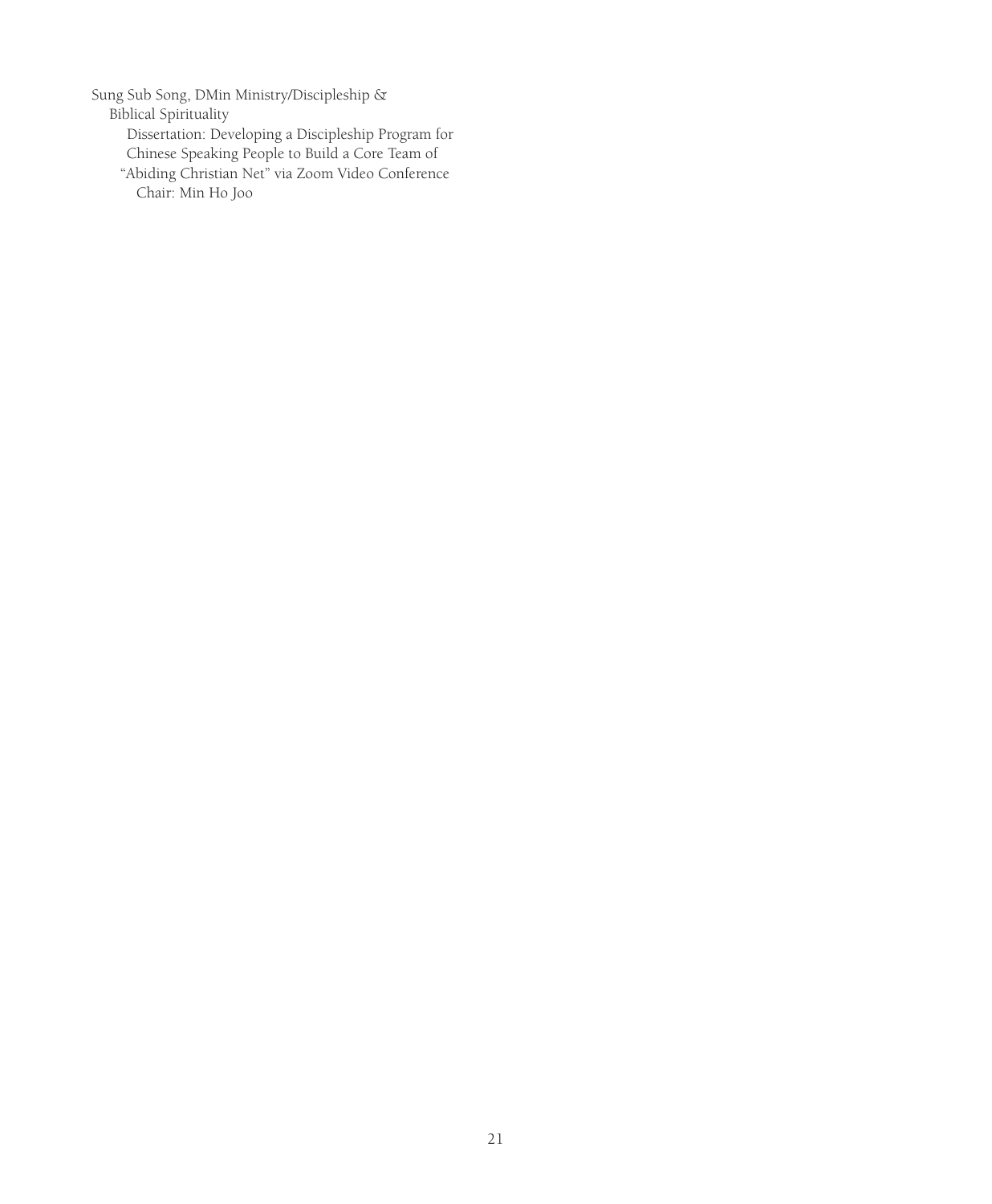# **Commencement**

May 6, 2022, 7:30 p.m.

### **College of Health & Human Services**

#### **Undergraduate Students**

Biftu F Adema, BSPH Public Health/Social & Behavioral Sciences, *Cum Laude* Lael Eulaine Agard, BS Nutrition Science & Dietetics/Nutrition Science, *Cum Laude* Nayle Tirsa Aranda, BS Nutrition Science & Dietetics/Dietetics Christon George Arthur, BHS Physical Therapy, *Cum Laude* Camberley Chanaya Katyana Berkel, BHS Wellness/Speech-Language Pathology & Audiology Antonio Michaelangelo Bermudez, BSA Architecture Darline Opal Berroa, BSN Nursing Taylor Biek, BS Exercise Science Denoi Anthony Black, BHS Physical Therapy Morgan Ashton Bland, BSA Architecture, *Summa Cum Laude* Kathleen Grace Brewer, BSN Nursing, *Cum Laude* Rylea Ashton Briere, BSN Nursing, *Magna Cum Laude* Caralynn Chan, BS Speech-Language Pathology & Audiology, *Summa Cum Laude* Wen-Hsuan Chen, BSN Nursing, *Magna Cum Laude* Kilim Chung, BSN Nursing, *Summa Cum Laude* Elizabeth Andrea Cisneros, BS Speech-Language Pathology & Audiology, *Summa Cum Laude* Jo-Elisa Vic-ita Clarke, BSA Architecture, *Magna Cum Laude* Seth Coleman, BHS Physical Therapy, *Summa Cum Laude* Denise Cyrilien I, BSN Nursing Isabelle Paes Dias, BS Speech-Language Pathology & Audiology, *Magna Cum Laude and JN Andrews Honors Scholar* Parental Stress and Feelings of Support by Speech-Language Pathologist of Children Receiving Speech and Language Services: A Correlational Study During COVID-19 Jean Adur Dinda I, BS Architectural Studies Itumeleng Gabasiane, BHS Physical Therapy, *Cum Laude* Daesy Carolina Galeas, BSN Nursing, *Cum Laude* Karen Garcia Hernandez, BHS Physical Therapy, *Cum Laude* Gabrielle Nicole Grinnell, BSA Architecture Shirlyn May Halder, BSN Nursing, *Cum Laude* Camille René Hall, BSA Architecture Abigail M Harcombe, BS Speech-Language Pathology & Audiology, *Cum Laude* Abigail Louise Hart, BS Nutrition Science & Dietetics/ Dietetics, *Summa Cum Laude*

Established 2012 Emmanuel Rudatsikira, Dean

Alayna Hebert, BS Nutrition Science & Dietetics/ Nutrition Science Amy Lizbeth Herrera, BS Speech-Language Pathology & Audiology Emily Hickman, BSN Nursing Ashlyn Howell, BS Speech-Language Pathology & Audiology, *Summa Cum Laude* Shelby Lynn Huse, BS Nutrition Science & Dietetics/ Dietetics, *Summa Cum Laude* Andrew Lim Kang, BHS Physical Therapy, *Summa Cum Laude* Cecily Lind Kaufmann, BSN Nursing, *Magna Cum Laude* Ruth Kaunda, BSN Nursing Sangeun Kim, BS Nutrition Science & Dietetics/Dietetics Undergraduate Leadership Certificate Elyssia A King, BHS Physical Therapy, *Cum Laude* \*Asia Syreka-Joy Kirkland, BSN Nursing Emmeline Pratista Laksmono, BSN Nursing, *Magna Cum Laude* Sydney Que Lapham, BHS Physical Therapy, *Summa Cum Laude* Dawilda Lorenzo, BHS Physical Therapy, *Cum Laude* Joanna Gloria Martinez, BSN Nursing, *Cum Laude* Lauren Veronica McCall, BS Speech-Language Pathology & Audiology Megan Brooke B Napod, BS Speech-Language Pathology & Audiology, *Summa Cum Laude* Janelle Andrea Norton, BSN Nursing, *Cum Laude* \*Gwyn Davin Pagarigan, BHS Physical Therapy, *Summa Cum Laude* \*Seung Yun Park, BS Speech-Language Pathology & Audiology, *Cum Laude* Merylle Dawn Pauliah, BSN Nursing Amanda Julieta Pechero, BSA Architecture Erin Joy Penrod, BSN Nursing, *Magna Cum Laude* Leah Analeise Posada, BSN Nursing Rithesh Ram, BS Speech-Language Pathology & Audiology Kyle Edward Reiner, BHS Physical Therapy Andy Reyes Jimenez, BSN Nursing Janelle Avery Richardson, BS Speech-Language Pathology & Audiology Aryana Robinson, BSA Architecture, *Cum Laude* Miedzo Shangwa, BSN Nursing Sibusiswe Soko, BSN Nursing, *Magna Cum Laude*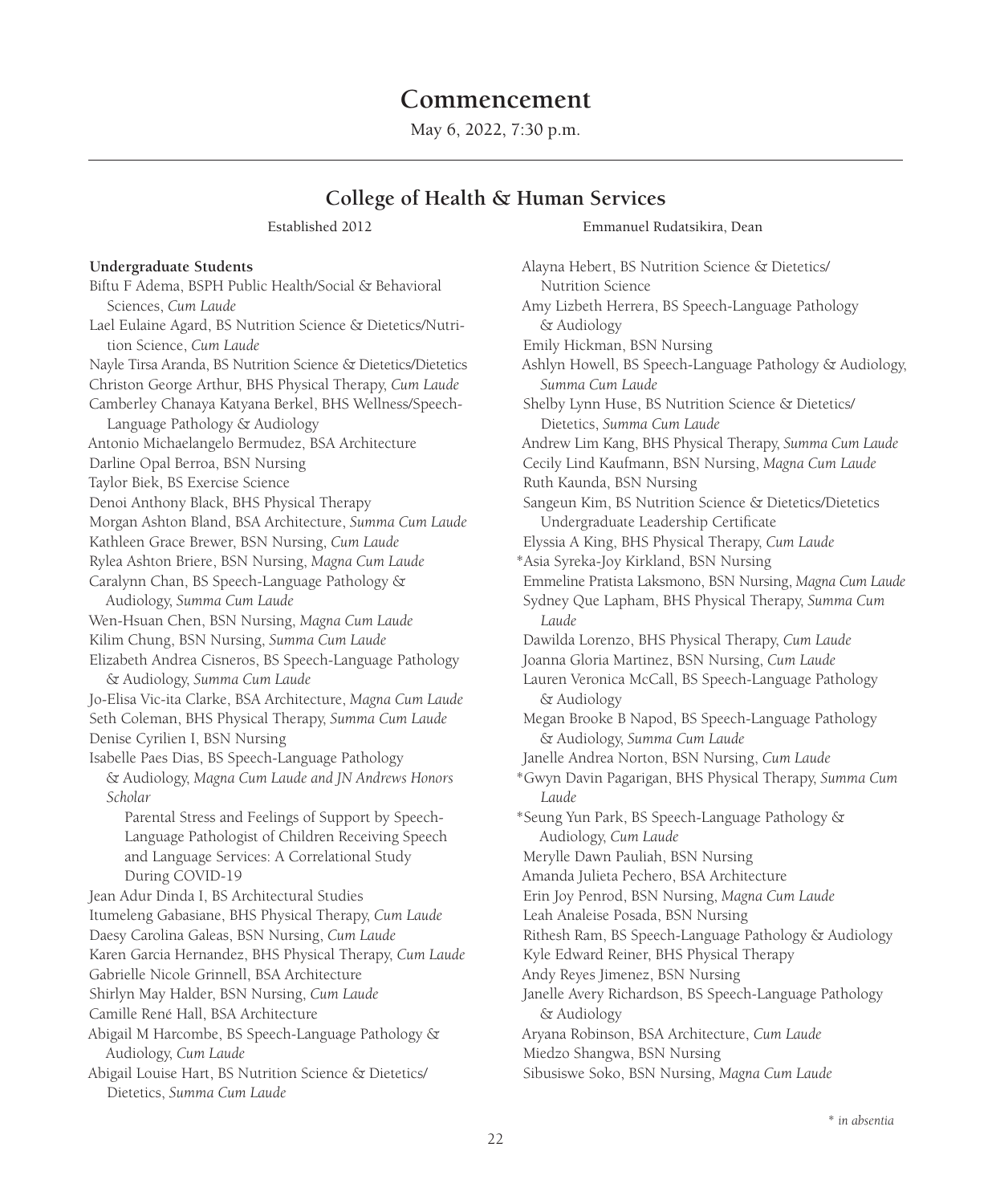Trinity Taylor Sulger, BS Speech-Language Pathology & Audiology Ruth Shi En Tay, BSN Nursing, *Cum Laude* Ebonie Marie Thompson, BHS Wellness/Speech-Language Pathology & Audiology Mahayla Ruby Toews, BS Speech-Language Pathology & Audiology, *Magna Cum Laude* Valery Andrea Vergara, BSN Nursing Hannah C Verhelle, BSN Nursing Cheryl Washington, BSN Nursing

#### **Undergraduate Degrees Conferred December 31, 2021**

Michael Aspiotes, BHS Physical Therapy Haputhanthrige Vince Malcolm Fernando, BSA Architecture Joseph Gucwa, BSN Nursing Emmanuel Baffour Gyamera, BHS Wellness/Speech Language Pathology & Audiology Jacob Christian Knowlton, BSN Nursing Tammy Bojoh Luntungan, BSN Nursing Jarred Russell Pullen, BS Speech-Language Pathology & Audiology

#### **Graduate Students**

Stacy-Ann Patrice Brooks, MPH Public Health/Nutrition and Wellness Michaela Noelle Broyer, MArch Architecture \*Katie Joanne Capen, GRCNUD Nutrition and Dietetics Sara Nicole Conner, MArch Architecture Alexander Nils Dahlberg, MArch Architecture Maria Yzabell Eguiluz, MArch Architecture David Charles Eklund, MPH Public Health/Nutrition and Wellness Haputhanthrige Vince Malcolm Fernando, MArch Architecture Jannel Gentius, MPH Public Health/Nutrition and Wellness Danielle Grace Deleon Gonsalves, MArch Architecture \*Schkara Benita Green, MPH Public Health/Nutrition and Wellness Dorcas Tabitha Hakiza, MArch Architecture \*Corina Kay Hines, GRCNUD Nutrition and Dietetics \*Isabella Diane Hoersten, GRCNUD Nutrition and Dietetics Becki Marie Louden, MPH Public Health/Nutrition and Wellness Monalee Elnar Machado, MArch Architecture \*Kirsten A Olson, GRCNUD Nutrition and Dietetics Giiselle Jgantiele Charlene Payne, MPH Public Health/ Nutrition and Wellness Marlon Tyrone Perkins Jr, MArch Architecture Ashley Kiran Randolph, MArch Architecture

#### **Doctor of Science in Physical Therapy**

\*Brad Profitt, DScPT Physical Therapy/Orthopedic Manual Therapy Project: Impact of Anterior Head Weight Training on the Endurance of Deep Neck Flexor Muscles: An

Observation Cohort Study in Healthy Adults

Chair: Elizabeth Oakley

\*Diadem Rhoda Talluri, DScPT Physical Therapy/Orthopedic Manual Therapy

Project: A Pilot Study to Determine Normative Scapular Static Position in Healthy Adults Relative to T8 Vertebra Chair: Elizabeth Oakley

#### **Doctor of Physical Therapy**

Omar Saeed Almadhaani, DPT Physical Therapy Project: Relationship Between Waist Circumference and Foot and Ankle Outcome Score (FAOS) in Adults Chair: Michelle Allyn Francesco Baglioni, DPT Physical Therapy Project: The Role of Wrist Position in Detecting the Amount of Applied Pressure for Palpitation of Cervical Spine Among Doctoral Physical Therapy Students from Andrews University: A Pilot Study Chair: Elizabeth Oakley Henrietta Oswald Dsouza, DPT Physical Therapy Project: Impact of Premenstrual Syndrome on the Quality of Life Among University Students in The Michiana Area Chair: Elizabeth Oakley

Rosaura Méndez-Salazar, DPT Physical Therapy Project: The Role of Wrist Position in Detecting the Amount of Applied Pressure for Palpitation of Cervical Spine Among Doctoral Physical Therapy Students from Andrews University: A Pilot Study Chair: Elizabeth Oakley

\*Aishwarya Dhairyasheel Savant, DPT Physical Therapy Project: Smartphone Use and its Relationship with Depression, Anxiety and Stress Among Adults Chair: Sozina Katuli

#### **Doctoral Degrees Conferred December 31, 2021**

\*Pooja Rajan Anavekar, DPT Physical Therapy Project: Comparing Educational Outcomes of Andrews University DPT Students, who Enter with a Graduate or Undergraduate Degree Chair: Elizabeth Oakley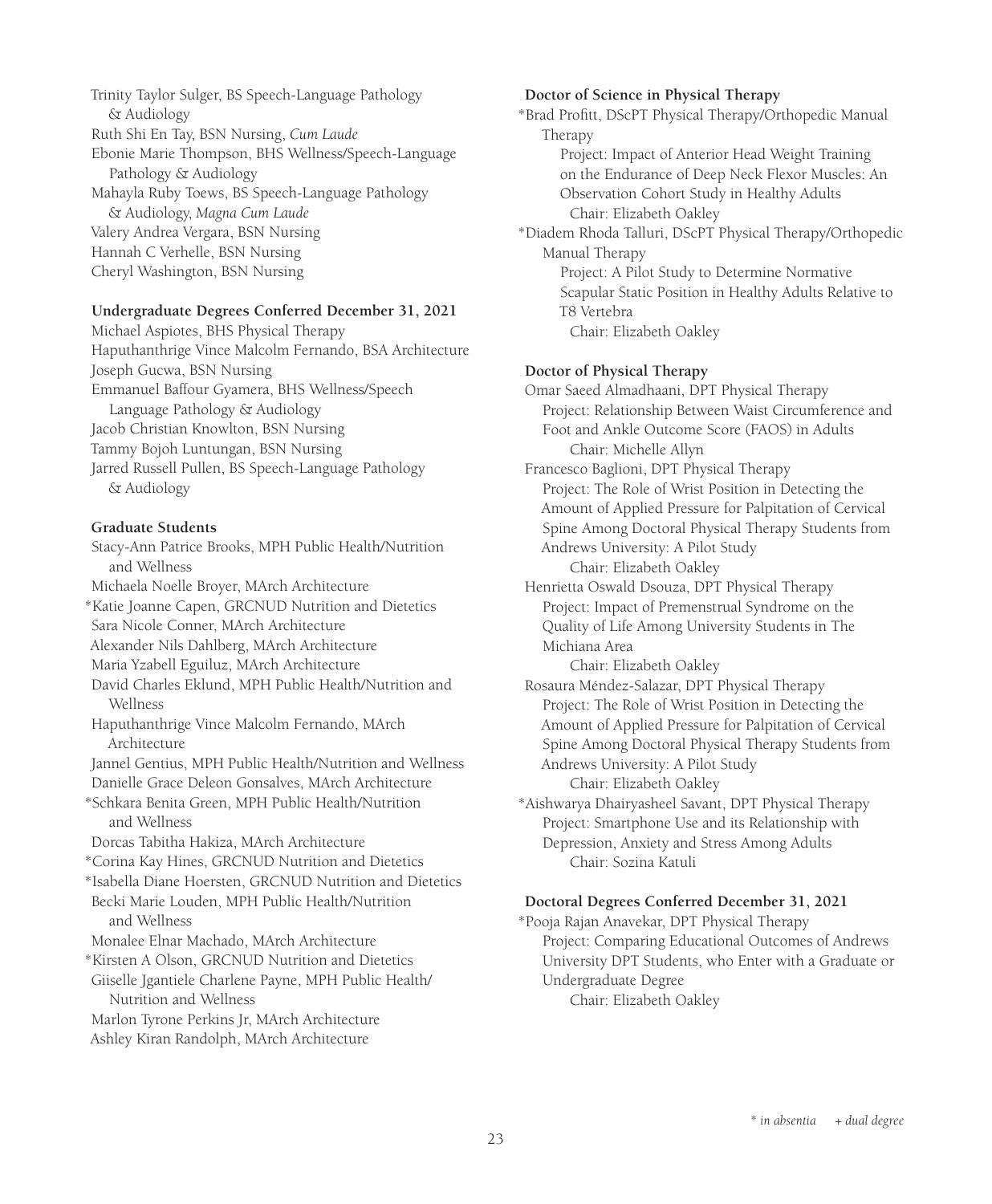\*Chinmayee Arvind Bedekar, DPT Physical Therapy Project: Comparing Educational Outcomes of Andrews University DPT Students, who Enter with a Graduate or Undergraduate Degree Chair: Elizabeth Oakley Vrushali Mahesh Desai, DPT Physical Therapy Project: Smartphone Use and its Relationship with Depression, Anxiety, and Stress Among Adults. Chair: Sozina Katuli Kristin Hoeh, DScPT Physical Therapy/Orthopedic Manual Therapy Project: Incidence of Physical Therapy Services on Pateints, Who Have Shoulder Pain/Injury: A Retrospective Study. Chair: Lee Olson Chad Ingalls Howland, DScPT Physical Therapy/Orthopedic Manual Therapy Project: Does a 6-week Intensive Gross Anatomy Course Improve the Acquisition of Anatomy Knowledge and Transfer to Affiliate Coursework in an Entry-Level Physical Therapist Education Program? Chair: Ryan Orrison \*Pooja Lalitkumar Kalaria, DPT Physical Therapy Project: Smartphone Use and its Relationship with Depression, Anxiety, and Stress Among Adults Chair: Sozina Katuli Sara Suzanne Kim, DNP Advanced Practice Registered Nurse Project: Policy Analysis of the Illinois Nurse Practice Act (APRN Title Section 225 ILCS 65/65-50): Using a Patient Survey of DNP Role Confusion and Perception Chair: Jochebed Bea Ade-Oshifogun Amruta Mangesh Lachake, DPT Physical Therapy Project: Comparing Educational Outcomes of Andrews University DPT Students, who Enter with a Graduate or Undergraduate Degree Chair: Elizabeth Oakley Jessica Leigh McKinney, DScPT Physical Therapy/ Women's Health Project: A Life Course Approach to Women's Health in Physical Therapy: A Narrative Review Chair: Kimberly Ferreira Tanaya Tushar Mehta, DPT Physical Therapy Project: Impact of Prementrual Syndome on the Quality of Life Among Female University Students in the Michiana Area Chair: Elizabeth Oakley

Anne Samson, DScPT Physical Therapy/Orthopedic Manual Therapy Project: Falls During the Pandemic (In a Setting of COVID-19), in a Sub-acute Care Setting: Incidence Rate, Associated Factors, and Impact on Mortality: A Retrospective Cohort Study Chair: Sozina Katuli Deepak Sebastian, DScPT Physical Therapy/Orthopedic Manual Therapy Project: The Sitting Active and Prone Passive Lag Test: A Validity Study in a Symptomatic Knee Population Chair: Elizabeth Oakley Austin Mitchell Sheldon, DScPT Physical Therapy/ Orthopedic Manual Therapy Project: Collection of Vital Signs in Outpatient Orthopedic Physical Therapy Practice: A Stratified Analysis of Practice Chair: Elizabeth Oakley Ogenna Agatha Umeh, DPT Physical Therapy Project: Impact of Prementrual Syndome on the Quality of Life Among Female University Students in the Michiana Area Chair: Elizabeth Oakley \*Anuradha Venkat, DPT Physical Therapy Project: Relationship Between Waist Circumference and Foot and Ankle Outcome Score (faos) in Adults Chair: Michelle Allyn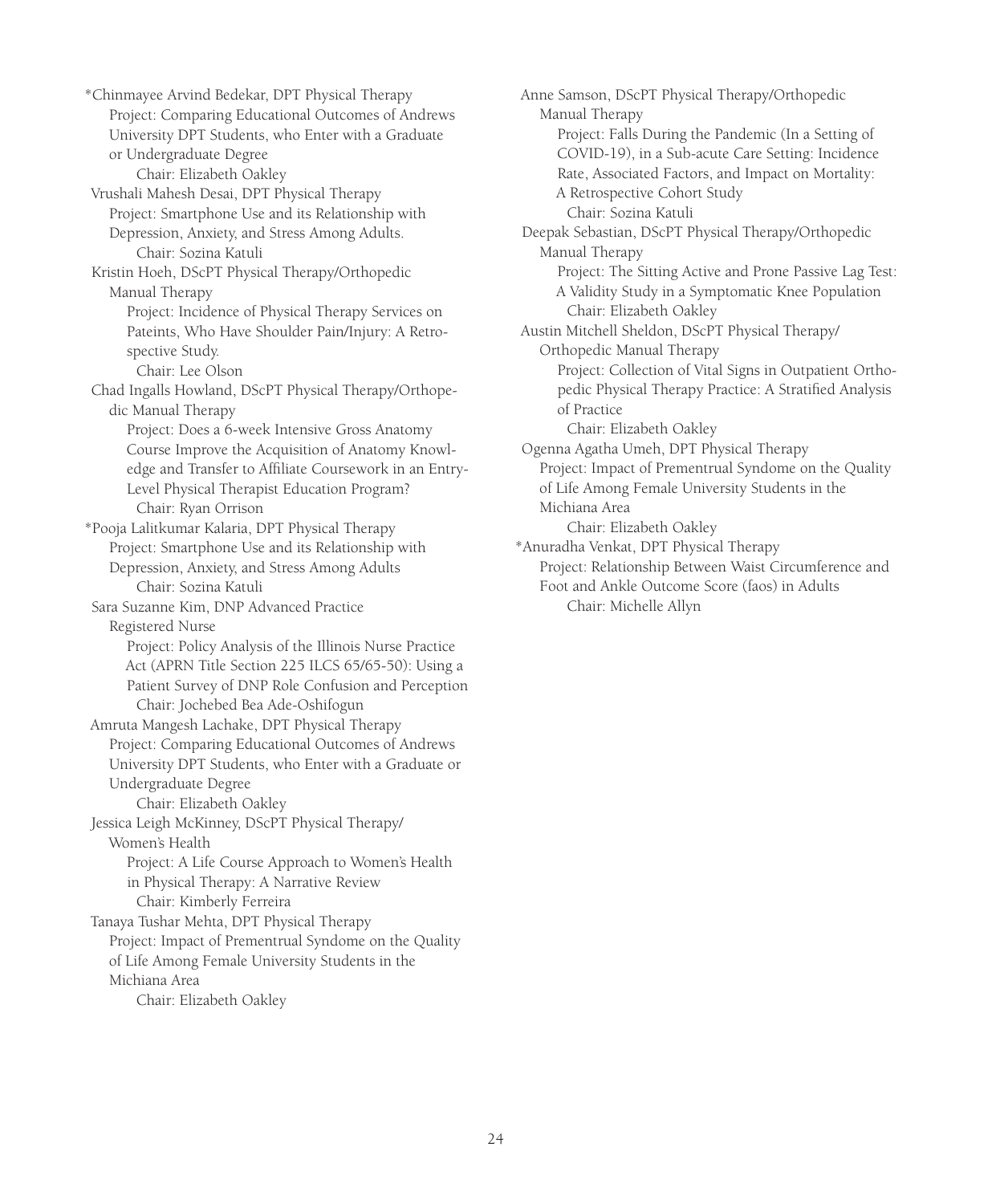# **Commencement**

May 8, 2022, 9 a.m.

# **College of Education & International Services**

#### **Undergraduate Students**

- Elizabeth Anne Atencio, BSELED Elementary Education/ Elementary Certification, Spanish for K-12 Education, *Summa Cum Laude and JN Andrews Honors Scholar* Promoting Oral Proficiency Through Textbook Activities: A Comparative Analysis Heidi Michelle Davis, BSELED Elementary Education/ Elementary Certification, *Summa Cum Laude* Oto Njovu, BS Individualized Major Education \*Melody Kaylene Ringstaff, BS Integrated Science for Secondary Education/Secondary Certification, Secondary Education/Secondary Certification, *Magna Cum Laude* Rebecca Ann Williams, BSELED Elementary Education/Elementary Certification, Integrated Science for Elementary
- Education/Elementary Certification

#### **Graduate Students**

\*Tahani Aljuaid, MA Educational Psychology/ Instructional Psychology

- James Delva, EdS School Psychology
- \*Lisa Yi-Lian Hsu DeWitt, GRCEDL Educational Leadership/ Superintendent of Schools
- \*Rachel Fuentes, GRCEDL Educational Leadership/ Superintendent of Schools
- \*Roger Donald Gallant, MA Leadership/K–12 School Leadership
- \*James Michael Gathright, MA Educational Psychology/ Instructional Psychology
- Quinlin Ireland, MA Educational Psychology/ Instructional Psychology
- Melanie Shantel Amanda Kartik, MA Curriculum and Instruction
- \*Miya Kim, GRCEDL Educational Leadership/ Superintendent of Schools
- Eleftheria Kioumourtzidou, MA Clinical Mental Health Counseling
- \*Lisa R Lavalas, GRCEDL Educational Leadership/Superintendent of Schools
- \*Emmanuel Ndubuisi Mbah, MS Counseling Psychology Carolina Medina, MA School Counseling
- \*Brynn Katherine Peterson, MA Educational Psychology/ Instructional Psychology
- \*Cynthia Ann Poole, GRCEDL Educational Leadership/ Superintendent of Schools

Established 2019 Alayne Thorpe, Dean

Jeremy Nathaniel Roberson, MA School Counseling Trudean Scott-Elliott, MA Clinical Mental Health Counseling Emily Meredith Lynn Vyhmeister-Cancel, MA Clinical Mental Health Counseling

#### **Graduate Degrees Conferred December 31, 2021**

Kennetia Alana Brooks, MA Leadership §\*Armin Danz, MA Leadership Thesis: The Influence of Jesus' Approach to People Through "Teaching and Healing" on the Faith of People in Jesus Christ and on Their Relationship to the Seventh-day Adventist Church Chair: Reinder Bruinsma Hazel Stephanie Jacob, EdS School Psychology Sheila Brenda Reeves, MS Special Education Thesis: The Effect of Virtual Learning on Parents During COVID-19 Chair: Luana Greulich Michelle Vinton, MA Curriculum and Instruction/K–12 Curriculum Specialist Vimbo Zvandasara-Zhou, MA Education/Educational Leadership

#### **Doctoral Degrees Conferred December 31, 2021**

 §Franka Venus Atwell-Chin Hong, PhD School Psychology Dissertation: An Exploratory Study of Mathematics Anxiety in Caribbean Preservice Teachers Chair: Jeannie Montagano Tammy Renee Shilling, PhD Curriculum and Instruction/ Higher Education Teaching Dissertation: How Faculty and Student Preferences for Active and Traditional Instructional Methods Relate to Their Beliefs, Quantity, and Quality of Experiences, Knowledge of the Benefits, and Professional Training Chair: Anneris Coria-Navia \*Alya Suliman, PhD Curriculum and Instruction/ Curriculum Theory Dissertation: Vocabulary Learning Strategies Used by ESL Saudi Students in the United States Chair: Lori Imasiku Terry Man-Yuen Tsui, PhD Leadership Dissertation: Perceived Effectiveness of a Mentoring Program for Training Adventist Chinese Evangelists Chair: Erich W. Baumgartner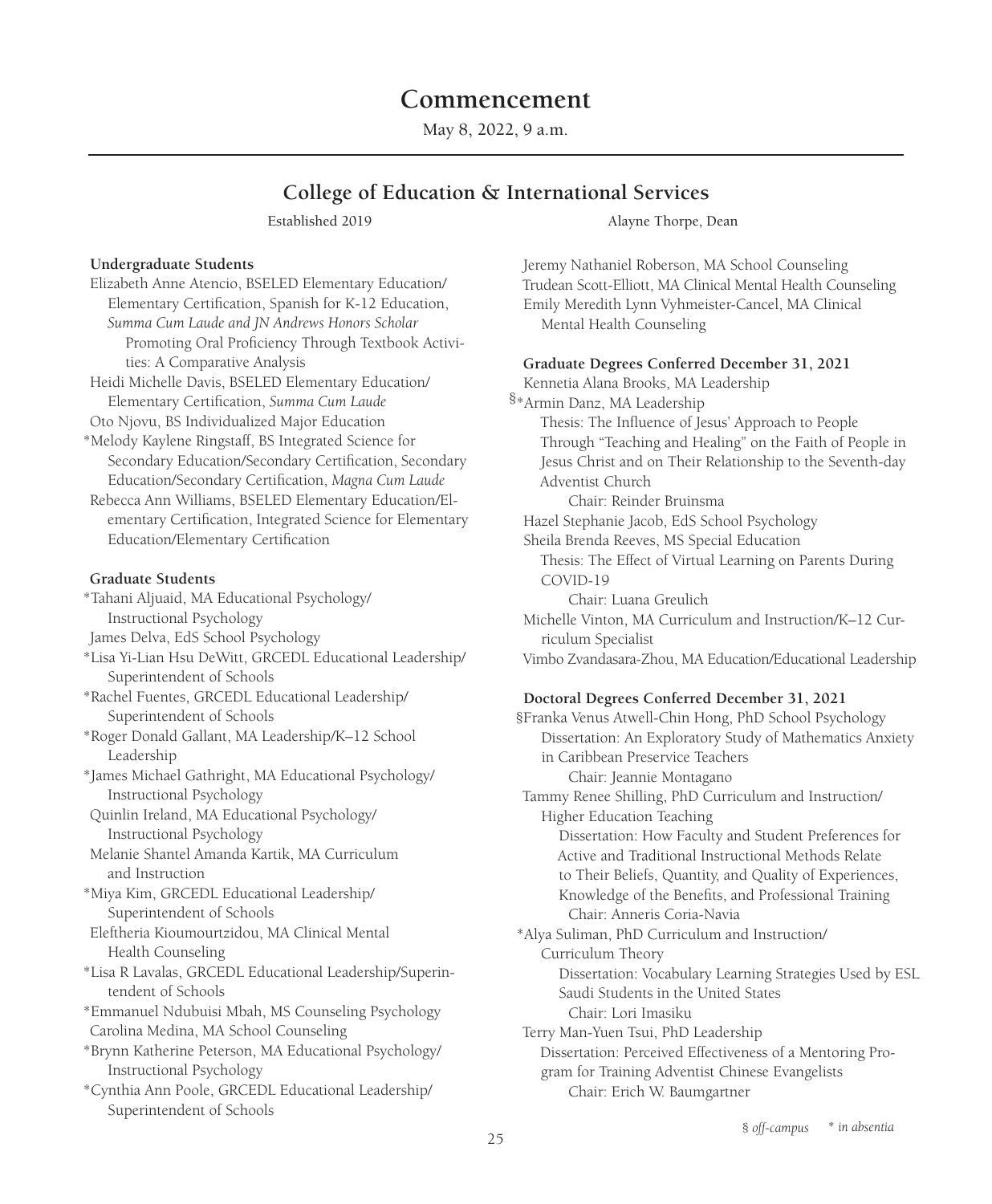# **College of Professions**

#### Established 2019 Kimberly Pichot, Dean

**Undergraduate Students**  Noah James Allyn, BS Informatics, *Magna Cum Laude* +Daniel Efrain Arn, BS Computer Science, *Summa Cum Laude* \*Avetik Badalyan, BS Data Science, Innovation and Entrepreneurship Certificate Amber Lynn Benjamin, BBA Management Jesse William Bland I, BT Aviation/Aviation Management-Flight, *Magna Cum Laude* Caleb Boampong, BBA Finance +Tyler A Braithwaite, BS Computer Science, *Summa Cum Laude and JN Andrews Honors Scholar* Art to Influence Creativity in Algorithmic Composition Radja Matthew Eduardo Butarbutar, BT Aviation/Aviation Management-Maintenance +Reise Jun Campbell-Yoo, BS Computer Science, Mathematics, *Summa Cum Laude and JN Andrews Honors Scholar* A Three-Dimensional Convolutional Neural Network for ECL Sensor Analysis Sangpi Cinsiansang Cin, BBA Accounting, *Magna Cum Laude* Joel Andrew Corrigan, BT Aviation/Maintenance Michael Hubert Davis, BBA Marketing Joshua Michael Dulcich, BS Computer Science, Mathematical Studies, Innovation and Entrepreneurship Certificate, *Summa Cum Laude and JN Andrews Honors Scholar* Exploring the Efficiency of Neural Architecture Search (NAS) Modules Matthew Ryan Dulcich, BS Computer Science, *Magna Cum Laude and JN Andrews Honors Scholar* Conditional Variational Autoencoder (cVAE) for the Augmentation of ECL Biosensor Data Andrew J Easton, BS Informatics Jeffrey Thomas Gehring, BBA Management Nathanael Enoch Greenhaw, BS Business Administration, *Summa Cum Laude* Nathanael Paul Hudon, BBA Management, *Cum Laude* +Eric Takeru Inae, BS Computer Science, *Summa Cum Laude and JN Andrews Honors Scholar* Improving Adversarial Attacks for Regression Problems in IoT Steven Richard Injety, BS Data Science, *Cum Laude* Matthew Andre George Jackson, BBA Finance Patricia Jennesha, BS Computer Science, *Cum Laude* Lance Johnson, BBA Accounting, *Magna Cum Laude* Ashilie D Kim, BBA Management, *Cum Laude* Jazmyne Lavalas, BS Data Science/Data-Driven Development, *Cum Laude*

Chaelynn Lee, BS Business Administration, *Magna Cum Laude* Yucheng Liu, BBA International Business, *Cum Laude* Melissa Rose Marciniak, BBA Business Administration, *Cum Laude* Adrian Negrea, BS Computer Science Computational Difficulty and Invariants of the Snake Cube Puzzle Joel Oirere Nyasende, BBA Information Systems +Isaac David Overfield, BS Business Administration, *Summa Cum Laude* Kenneth Paronda, BBA Accounting Rebekah Peter, BBA Management Andrew Mitchell Remmers, BBA Accounting, Finance, *Magna Cum Laude and JN Andrews Honors Scholar* The Impact of COVID-19 on Hospital's Financial Statements as it Relates to Elective Surgeries Andrew Paul Rupert, BT Aviation/Flight & Maintenance, *Cum Laude* Marvin A Schatzschneider, BBA Accounting, Finance, *Summa Cum Laude and JN Andrews Honors Scholar* The Relationship Between Stock Price of Technology Firms and Keys Financial Ratios Matthew Alexander Shelton, BBA Marketing §\*Maninderjeet-Singh, AS General Business Dylan Steenberg, BBA Management, *Cum Laude* Thomas Cole Thompson, BT Aviation/Aviation Management-Flight, *Magna Cum Laude* Khen Kopmuan Tungnung, BS Computer Science, Mathematical Studies, *Magna Cum Laude* Yvanna Lea Valcin, BBA International Business/International Business & Language \*Sarkis Krikor Vartanian, BBA Accounting, *Cum Laude* § §\*Irvine Ashley Casalme Velasquez, AS General Business Jonathan Shelby Venable, BT Aviation/Maintenance, *Summa Cum Laude* Sarah Ann Watson, BS Informatics \*Caleb Lee Whitman, BS Computer Science Levi Woodard IV, BBA Marketing, *Cum Laude* \*Tsz Yi Yeung, BS Data Science, Innovation and Entrepreneurship Certificate Tidale Zulu, BBA Marketing

#### **Undergraduate Degrees Conferred December 31, 2021**  Marcus Bardan, BBA Finance

\*William Gabriel Becton, BS Computing/Computer Science + Erin Elyssa Cross, BBA Management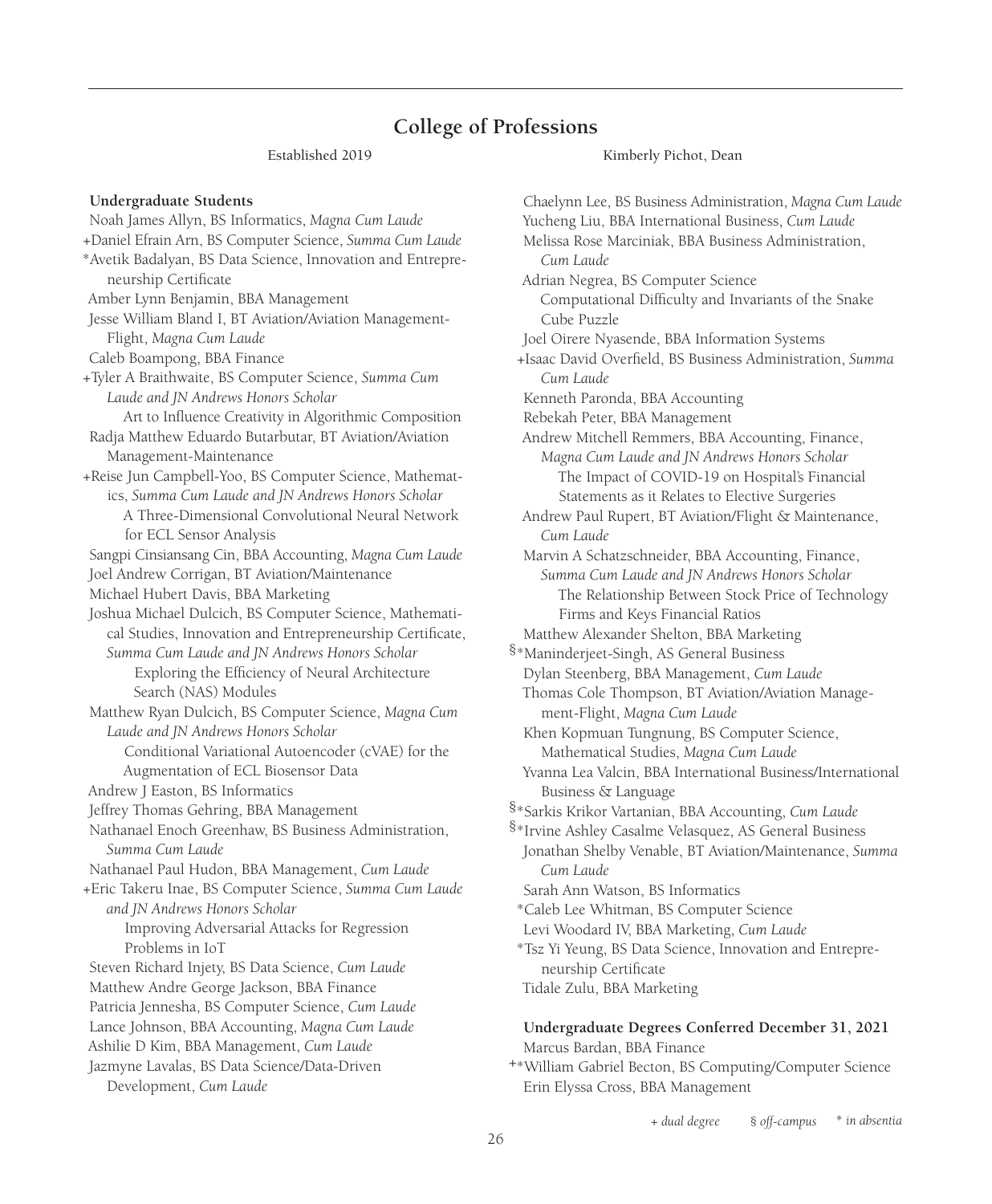Andrew Phillip De Graw, BT Aviation/Flight Aaron De Jesus, BBA Information Systems Nathan Alexander Horvath, BT Aviation/Maintenance \*Bao Anh Nguyen, BBA Marketing Kyle Raynor, BS Computer Science \*Cheryl Stalis, AS Business Benraimel Velazquez, BT Aviation/Maintenance \*Taylor Stephen Waters, BT Aviation/Aviation Management-Flight, *Magna Cum Laude* \*Aaron Zerna, BT Aviation/Flight, *Cum Laude*

#### **Graduate Students**

Belia Teresa Alberto, MSA Organizational Management Moises Samuel Alejos, MBA General §\*Hue Thi Bui, MBA General §\*Lan Hoang Cao, MBA General §\*Long Hoang Cao, MBA General §\*Tien Van Dinh, MBA General §\*Binh Quang Do, MBA General §\*Thuc Quang Dong, MBA General Kristen Douglas, MBA General/Accounting and Finance §\*Nguyen Hoang Thanh Du, MBA General §\*Linh Thi Thuy Ha, MBA General §\*Anh Hoang Ho, MBA General §\*Tho Van Hoang, MBA General §\*Quoc Huu Huynh, MBA General Michie Kandowangko, MSA Organizational Management §\*Tho Quang Le, MBA General §\*Tien Quang Le, MBA General §\*Trang Hoang Minh Le, MBA General §\*Le, Trinh Thi, MBA General §\*Vu Quang Le, MBA General §\*Nhu Thuy Huynh Ly, MBA General §\*Anh Thi Phuong Nguyen, MBA General §\*Chuong Huu Nguyen, MBA General §\*Cuong Manh Nguyen, MBA General §\*Duy Khanh Nguyen, MBA General §\*Ha Thi Nguyen, MBA General §\*Tu Kha Nguyen, MBA General §\*Viet Hong Nguyen, MBA General §\*Xuan Thi Thanh Nguyen, MBA General §\*Dung Tri Pham, MBA General §\*Huy Anh Pham, MBA General §\*Tuan Anh Pham, MBA General §\*Tuan Van Pham, MBA General §\*Quynh Thi Phan, MBA General Harry Van Lal Rin, MSA Organizational Management Raymond Avaoalii Sasa, MSA Organizational Management Timothy Cynto Winson Sumampouw, MSA Organizational Management

§\*Trung Quang Ta, MBA General §\*Cuong Manh Tran, MBA General §\*Huong Thi Thu Tran, MBA General §\*Phuong Lan Tran, MBA General §\*Trung Trinh Anh Tran, MBA General Zachary James Trecartin, MBA General §\*Nhung Thi Cam Trinh, MBA General §\*Tommy Manawan Yance, MBA General

#### **Graduate Degrees Conferred December 31, 2021**

Amanda Asantewaa Asafo-adjei, MSA Organizational Management §\*Minh Cong Bui, MBA General §\*Quang Duc Bui, MBA General §\*Vinh Duc Bui, MBA General §\*Hiep Sy Cao, MBA General §\*Nho Ta Dam, MBA General §\*Hoai Van Dang, MBA General §\*Anh Ngoc Dao, MBA General §\*Hung Van Dao, MBA General §\*Van Thi Hai Dao, MBA General Elias Garcia Gomes, MBA General §\*Ha Thi Thu Hoang, MBA General §\*Huong Thi Xuan Hoang, MBA General §\*Anh Minh Khuu, MBA General §\*Huong Huu Le, MBA General §\*Luu Cong Le, MBA General §\*Vinh Quoc Le, MBA General \*Michelle Lumban-Gaol, MSA Organizational Management  $8*$ Tu Anh Luu, MBA General §\*Anh Tuan Mai, MBA General §\*Dung Quy Ngo, MBA General §\*Anh Thi Van Nguyen, MBA General §\*Cong Thanh Nguyen, MBA General §\*Dung Thi Nguyen, MBA General §\*Giap Ngoc Nguyen, MBA General §\*Hai Minh Nguyen, MBA General §\*Hai Thanh Nguyen, MBA General §\*Hien Thi Nguyen, MBA General §\*Loi Ba Nguyen, MBA General §\*Nam Hoai Nguyen, MBA General §\*Nam Van Nguyen, MBA General §\*Thang Minh Nguyen, MBA General §\*Thi Dinh Nguyen, MBA General §\*Tin Huu Nguyen, MBA General §\*Tuan Tan Nguyen, MBA General \*Carmen I Pagán, MBA General Sven David Alvin Pauliah, MBA General §\*Phu The Pham, MBA General §\*Thang Tat Pham, MBA General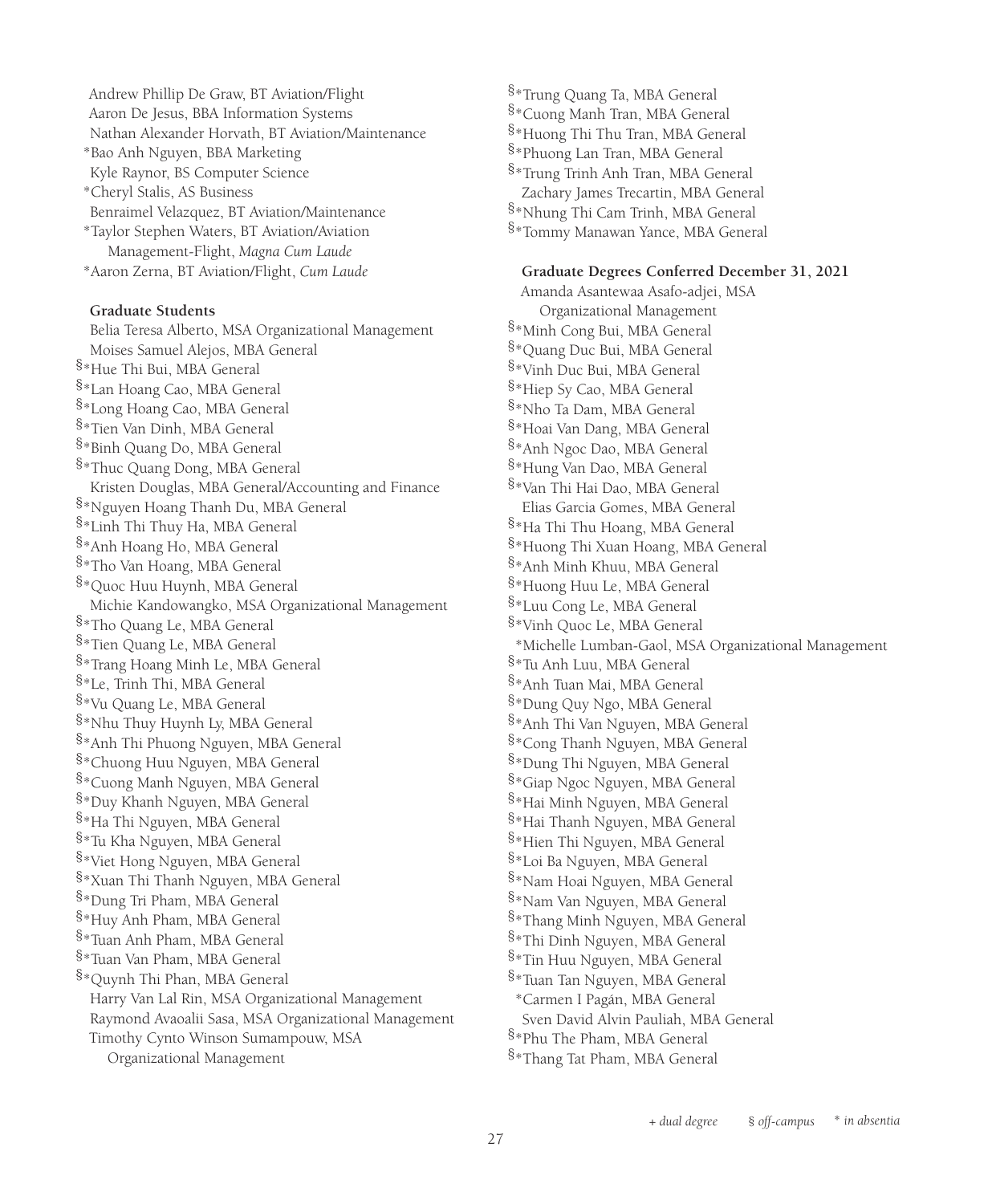§\*Triu Ngoc Pham, MBA General James Sichiweza, MBA General  $8*$ Thuc Tri Su, MBA General §\*Chien Thi Tang, MBA General Wilhelmina Victoria Taylor, MSA Organizational Management \*Nguyet Thi Tran, MBA General § §\*Phuc Tan Tran, MBA General §\*Quan Anh Tran, MBA General §\*Tam Cong Tran, MBA General §\*Thanh Ba Tran, MBA General §\*Tuan Trong Tran, MBA General §\*Dung Tien Van, MBA General §\*Anh Chau Vu, MBA General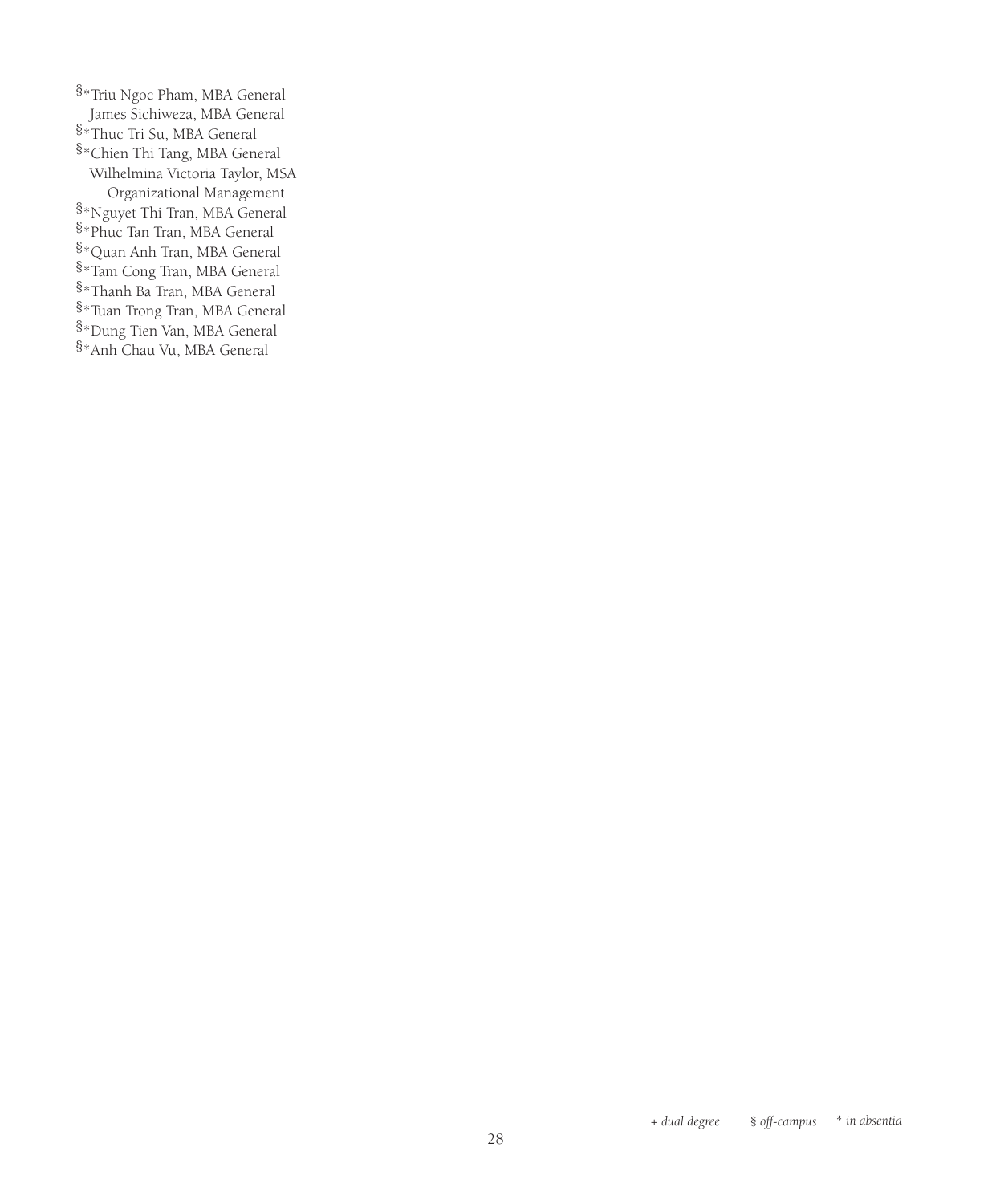# **Commencement**

May 8, 2022, 11:30 a.m.

### **College of Arts & Sciences**

Established 1874 Amy Rebok Rosenthal, Dean

+Isaac David Overfield, BA Spanish/Language, Literature &

#### **Division of Humanities**

#### **Undergraduate Students**

 +Grace Elizabeth Bell, BA Spanish/Language, Literature & Culture Denique Black, BA Global Studies +Reise Jun Campbell-Yoo, BA Religion, *Summa Cum Laude and JN Andrews Honors Scholar* A Three-Dimensional Convolutional Neural Network for ECL Sensor Analysis Betania Nazareth Cañas, BMus Music Performance Kimberly Cardenas, BA Political Science \*Victor Joseph Carreiro, BA Religion, *Cum Laude* Lal Pekthara Chawngthu, BA Theology Andrew Christian DeAbreu, BA English/Writing, *Cum Laude* Jocias Jafet Diaz, BA Theology, *Cum Laude* Jenna Elise Donaldson, BA Spanish/Language, Literature & Culture, *Summa Cum Laude* Benie Safari Shyirakera Dushime, BA Music Zachariah Keegan Fossmeyer, BA Theology, *Cum Laude* +Alyssa Raquel Henriquez, BA English/Literature, *Summa Cum Laude and JN Andrews Honors Scholar* Optimization of an Integrated Cartridge System for Efficient Loading and Characterization of DNA through Microfluidic Platforms Emily Elizabeth Jurek, BMus Music Performance, *Summa Cum Laude* Kurt Allen Kuhlman, BA Political Science, *Magna Cum Laude and JN Andrews Honors Scholar* Infamy, Lies, and Loss: The Downfall of the German-American Bund Deli Lin, BMus Music Performance, *Cum Laude* Kevin Lopez, BA Political Science, *Cum Laude* Moriah K McDonald, BA English/Literature, *Summa Cum Laude and JN Andrews Honors Scholar* Examining Katniss Everdeen's Gender Ambiguity in The Hunger Games: How Suzanne Collins Utilizes the YA Genre to Resist Feminine Stereotypes Wilbert Andrew Nurse II, BS Political Science Moriah Aoilo Ogola, BS General Studies Focus: Political Science Studies

Culture, *Summa Cum Laude* Pearl Mildred Parker, BA English/Writing, *Cum Laude* Pearson Posumah, BA Religion Elianna Y Srikureja, BA English/Literature, *Summa Cum Laude and JN Andrews Honors Scholar* "A Woman's Lot is to Suffer": Recognizing the Intersectionality of Oppression and Resistance in Min Jin Lee's Pachinko Paige Joelle Swanson, BA English/Writing, *Summa Cum Laude* Kayla Troup, AA General Studies Focus: Music Lisiane Gaparayi Umuhire, BA Spanish/Language, Literature & Culture Taylor Elaine Uphus, BA English/Literature, *Summa Cum Laude and JN Andrews Honors Scholar* A Man Not a Monster: Reimagining Disability in Hollow Crown's Richard III Samantha Nicole Venegas, BA Religion Jonathan Watson, BA Music, Mathematical Studies, *Cum Laude* Joshua T Whitman, BA Religion, *Cum Laude* Migena Moriah Wilcox, BMus Music Performance, *Summa Cum Laude* **Undergraduate Degrees Conferred December 31, 2021**  \*Jael Elionai Baffour-Senkyire, BS Political Science, *Cum Laude* Elizabeth Baron, BS Political Science Katherina Baumgartner, BA French \*William Gabriel Becton, BA Spanish/Language, Literature + & Culture \*Mark Brady, BA Religion, *Magna Cum Laude* Rothschird Dangervil, BA Religion, *Cum Laude* +Juwel Tiffani Howard, BSM Music Mia Lynne Hunter, BA Spanish/Language, Literature & Culture Tyler Alexis Jean, BA Spanish Studies \*Eric William Morris, BS General Studies Focus: Religion \*Joshua Morton, BS General Studies Focus: Religion Joseph Anderson Olivier, BA Theology, *Magna Cum Laude* Vivian P Raimundo, BMus Music Education/ Secondary Certification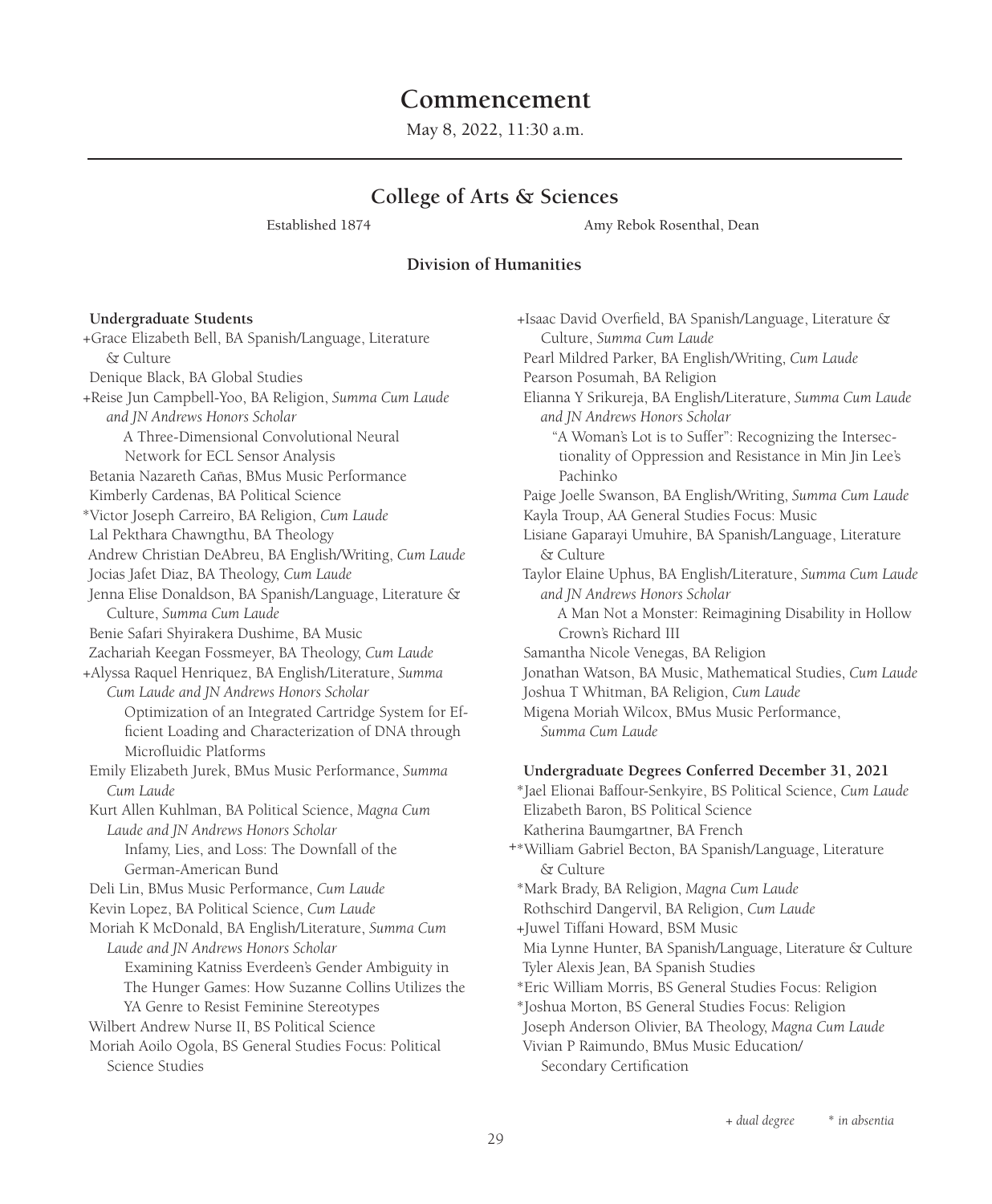Jose Juan Sierra, BA Religion, *Cum Laude* Donovan Lamont Tucker, BS Political Science

\*Sandy Elia Wehbe, BA Liberal Arts/Humanities §

#### **Graduate Students**

Nehemias Calsin, MMus Conducting Nathaniel Cogen, MMus Performance Robert Myaing, MA English/Teaching English to Speakers of Other Languages

#### **Division of Social Sciences**

#### **Undergraduate Students**

Amanda Coureen Amos, BS Digital Communication/ Public Relations +Grace Elizabeth Bell, BSW Social Work §\*Risha Biswas, BS Psychology Grecia Aisley Castillo, BA Psychology/General, Spanish/ Translation & Interpretation Maci Sierra Chen, BSW Social Work, *Summa Cum Laude* Sheung ching Cheng, BSW Social Work Whitney Duggins, BS Psychology/General Stephanie Marie Gonzalez, BS Digital Communication/ Media Production Hawi Gude, BA Sociology, *Magna Cum Laude* Logan T Harrison, BS Behavioral Sciences Sion Jhang, BS Behavioral Sciences, *Cum Laude* Luke D Kelly, BS Psychology/General Clara E Kolinek, BS Sociology, Psychology/ Pre-professional, *Summa Cum Laude* Tsz Yan Liane Kwong, BS Psychology, *Magna Cum Laude* Lara Adelle Hope Malabrigo, BSW Social Work, *Summa Cum Laude* Jeffery McCoy Jr, BSW Social Work Kendra Miranda, BA Psychology/General, *Summa Cum Laude* Juliet Mugadza, BS Sociology/Criminal Justice Evin Nazya Musgrove, BS Psychology/Pre-professional, *Summa Cum Laude* Ciera Alexis Phillpotts, BS Psychology/Pre-professional Kayla Haregewine Richards, BS Psychology/Pre-professional Jessica S Rim, BS Psychology/General, Mathematical Studies, *Summa Cum Laude and JN Andrews Honors Scholar* Phonotactic Tuning in Female Cricket Acheta domesticus Qualyn Elijah Robinson, BS Digital Communication/ Public Relations Christina R Rogers, BFA Photography, *Magna Cum Laude* Reyna D Samms, BS Photography Kelly-Anne Schwarzer, BS Psychology/General Adoniah Chris Simon, BSW Social Work, *Summa Cum Laude and JN Andrews Honors Scholar* Climate Adaptation and Mitigation Policy: Challenges and Opportunities for the Gwich'in Nation and Beyond

Alyssa Ann Sussdorf, BS Psychology/Pre-professional, *Cum Laude* Alyssa Ashley Swanson, BS Psychology/Pre-professional, *Cum Laude* Myrnaliza Tan, BS Psychology/Pre-professional, *Cum Laude* Emma L Tennyson, BS Psychology/Brain & Cognition, *Magna Cum Laude and JN Andrews Honors Scholar* Enamel Corrosion Levels on Squirrel Teeth from the Fox Canyon Locality, Pliocene of Kansas Lai Ho Tsui, BS Psychology/Pre-professional Lisiane Gaparayi Umuhire, BS Psychology/Brain & Cognition Rayneau Eli Victor, AS Photography Akya Shania Waller, BA Art/Pre-Art Therapy Mylon Weathers, BS Sociology/Criminal Justice \*Ho Lam Wong, BS Psychology/General

#### **Undergraduate Degrees Conferred December 31, 2021**

\*Sarah Ayers, BS General Studies Focus: Art Business Gerald Niyonshuti Bahimba, BS Psychology Taylor Anne Belleza, BS Psychology Jared A Holman, BS Psychology/Pre-professional, Business Administration, *Cum Laude*

§\*Anne Marie Butundu Ilunga, BS Psychology Natalie Kim, BS Sociology, *Cum Laude*

\*Tik Shun Ng, BS Psychology, *Cum Laude* § Courtney C Saunders, BFA Graphic Design, *Summa Cum Laude*

Hannah Santana Sloan, BS Psychology/Brain & Cognition, *Cum Laude*

#### **Graduate Students**

§\*Nigina Akhmedova, MIDA International Development

§\*James Moses Andruga, MIDA International Development

§\*Rebecca Amoakoh Apenteng, MIDA International Development

§\*Joshua Dei Wal Banak, MIDA International Development

§Alevtina Berestova, MIDA Organizational Leadership

§\*Raisa Maria Berroa Frias, MIDA Organizational Leadership §David Bugueno Venegas, MIDA Organizational Leadership Diamond De Guzman, MSCID Community and International Development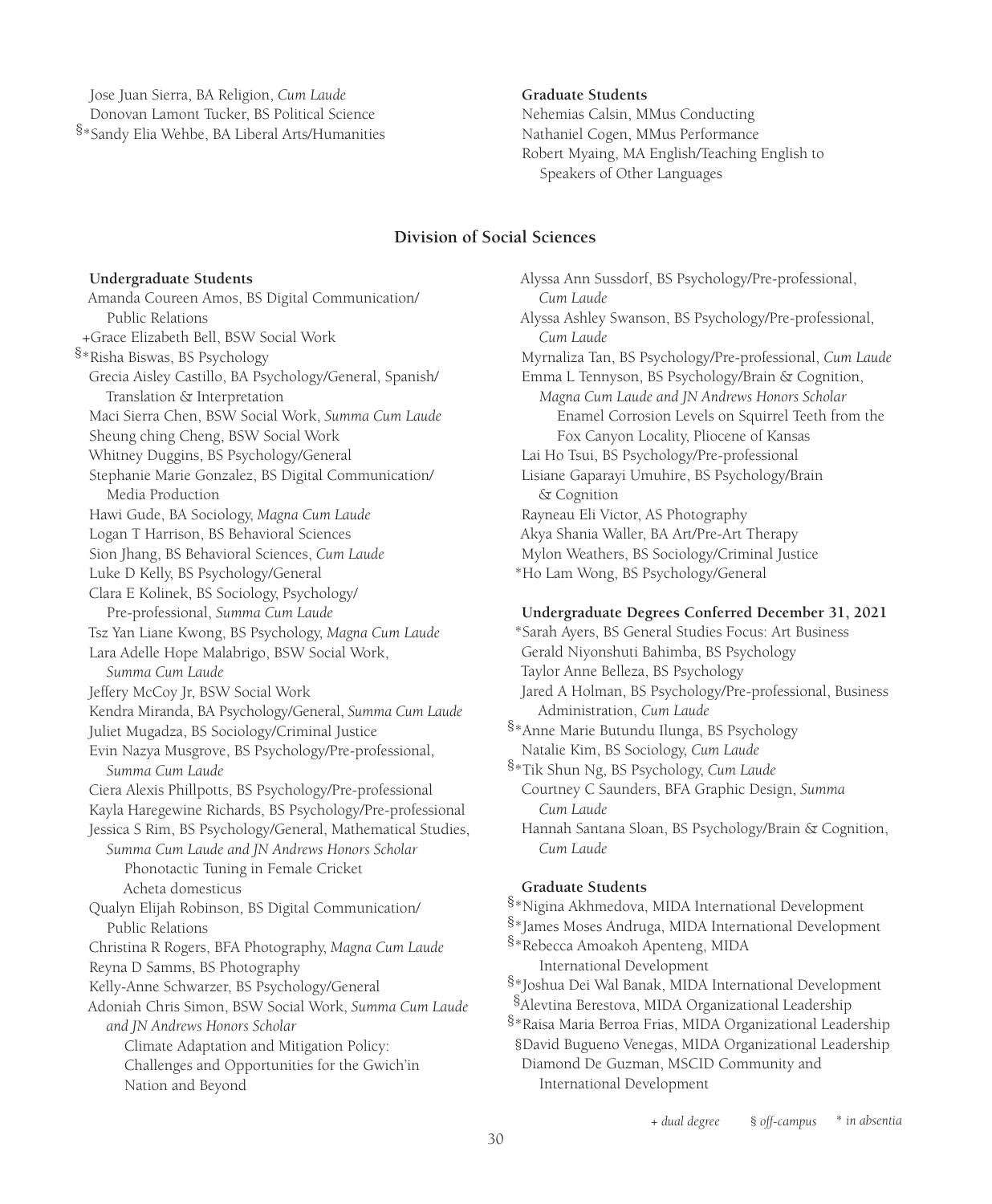§\*Alexey Drach, MIDA Organizational Leadership +Timothy Scott Erich, MSW Social Work +Bina Tahiry Herivonjy, MA Communication/ Interdisciplinary §\*Francisco Alberto Hernandez Fernandez, MIDA Organizational Leadership §\*Paul Timothy Howe, MIDA International Development §\*Iryna Hrynenko, MIDA Organizational Leadership §\*Artem Isakov, MIDA Organizational Leadership Kiley Jade Johnson, MSW Social Work §\*Samia Phoebe Daniel Joseph, MIDA International Development §\*Malesela Adolph Khalo, MSA Organizational Leadership §\*Bohdan Kosheliev, MIDA Organizational Leadership §\*Timothy Kipchirchir Koskei, MIDA International Development §Vitaly Kozev, MIDA Organizational Leadership §\*Busisiwe Pauline Kubeka, MIDA Organizational Leadership §\*Gabriel Yai Kuol Arop, MIDA International Development §\*Elena Leukhina, MIDA Organizational Leadership §\*Cordell Ellen Liebrandt, MIDA Organizational Leadership §\*Janet Maya Logo, MIDA International Development §\*Daniil Lovska, MIDA Organizational Leadership §\*Marian Ivan Maximciuc, MIDA Organizational Leadership +James Mello, MSW Social Work §\*Iana Melnyk, MIDA International Development §\*Anhelina Mykhalchuk, MIDA International Development §\*Dzhulai Myroslav, MIDA Organizational Leadership §\*Koshlata Nadiia, MIDA International Development §\*Kwame Addo Okyere, MIDA Organizational Leadership §Joel Paco, MIDA Organizational Leadership §\*Natalia Vladimir Postolachi, MIDA Organizational Leadership §\*Anna Prun, MIDA Organizational Leadership §\*Joseph Pasquale Leone Sabu, MIDA International Development Anush Safaryan, MIDA International Development § §\*Aleksandr Savin, MIDA Organizational Leadership §\*Monkitsi Elias Moses Seoketsa, MIDA Organizational Leadership §\*Oleksandr Shnurenko, MIDA International Development §\*Natalia Smereka, MIDA International Development §\*Vitaliy Vasyl Sych, MIDA Organizational Leadership §\*Jose Luis Torres Gonzalez, MIDA Organizational Leadership Terrance Preston Trecartin, MSW Social Work §Milan Cholbonbekovich Tursunaliev, MIDA Organizational Leadership §\*Pavlo Vatsenko, MIDA Organizational Leadership §\*George Ndirangu Wambugu, MIDA International Development Chelsya Waworuntu, MA Communication/Interdisciplinary §\*Annette Christine Woudt, MIDA International Development

#### **Graduate Degrees Conferred December 31, 2021**

Nana Ama Obenewaa Akoto-Boateng, MA Communication/ Interdisciplinary

Thesis: Andrews University's Thought Leadership Communication on LinkedIn: A Textual Analysis Chair: Desrene Vernon-Brebnor

- §\*Kossi Dodzi Amegnito, MIDA International Development
- §\*Yves Nshokano Biganiro, GRCIND International Development
- §\*Donatien Bigiraneza, MIDA International Development
- §\*Koffi Folly, GRCIND International Development
- §\*Kevin Frederick Ivanoff Viera, MIDA Organizational Leadership

§\*Dieudonné Lasndroma Kabdana, MIDA International Development

§\*Peter Guzulu Maze Rio, GRCIND International Development

§\*Alvaro Renato Millaqueo Hormazabal, MIDA Organizational Leadership

- §\*Ganna Polina, GRCORL Organizational Leadership
- §\*F Patrick Fallah Saah, MIDA International Development
- §\*Kathini Josephine Silla, MIDA International Development

§\*Lucille Sircar, MIDA International Development

- §\*Angel Francisco Sosa Berroa, MIDA Organizational Leadership
- §\*Enid Geraldine Seys Thomas Arevalo, MIDA Organizational Leadership
- §\*Pélagie Uwimbabazi, MIDA International Development
- §\*Samuel Yeboah, MIDA International Development
- \*Jean-Marc Yoboue, GRCIND International Development §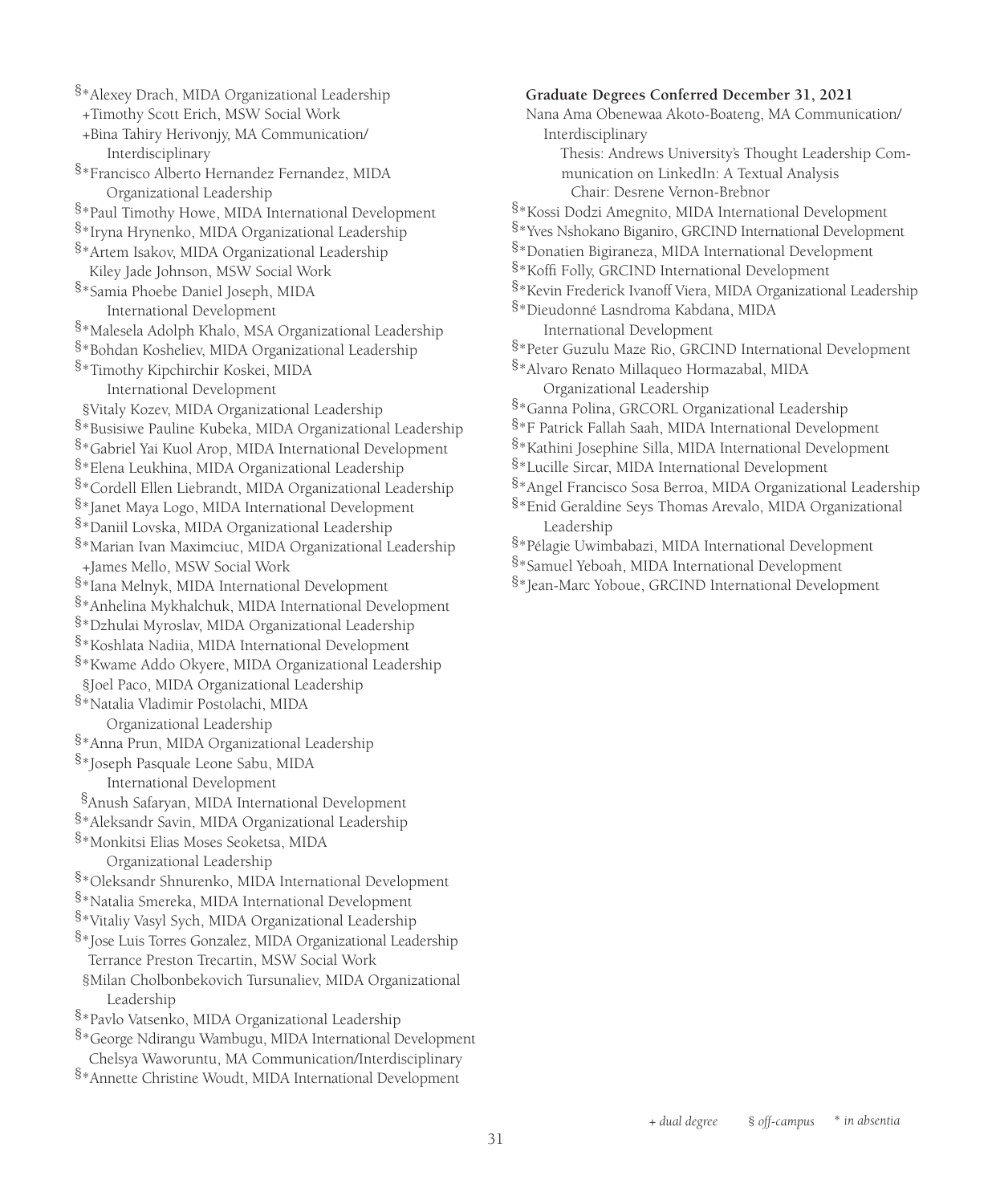# **Commencement**

May 8, 2022, 2 p.m.

## **College of Arts & Sciences**

Established 1874 **Amy Rebok Rosenthal**, Dean

#### **Division of Science, Technology, Engineering & Mathematics**

#### **Undergraduate Students**

Fatima Anaya Jinan Abdul-Haqq, BS Biochemistry, *Summa Cum Laude* +Daniel Efrain Arn, BS Mathematics, *Summa Cum Laude* Eliasz Bojko, BSE Engineering/Computer Engineering +Tyler A Braithwaite, BS Mathematics, *Summa Cum Laude and JN Andrews Honors Scholar* Art to Influence Creativity in Algorithmic Composition Jasmine Elisha Carcamo, BSE Engineering/ Mechanical Engineering Emeline Marie Carter, BS Animal Science Hannah Beatriz Castillo, BS Chemistry/American Chemical Society, *Summa Cum Laude and JN Andrews Honors Scholar* Copper (II) Sequestration by PAMAM Dendrimers in Tap Water Erica Katherine Chapman, BS Animal Science Solange Natasha Christmas, BS General Studies, Focus: Health Studies Mas Y Ann Domecillo, BS Biology/Biological Science The Role of the Prodomain in the Folding of Carboxypeptidase A1 Daniel S Fajardo, BS Biology/Biomedical, *Cum Laude* Lauren Noelle Francis, BS Animal Science Lyle Preston Goulbourne II, BS Biology/Biomedical, *Summa Cum Laude and JN Andrews Honors Scholar* Interspecific and Ontogenic Differences in the Molar Occlusal Surfaces of Manatees (Sirenia: Trichechidae) +Alyssa Raquel Henriquez, BS Biochemistry, *Summa Cum Laude and JN Andrews Honors Scholar* Optimization of an Integrated Cartridge System for Efficient Loading and Characterization of DNA through Microfluidic Platforms Jonathan Ryan Homan, BS Mathematics, Physics, *Summa Cum Laude and JN Andrews Honors Scholar* Classifying Pretzel Links Obtained by Strong Fusion +Eric Takeru Inae, BS Mathematics, *Summa Cum Laude and JN Andrews Honors Scholar* Improving Adversarial Attacks for Regression Problems in IoT Ryan Arman Injety, BS Biology/Biomedical, *Cum Laude*

Lisa Louise Johnston, BS Physics, *Cum Laude and JN Andrews Honors Scholar* Identifying Persistent Micronceptions on Linear Equations Lisa Kamikazi, BSE Engineering/Chemical Engineering \*Lun H Kim, BS Biochemistry Steven Kevin Lall, BS Biology/Biomedical Ethan Jaewon Lee, BS Biology/Biomedical, *Summa Cum Laude* Cameron James Maciel, BS Biology/Biomedical, *Summa Cum Laude* Maria Magray, BS General Studies, Focus: Health Sciences Andras Muranyi, BS Biology/Biomedical, *Summa Cum Laude and JN Andrews Honors Scholar* Analysis of Invasion Proteins MMP2, MMP9, ADAM12, and ADAM17 in Glioblastoma U87MG Cells Treated with Anti-cancer Compound 3, 4-dimethoxybenzaldehyde Melani Murillo, BS Animal Science HeeYun Oh, BS Biology/Biomedical, *Magna Cum Laude and JN Andrews Honors Scholar* The Effect of Clay on the Inhibitory Effect of Mustard Seed Meal on Velvetleaf Seedling Growth Neil Owen Pagunsan, BS General Studies Focus: Biology & Chemistry Sciences Joshua Youngjin Pak, BS Biochemistry, *Magna Cum Laude and JN Andrews Honors Scholar* The Chemical Challenge of Fixing Nitrogen Jie Qin, BS Biology/Biological Science Federico Adolfo Richter, BSE Engineering/ Electrical Engineering Lyndsey Rachel Saint-Jean, BS Biology/Biomedical Grant M Sajdak, BS Biochemistry, *Magna Cum Laude* Coulter Sukumaran, BS Biophysics, *Magna Cum Laude* Emma N Suvacarov, BS Biochemistry, *Magna Cum Laude* Isabella Y Tessalee, BS Biochemistry, *Cum Laude and JN Andrews Honors Scholar* Synthesis of Hybrid Anticancer Molecule Containing Isoxazoline: A Model Synthesis Christopher Jericho Thomas-Binns, BS Animal Science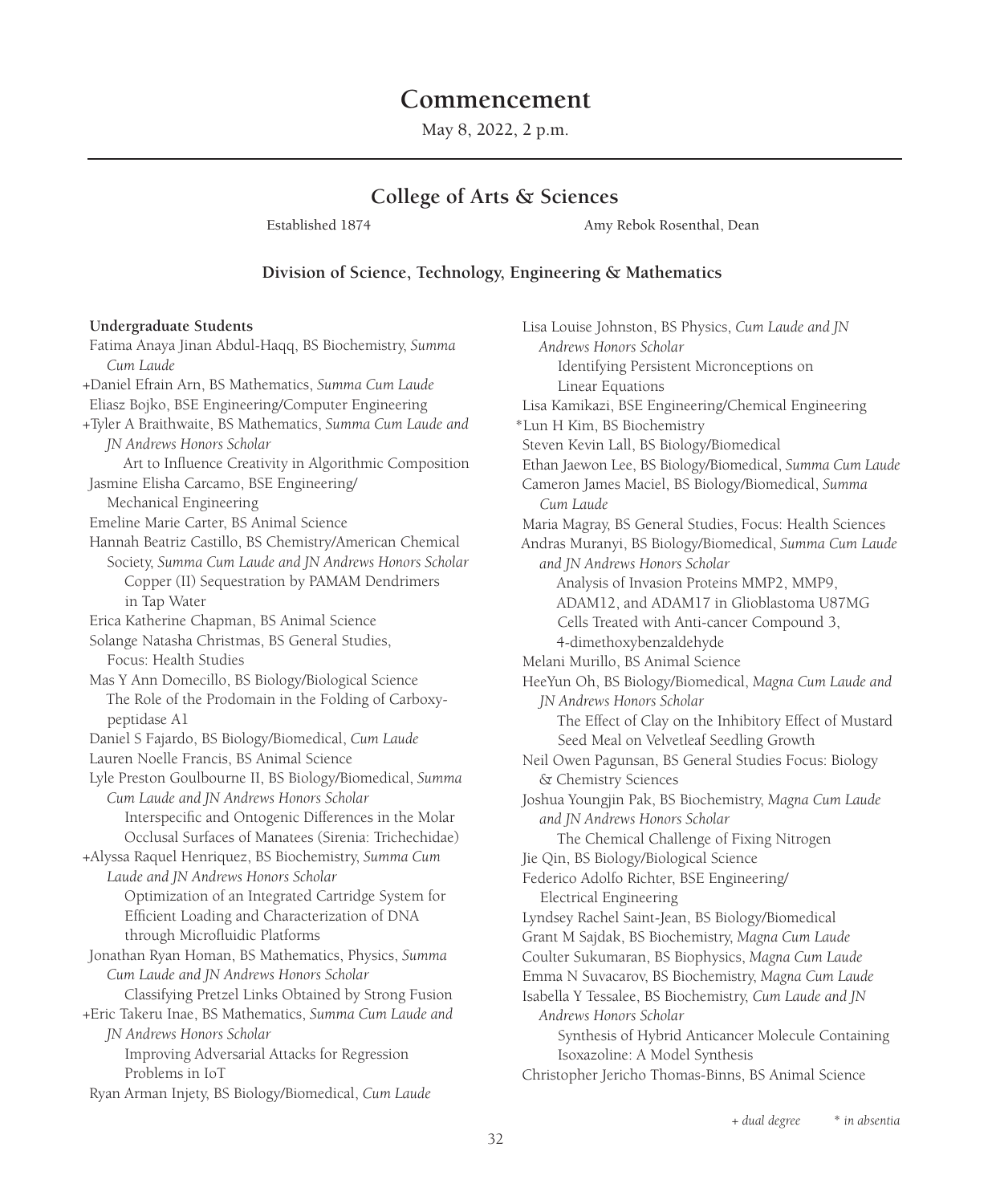Heidi Tsang, BSE Engineering/Mechanical Engineering, Mathematical Studies Venecia Monarrez Venegas, BS Biology/Biomedical, *Summa Cum Laude* Jocean Junio Siqueira Vieira, BSE Engineering/ Mechanical Engineering Jared S Wallen, BS Animal Science, *Cum Laude and JN Andrews Honors Scholar* Monitoring the Immune Status of Calves at the Agriculture Education Center Nels Orion Wangsness, BS Biochemistry, *Cum Laude and JN Andrews Honors Scholar* Investigating the Fluorescent Properties of the Copper(II)-Dendrimer Complex Seth Hunter Williams, BS Biology/Biomedical PAMAM Dendrimer Stability Analysis Using Size Exclusion Chromatography Sydnee Renae Young, BS Animal Science, *Cum Laude* Saul Marcelo Zuniga, BS Physics

#### **Undergraduate Degrees Conferred December 31, 2021**

Daranthea Amanda Atmadja, BS Biochemistry, *Summa Cum Laude* Kendra Ugundani Avila, BS General Studies

Focus: Health Studies Autumn Lee Bange, BS Mathematics Education, Secondary Education, *Cum Laude* Devaney Faith Bright, BS Animal Science Nicole Alyssa Evangelista, BS Biology/Biomedical, *Summa Cum Laude* +Juwel Tiffani Howard, BS Biology/Biomedical Stherline Larisma, BS Biology/Biomedical \*Joshua Lim Khye Shuen, BSE Engineering/Mechanical Engineering, *Magna Cum Laude* Reba Marlayna Perkins, BS General Studies Focus: Health Studies Shelly Kim Rauser, BS Biology/Biomedical, *Summa Cum Laude* \*ManSian Siam, BS Biology/Biomedical

#### **Graduate Students**

Joshua Kiprono Rotich, MS Biology Thesis: Temozolomide-Nsaid Mixtures and Novel Diclofenac-Purine Hybrids as Potential Antiglioblastoma Agents Chair: Denise L. Smith, Desmond H. Murray Ritchie Saint Jean, MS Biology Thesis: Investigating the Function of Carboxypeptidase O Gene Paralogs from Xenopus Tropicalis Chair: Peter Lyons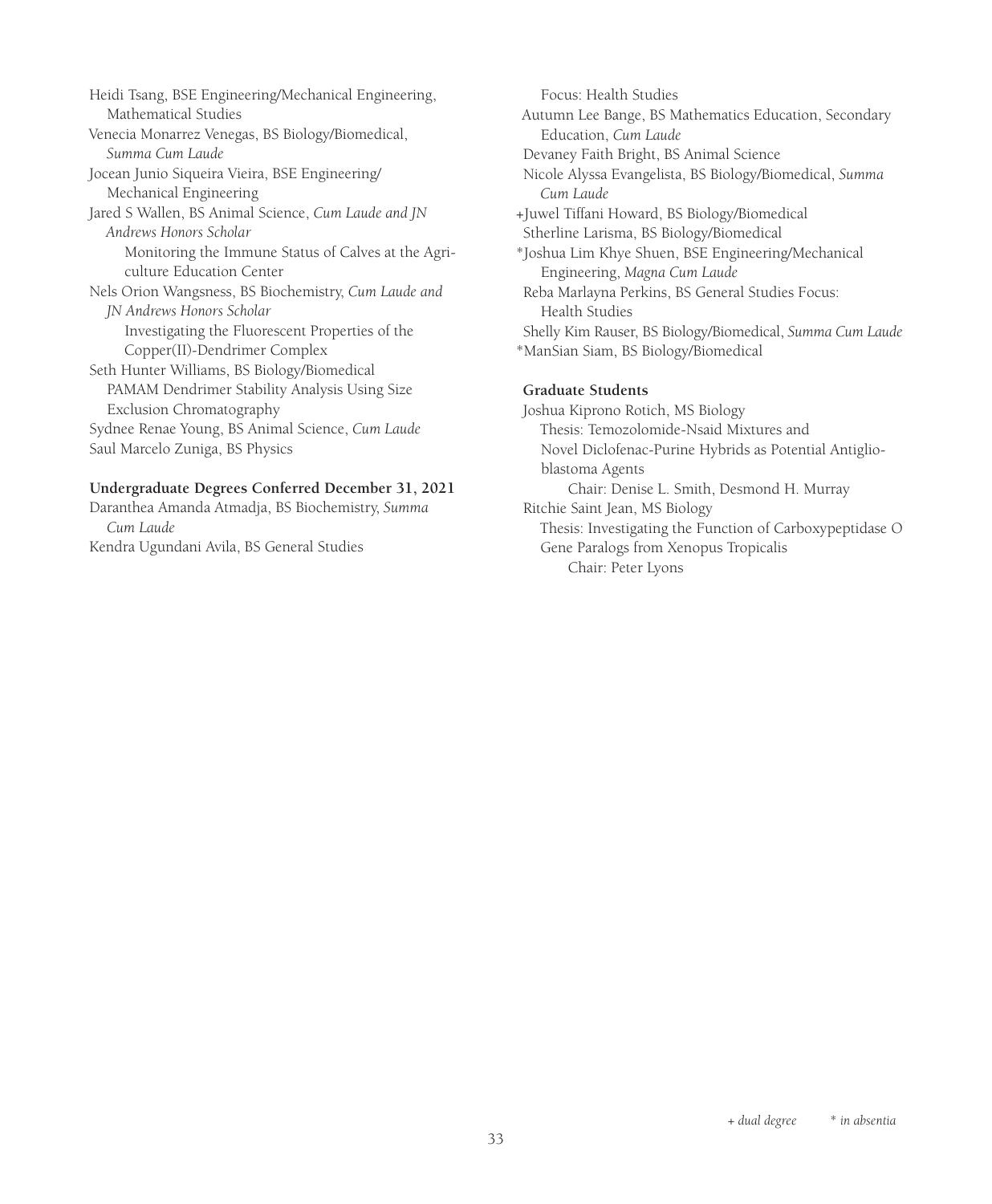# **Academic Regalia**

Andrews University adheres to the academic costume code for universities in the United States, initially drafted in 1885 and revised in 1932. A committee on Acetonic Costumes and Ceremonies, appointed by the American Council on Education, has, on different occasions, reviewed the costume and made several significant changes.

The gown for the associate degree is gray in color and styled the same as a bachelor's degree gown. The gown for the bachelor's degree has pointed sleeves. It is designed to be worn closed. The gown for the master's degree has an oblong sleeve, open at the wrist. The gown is designed to be worn open or closed. The gown for the doctoral degree has bell-shaped sleeves. It is designed to be worn open or closed. These gowns are usually black, but the Andrews University doctoral gown is dark blue and trimmed in black velvet with the University seal on the left lapel near the top.

The length of the hood worn for the bachelor's degree, if one is used, is three feet; for the master's degree, three and one-half feet; and for the doctoral degree, four feet. The hoods are lined with the official color or colors of the college or university conferring the degree. The Andrews University hood is lined with dark blue and gold. Inasmuch as members of the Andrews University faculties hold degrees from a large number of colleges and universities, space does not permit identification of each.

The colors of the velvet borders associated with the different fields of learning for degrees and adopted by Andrews University are as follows:

| Agriculture Maize              | Library ScienceLemon          |  |
|--------------------------------|-------------------------------|--|
| ArchitectureBlue Violet        |                               |  |
| Arts, Letters, HumanitiesWhite |                               |  |
|                                |                               |  |
|                                |                               |  |
|                                | Physical Education Sage Green |  |
|                                | Physical Therapy Teal         |  |
|                                |                               |  |
|                                |                               |  |
|                                |                               |  |
|                                |                               |  |

At Andrews University undergraduate candidates wear hoods. They also wear cords or medallions signifying that they are members of a National Honor Society and graduating with honors. The identifying colors are as follows:

The designation "J.N. Andrews Honors Scholar" signifies completion of the J. N. Andrews Honors Program's Scholars' Alternative General Education Studies curriculum, submission of a senior Honors Thesis, and achievement of a 3.5 overall GPA.

Summa Cum Laude, Magna Cum Laude or Cum Laude means an undergraduate student has the following minimum overall GPA earned on the A, B, C, D, F scale (A=4).

| Summa Cum Laude  3.90–4.00 |  |
|----------------------------|--|
| Magna Cum Laude 3.75–3.89  |  |
|                            |  |

Additional cords, medallions and stoles worn at Andrews University ceremonies are as follows:

| Senior Philanthropy Medallion for philanthropic contribution to the Class Gift University seal medallion |  |
|----------------------------------------------------------------------------------------------------------|--|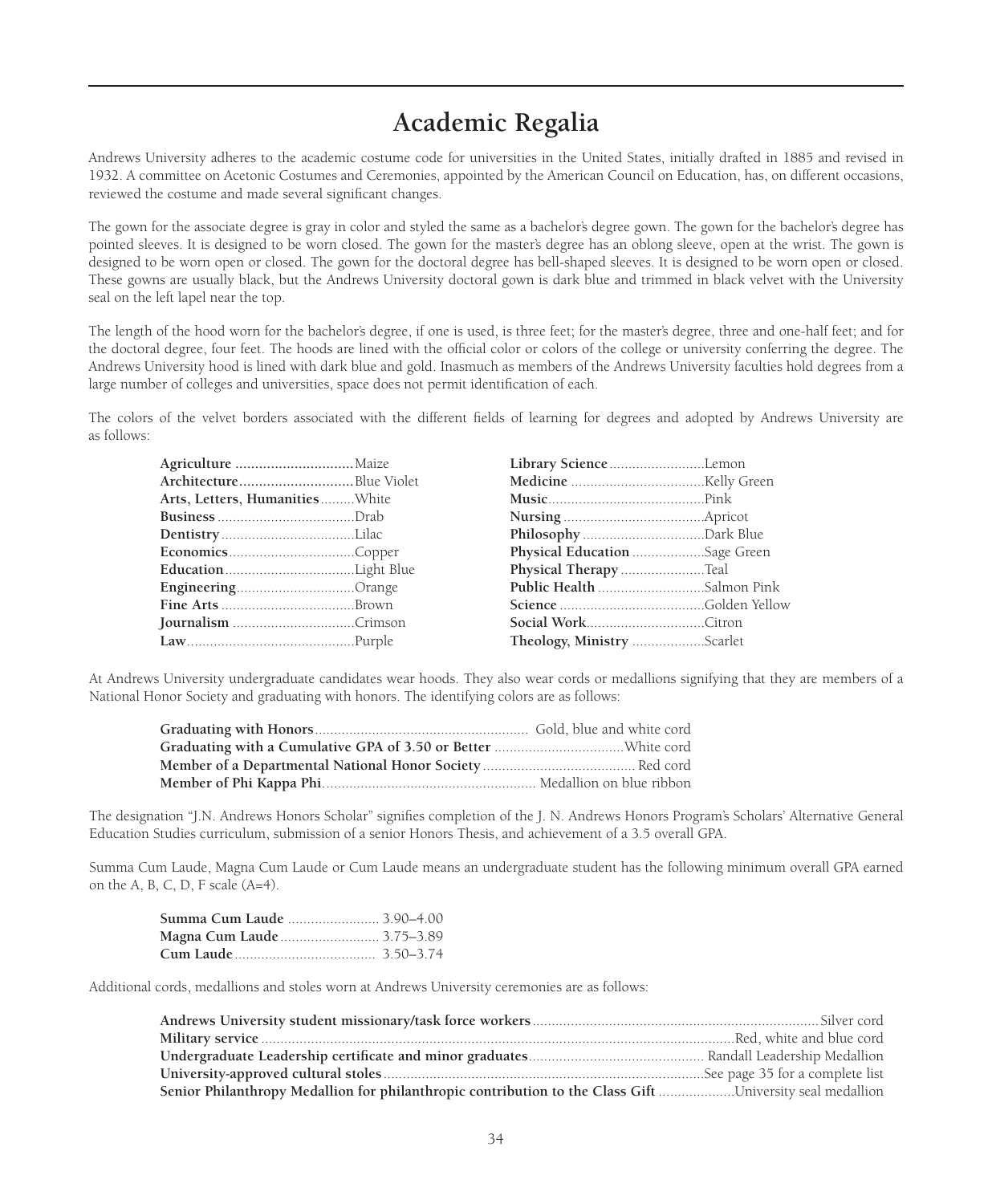# **Glossary of Degrees**

| AA            | Associate of Arts                                 | <b>DScPT</b>  | Doctor of Science in Physical Therapy             |
|---------------|---------------------------------------------------|---------------|---------------------------------------------------|
| AS            | Associate of Science                              | EdD           | Doctor of Education                               |
| AT            | Associate of Technology                           | EdS           | Specialist in Education                           |
| BA            | Bachelor of Arts                                  | <b>GRCEAS</b> | Graduate Certificate in Ellen G White & Adventist |
| <b>BBA</b>    | Bachelor of Business Administration               |               | Studies                                           |
| <b>BFA</b>    | Bachelor of Fine Arts                             | <b>GRCEDL</b> | Graduate Certificate in Educational Leadership    |
| <b>BHS</b>    | Bachelor of Health Science                        | <b>GRCFLE</b> | Graduate Certificate in Family Life Education     |
| <b>BID</b>    | Bachelor of Interior Design                       | <b>GRCLEA</b> | Graduate Certificate in Leadership                |
| <b>BMus</b>   | Bachelor of Music                                 | <b>GRCNUD</b> | Graduate Certificate in Nutrition & Dietetics     |
| <b>BS</b>     | Bachelor of Science                               | <b>GRCTSL</b> | Graduate Certificate in Teaching English as a     |
| <b>BSA</b>    | Bachelor of Science in Architecture               |               | Second Language                                   |
| <b>BSCM</b>   | Bachelor of Science in Construction Management    | <b>LICEN</b>  | Licence in Theology                               |
| <b>BSE</b>    | Bachelor of Science in Engineering                | MA            | Master of Arts                                    |
| <b>BSELED</b> | Bachelor of Science in Elementary Education       | <b>MAPM</b>   | Master of Arts in Pastoral Ministry               |
| <b>BSM</b>    | Bachelor of Science in Music                      | MArch         | Master of Architecture                            |
| <b>BSMLS</b>  | Bachelor of Science in Medical Laboratory Science | <b>MAT</b>    | Master of Arts in Teaching                        |
| <b>BSN</b>    | Bachelor of Science in Nursing                    | <b>MAYYAM</b> | Master of Arts in Youth & Young Adult Ministry    |
| <b>BSPH</b>   | Bachelor of Science in Public Health              | <b>MBA</b>    | Master of Business Administration                 |
| <b>BSW</b>    | Bachelor of Social Work                           | MDiv          | Master of Divinity                                |
| ВT            | Bachelor of Technology                            | <b>MMus</b>   | Master of Music                                   |
| <b>CERTAF</b> | Certificate in Aviation Flight                    | <b>MPH</b>    | Master of Public Health                           |
| <b>CERTAM</b> | Certificate in Aircraft Maintenance               | <b>MS</b>     | Master of Science                                 |
| <b>CERTCD</b> | Certificate in Christian Discipleship             | <b>MSA</b>    | Master of Science in Administration               |
| <b>CERTH</b>  | Certificate in Horticulture                       | <b>MSCID</b>  | Master of Science in Community & International    |
| <b>CERTMG</b> | Certificate in Mission & Global Aware             |               | Development                                       |
| <b>CERTMS</b> | Certificate in Ministry, Spanish                  | <b>MSMLS</b>  | Master of Science in Medical Laboratory Science   |
| <b>DLead</b>  | Doctor of Leadership                              | <b>MSW</b>    | Master of Social Work                             |
| <b>DMin</b>   | Doctor of Ministry                                | <b>PDCERT</b> | Post-Doctoral Certificate                         |
| <b>DMiss</b>  | Doctor of Missiology                              | PhD           | Doctor of Philosophy                              |
| <b>DNP</b>    | Doctor of Nursing Practice                        | <b>PMCERT</b> | Post-Masters Certificate                          |
| <b>DPT</b>    | Doctor of Physical Therapy                        | tDPT          | Doctor of Physical Therapy                        |
|               |                                                   | ThD           | Doctor of Theology                                |

# **Cultural Stoles**

Andrews University supports the wearing of University-approved stoles to celebrate the rich cultural diversity of our campus. The University-approved stoles are:

Adventist Colleges Abroad (ACA) Stole AULA Latino Stole Eastern Asian Heritage Stole Filipino Bayani Stole

Indonesian Batik Stole Kente Stole Southern Asia Cultural Stole



*Descriptions of these stoles can be found at andrews.edu/graduation/distinctions*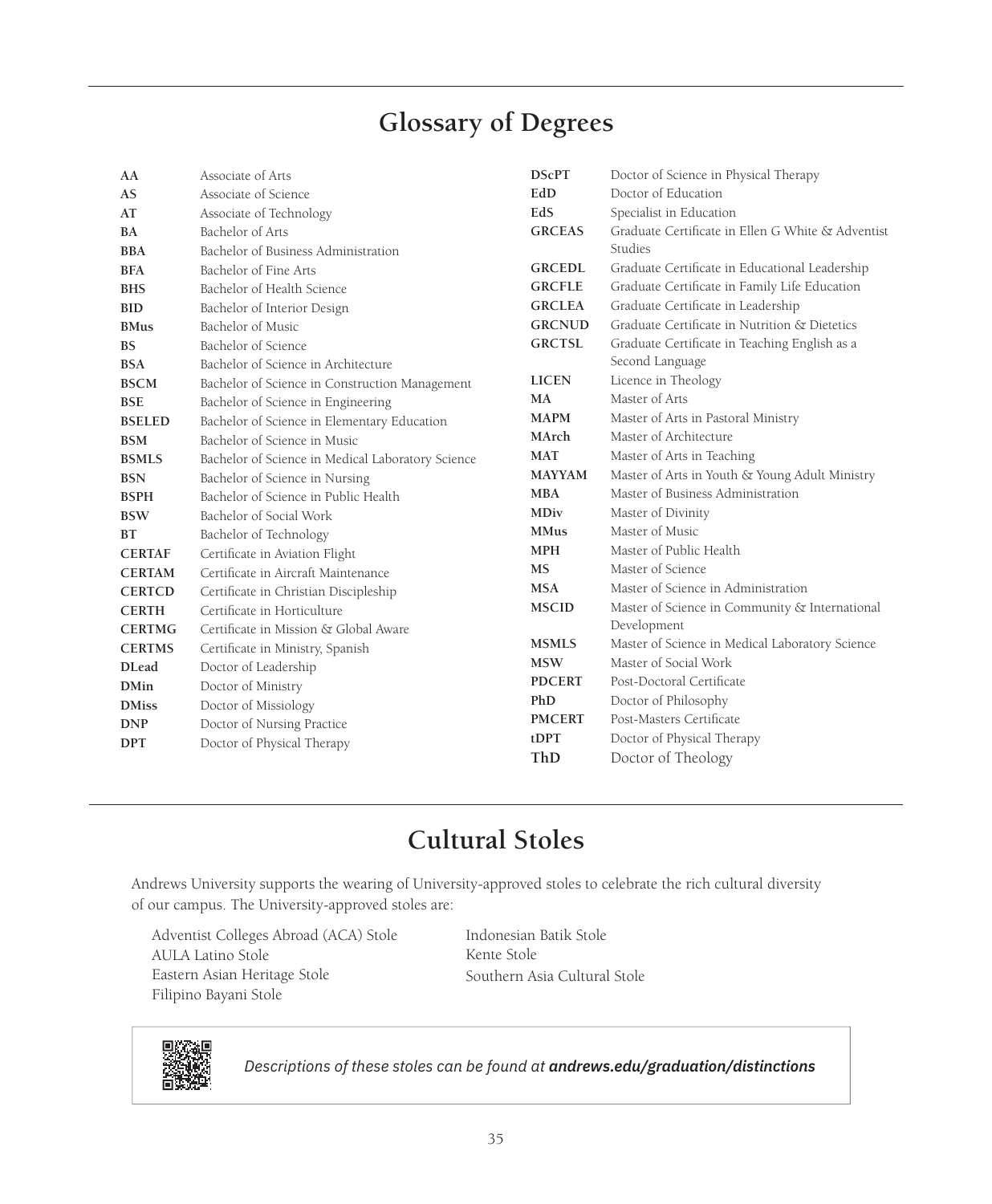# **The Society of Andrews Scholars Undergraduate Honors Program**

Membership in the Society of Andrews Scholars requires a minimum grade point average of 3.33, completion of the J.N. Andrews Honors Program's Scholars' Alternative General Education Studies curriculum, and submission of a senior Honors Thesis. Those students who meet the previous criteria and attain an overall GPA of 3.5 earn the additional designation "J.N. Andrews Honors Scholar." The designation "J.N. Andrews Honors Scholar" reflects an undergraduate student's dedication to independent scholarship, interdisciplinary study, the integration of faith and learning, and abiding intellectual curiosity. Each scholar is expected to display the same pioneering spirit as John Nevins Andrews (1829–1883)—scholar, theologian, missionary and third president of the General Conference of Seventh-day Adventists—who provided the name for this university and the ethos invigorating its mission. A statue of Andrews and his family stands just outside Pioneer Memorial Church.

- \*Elizabeth Anne Atencio \*Tyler A Braithwaite \*Reise Jun Campbell-Yoo \*Hannah Beatriz Castillo \*Isabelle Paes Dias Mas Y Ann Domecillo \*Joshua Michael Dulcich \*Matthew Ryan Dulcich \*Lyle Preston Goulbourne II \*Alyssa Raquel Henriquez \*Jonathan Ryan Homan \*Eric Takeru Inae
- \*Lisa Louise Johnston \*Kurt Allen Kuhlman \*Moriah K McDonald \*Andras Muranyi Adrian Negrea \*HeeYun Oh \*Joshua Youngjin Pak \*Andrew Mitchell Remmers \*Jessica S Rim \*Marvin A Schatzschneider \*Adoniah Chris Simon \*Elianna Y Srikureja
- \*Emma L Tennyson \*Isabella Y Tessalee \*Taylor Elaine Uphus \*Jared S Wallen \*Nels Orion Wangsness

\*Indicates J.N. Andrews Honors Scholar

# **Undergraduate Leadership Certificate and Minor**

Undergraduate Leadership helps students identify their unique strengths and hone their abilities to make a difference. The certificate is a concentrated curriculum that allows students to clarify their contribution to the community. The minor builds on the certificate by diving deeper into the mechanics of leadership. Students engage in a leadership practicum, receiving mentoring, accumulating a knowledge base, and designing a growth plan. With a change project and portfolio in hand, they enter the workforce with the confidence and skills to contribute to the "legacy of leadership" of J.N. Andrews.

The Randall Leadership Medallion is awarded to students who have completed the academic requirements and embody the characteristics represented by the symbols on the medallion.

The Lion and the Lamb—*Spiritual Leadership, Courage, Servanthood* The Spyglass—*Intentionality, Vision, Leadership Capacities* The Oak Tree—*Continual Growth of Character, Legacy* Shaking Hands—*Relationships, Teamwork, Collaboration*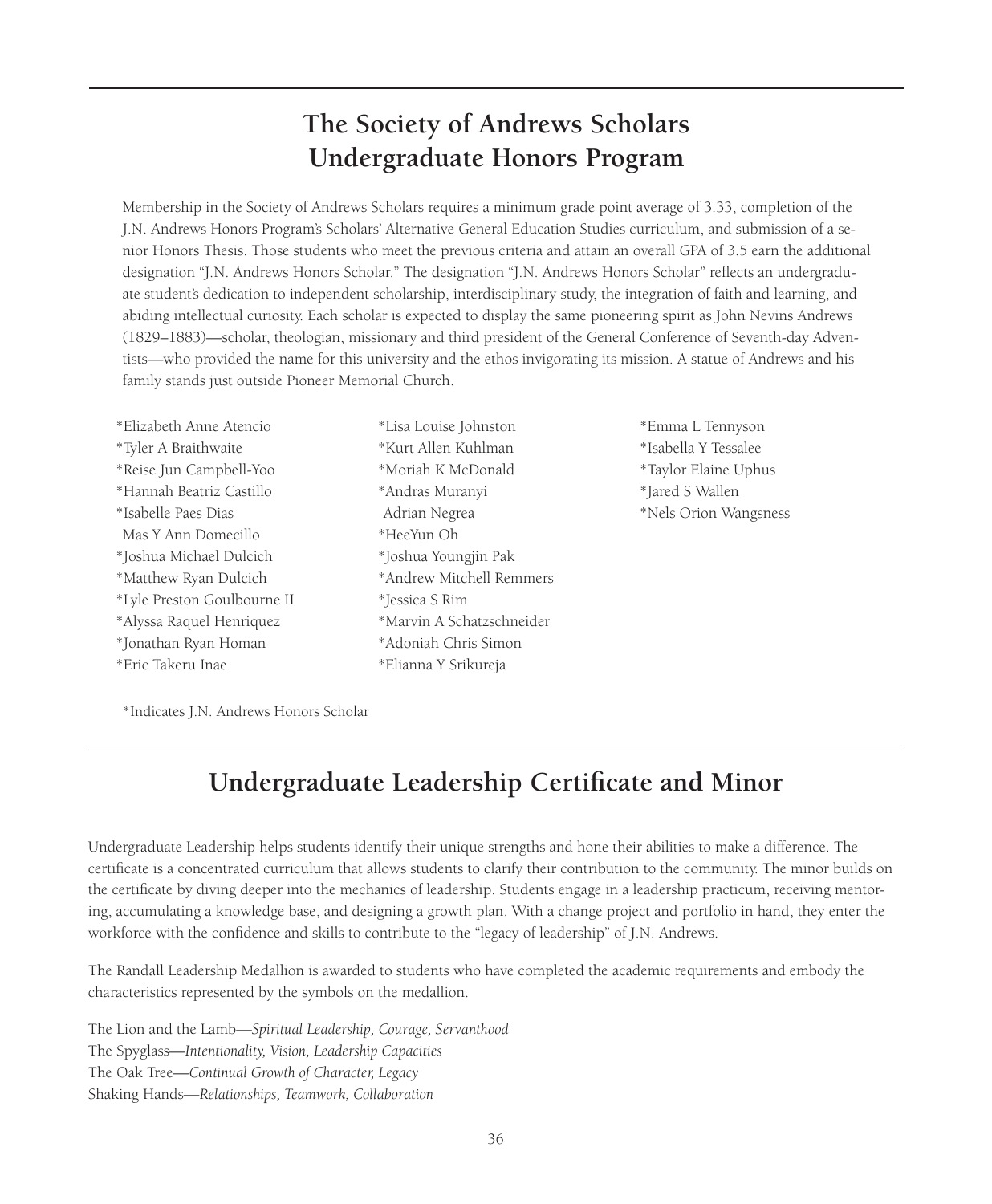# **Members of National & International Honors Societies**

#### **Alpha Mu Gamma (International Language Studies)**

Grecia Aisley Castillo Tyler Alexis Jean Lisiane Gaparayi Umuhire

#### **Beta Beta Beta (Biology)**

Mas Y Ann Domecillo Daniel S Fajardo Alayna Hebert Juwel Tiffani Howard Stherline Larisma Cameron James Maciel Andras Muranyi

Jie Qin Joshua Kiprono Rotich Lyndsey Rachel Saint-Jean ManSian Siam Venecia Monarrez Venegas Seth Hunter Williams

#### **Delta Mu Delta (Business)**

Nathanael Enoch Greenhaw Chaelynn Lee Marvin A Schatzschneider

#### **Gamma Sigma Epsilon (Chemistry)**

Fatima Anaya Jinan Abdul-Haqq Daranthea Amanda Atmadja Hannah Beatriz Castillo Daniel S Fajardo

Alyssa Raquel Henriquez Joshua Youngjin Pak Grant M Sajdak Emma N Suvacarov

#### **Lambda Pi Eta (Communication)**

Moriah K McDonald

#### **Phi Alpha (Social Work)**

Grace Elizabeth Bell Alexander Gietsel Kiley Jade Johnson

James Mello Terrance Preston Trecartin

#### **Phi Delta Phi (History)**

Kimberly Cardenas Jenna Elise Donaldson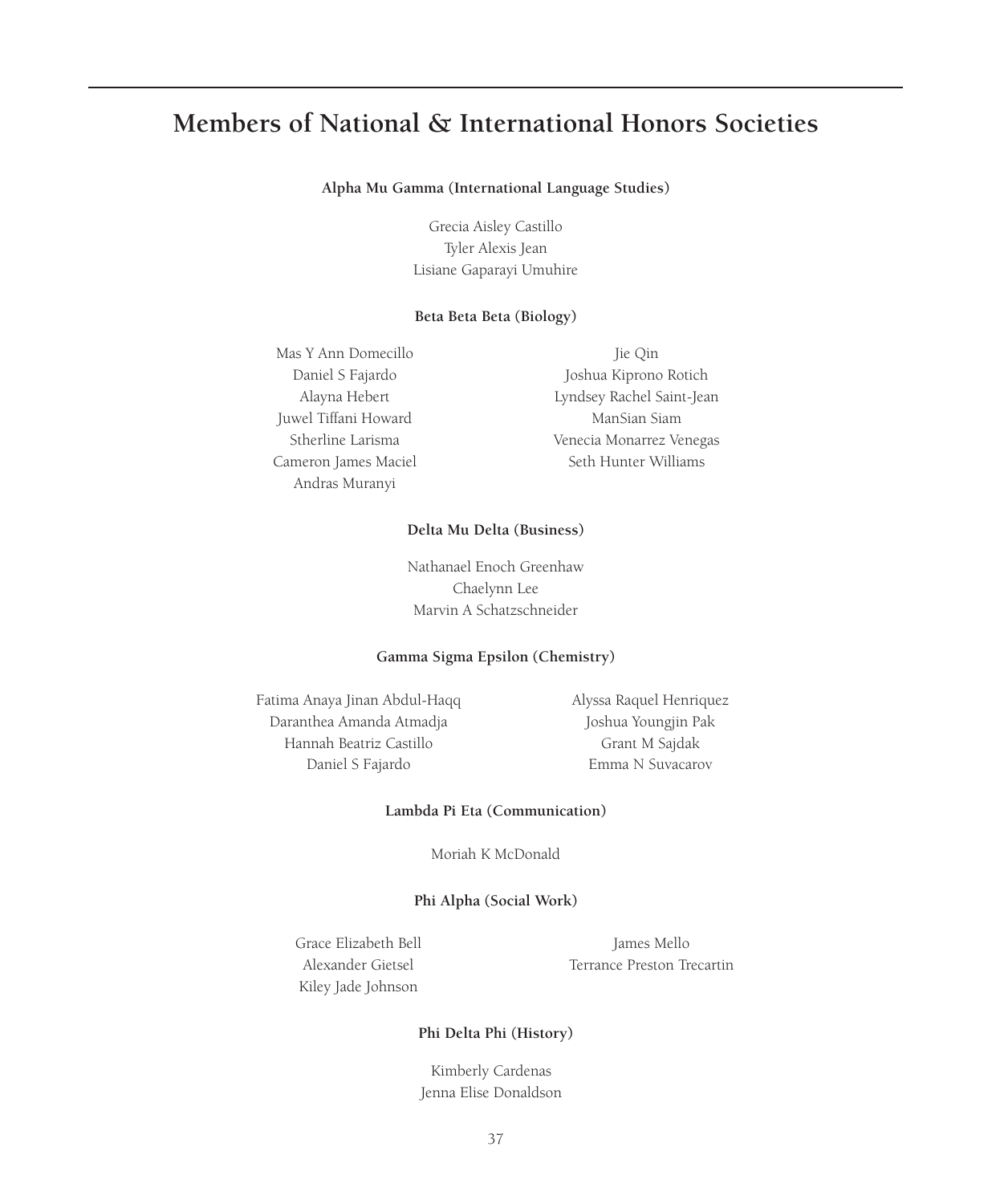#### **Phi Kappa Phi**

Nana Ama Obenewaa Akoto-Boateng Amanda Asantewaa Asafo-adjei Daranthea Amanda Atmadja Reise Jun Campbell-Yoo Hannah Beatriz Castillo Elizabeth Andrea Cisneros Lisa Yi-Lian Hsu DeWitt Jenna Elise Donaldson Matthew Ryan Dulcich Esther Green Elmer Arrais Guzman

Chad Ingalls Howland Shelby Lynn Huse Eric Takeru Inae Sara Suzanne Kim James Mello Michael Christian Orellana Mendez Jessica S Rim Marvin A Schatzschneider Khen Kopmuan Tungnung Odiaka Gregory Walker

#### **Pi Mu Epsilon (Mathematics)**

| Daniel Efrain Arn       | Patricia Jennesha     |
|-------------------------|-----------------------|
| Autumn Lee Bange        | Lisa Louise Johnston  |
| Tyler A Braithwaite     | Jazmyne Lavalas       |
| Reise Jun Campbell-Yoo  | Joshua Lim Khye Shuen |
| Jasmine Elisha Carcamo  | Adrian Negrea         |
| Hannah Beatriz Castillo | Jessica S Rim         |
| Joshua Michael Dulcich  | Grant M Sajdak        |
| Matthew Ryan Dulcich    | Khen Kopmuan Tungnung |
| Daniel S Fajardo        | Jonathan Watson       |
| Jonathan Ryan Homan     | Tsz Yi Yeung          |
| Eric Takeru Inae        |                       |

#### **Pi Sigma Alpha (Political Science)**

Kimberly Cardenas Jenna Elise Donaldson Kurt Allen Kuhlman Kevin Lopez

#### **Sigma Pi Sigma (Physics)**

Jonathan Ryan Homan Lisa Louise Johnston Coulter Sukumaran

#### **Sigma Tau Delta (English)**

Alyssa Raquel Henriquez Moriah K McDonald Pearl Mildred Parker

Elianna Y Srikureja Taylor Elaine Uphus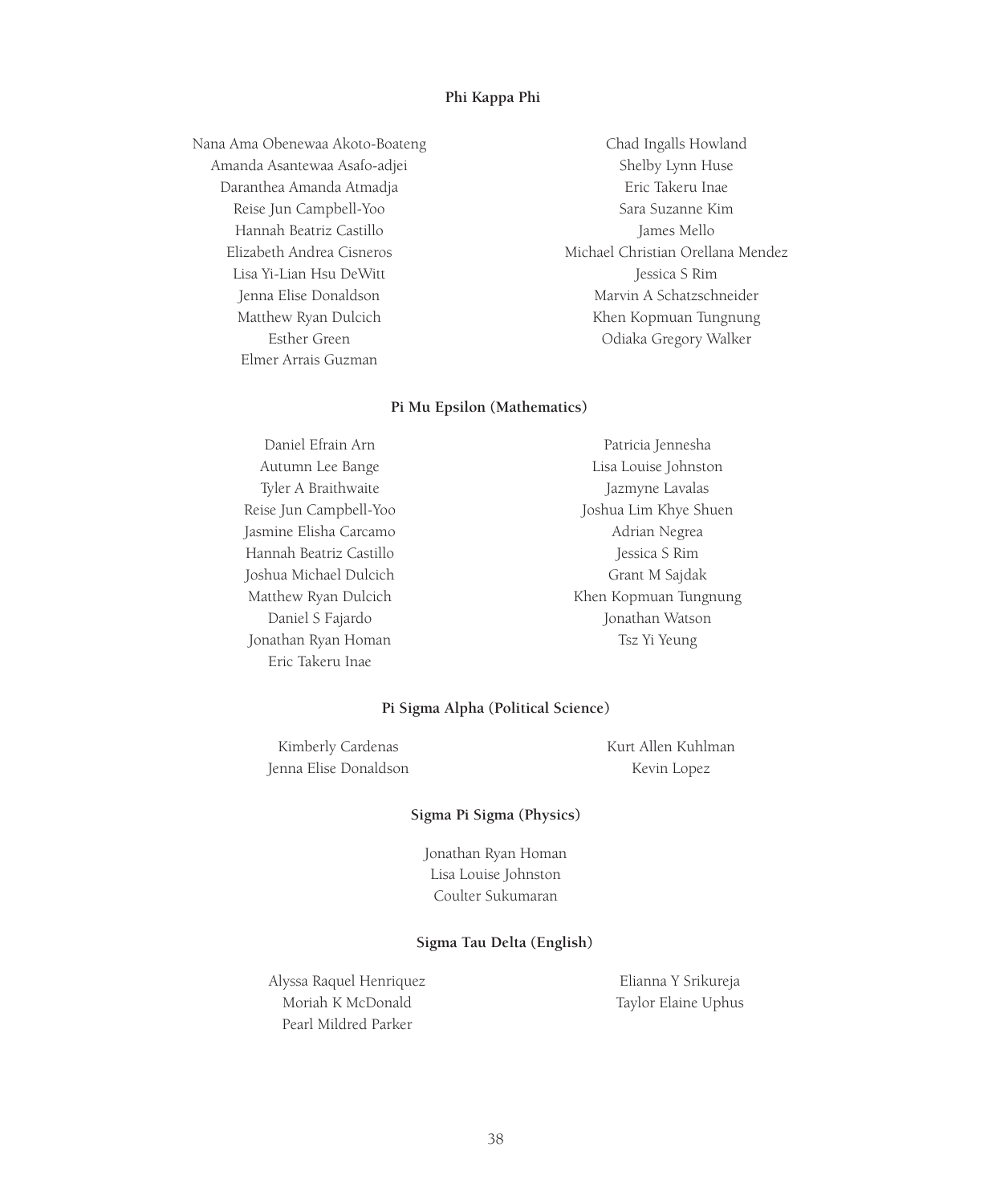#### **Tau Sigma Delta (Architecture)**

Morgan Ashton Bland Michaela Noelle Broyer Jo-Elisa Vic-ita Clarke Sara Nicole Conner

#### **Theta Alpha Kappa (Religion)**

| Trisha Eulene Broy         | Jose Juan Martinez III            |
|----------------------------|-----------------------------------|
| Reise Jun Campbell-Yoo     | Sungjoon Min                      |
| Roselene Celiny            | Kendra Miranda                    |
| Elaine Sant'Anna Cruz      | Adalberto Elizondo Olazaran       |
| Walther Kenneth Davila     | Eliphaz Omote                     |
| Sean C Day                 | Seonghyeon Park                   |
| Jocias Jafet Diaz          | Stephen Moe Tha Po                |
| Matthew Diaz               | Andriamparany Beson Rabelohataona |
| Zachariah Keegan Fossmeyer | Jajuan Jamal Sanders              |
| Junior Fernando Garcia     | Krysten Thomas                    |
| Carl Eugene Goff           | Odiaka Gregory Walker             |
| Gena Alethea Gordon        | Joshua T Whitman                  |
| Esther Green               | Chun Yin Yeung                    |
| Nakwon Ji                  | Loren Yutuc                       |
| Edwin Ledezma              |                                   |

# **Student Missionaries and Taskforce Workers**

Andrews University is pleased its legacy instills the value of service in the current generation. These young people are not content with the status quo and believe change can occur through the courage and hard work of an individual. Many students are now planning a gap year of service as part of their college education. They are called "student missionaries" or "task force workers" but ultimately they are volunteers following a higher calling. Taking a year off, putting their academic program, social life, career plans and relationships all on hold is not an easy choice or one to be taken lightly. This is a path paved with character-building challenges.

We wish to thank them for their spirit of service and know that those moments have changed not only their own but the lives of those they served. (Volunteers are wearing silver cords.)

May the LORD bless you and keep you; The LORD make His face shine upon you, and be gracious to you; The LORD lift up His countenance upon you, and give you peace.

*Numbers 6:24–26 (NKJV)*

| Maci Chen          | Megan Napod     |
|--------------------|-----------------|
| Elizabeth Cisneros | Naissa Ndiaye   |
| Kyra Collins       | Vivian Raimundo |
| Heidi Davis        | Trinity Sulger  |
| Ashlyn Howell      | Lisiane Umuhire |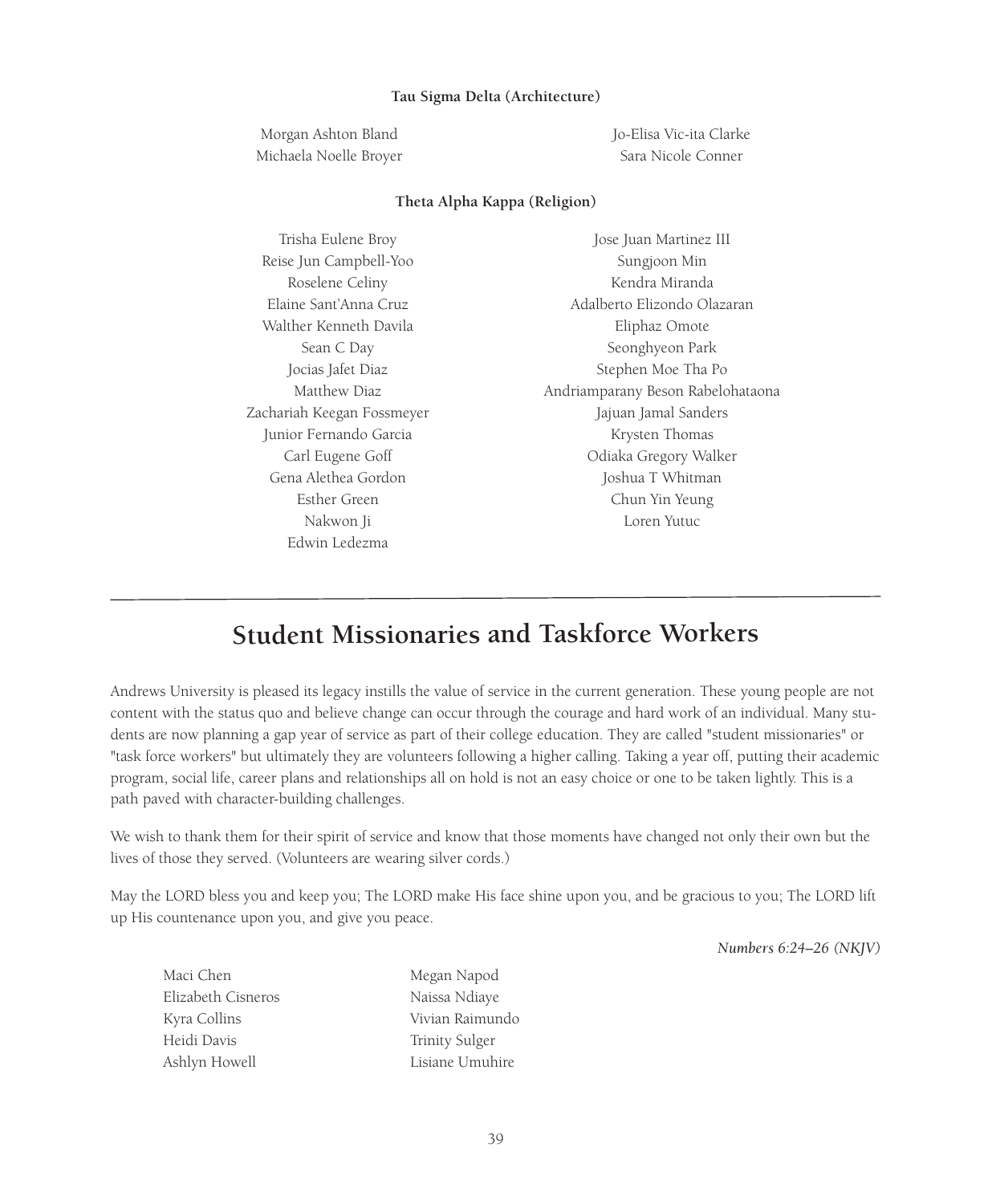# **Countries Represented by the 2022 Graduates**

| Argentina                   |
|-----------------------------|
| Armenia                     |
| Bahamas                     |
| Bangladesh                  |
| Belize                      |
| Bermuda                     |
| Bolivia                     |
| Botswana                    |
| Brazil                      |
| Bulgaria                    |
| Burundi                     |
| Canada                      |
| Chad                        |
| Chile                       |
| China                       |
| Colombia                    |
| Congo                       |
| Cote d'Ivoire (Ivory Coast) |
| Cuba                        |
| Democratic Republic         |
| of Congo                    |
| Dominican Republic          |

Ethiopia Germany Ghana Greece Guatemala Haiti Honduras Hong Kong India Indonesia Italy Jamaica Kenya Republic of South Korea Kyrgyzstan Liberia Madagascar Malawi Malaysia Mexico Moldova

Myanmar Netherlands Antilles Nicaragua Nigeria Peru Philippines Poland Romania Russia Rwanda Saint Lucia Saudi Arabia Sint Maarten South Africa South Sudan Sri Lanka Sudan Taiwan Togo Trinidad and Tobago Ukraine United Arab Emirates United States of America Uruguay Venezuela Vietnam Zambia Zimbabwe

# **Off-Campus Locations**

Centro Universitario Adventista de Sao Paulo East Sahel Union Mission Hong Kong Adventist College Middle East University Newbold College Polish Senior College of Theology & Humanities Ukrainian Adventist Center of Higher Education

Universitatea Adventus din Cernica University of Eastern Africa University of Southern Caribbean Vietnam National University, Ho Chi Minh City National Economics University Taiwan Adventist College Zaokski Theological Seminary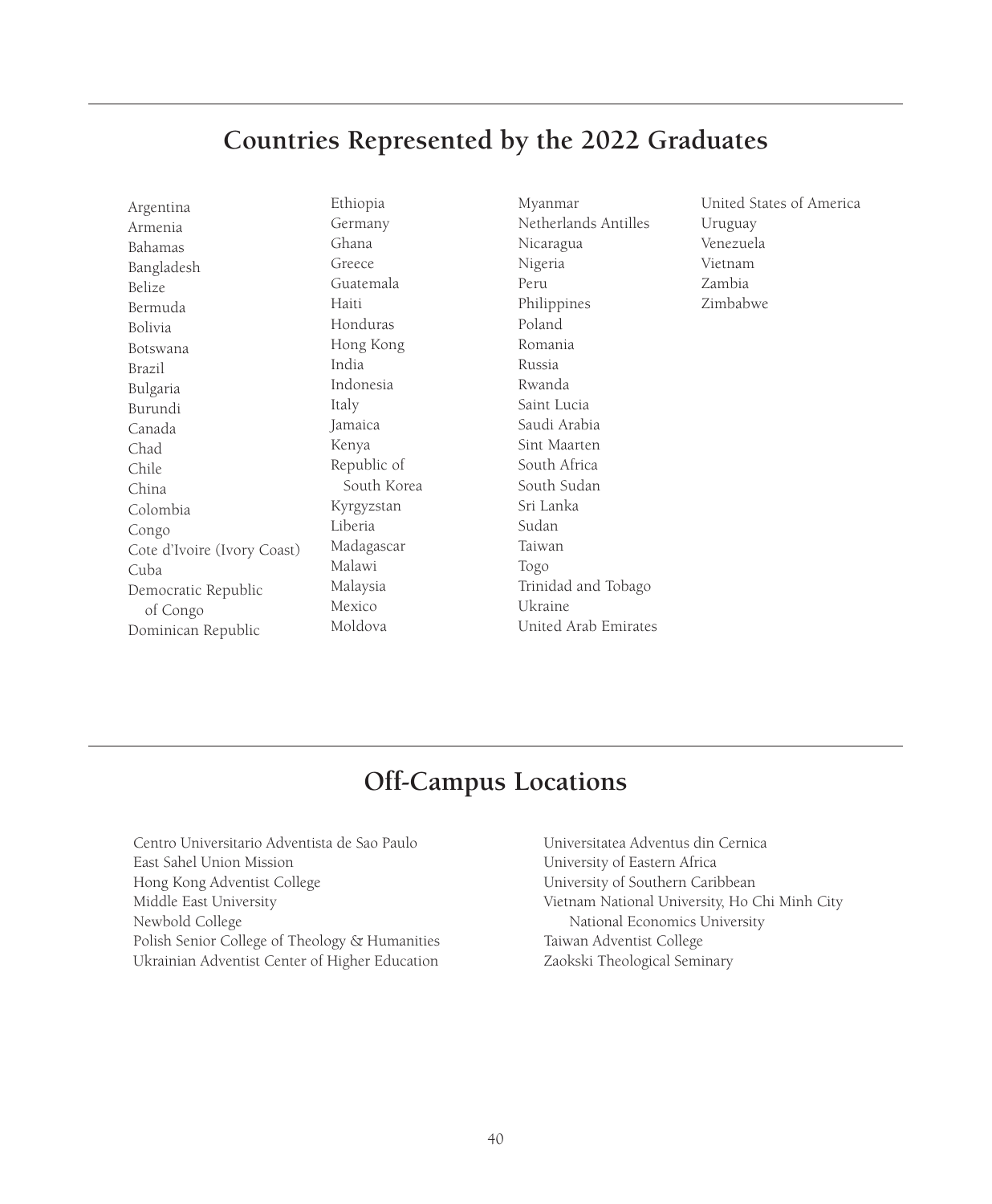# **Senior Class Officers 2021–2022**

Nicole Boddeti, President Elizabeth Escobar, Vice President Jonathan Homan, Secretary Gabriel Palacios, Treasurer Radja Butarbutar, Pastor Lance Johnson, Public Relations Melody Page, Sponsor

# **Andrews University Student Association**

Dongchan Kim, President HeeYun Oh, Religious Vice President Taylor Biek, Social Vice President Alyssa Henriquez, Student Movement Editor Hawi Gude, Parliamentarian Joshua Pak, Student Services Director

# **GRADUATION DECORUM**

We request your cooperation in refraining from applause until all the names in a division are called.

This will insure that each candidate's name is heard, and by not applauding individual candidates we protect from embarrassment those for whom no one might be available to applaud.

*The college deans will indicate when it is appropriate to applaud.* 

# **Officers 2022 Graduates SPRING GRADUATION LIVE STREAM & VIDEO**

Family and friends who are not able to attend the main graduation services can watch live at *andrews.edu/livestream*.

Professionally produced video of each service will also be available on the Andrews University YouTube channel after the services: *andrews.edu/go/youtube*.

# Class Gift 2022

The Senior Class of 2022 proudly presents our senior class gift to the Andrews University community via our partnership with Bird. Founded in 2017 by a former executive of Lyft and Uber, Bird is an electric scooter company that provides an on-demand, dockless electric scooter service. Riders can find and rent electric scooters with their smartphone app and drop off at almost any safe site near their destination. Riders utilize in-app maps to locate an electric scooter and reserve them for safe and environmentally-friendly transportation.

Partnering together with Bird, the Senior Class of 2022 endeavors to better connect students with the surrounding communities of Berrien Springs and Oronoko Township. Bridging the gap between traditional public infrastructure and private transportation, students will be able to zip to and from their destination, whether that be from class to class or downtown Berrien Springs. With this class gift, we hope to boldly embody our school motto, "World Changers Made Here."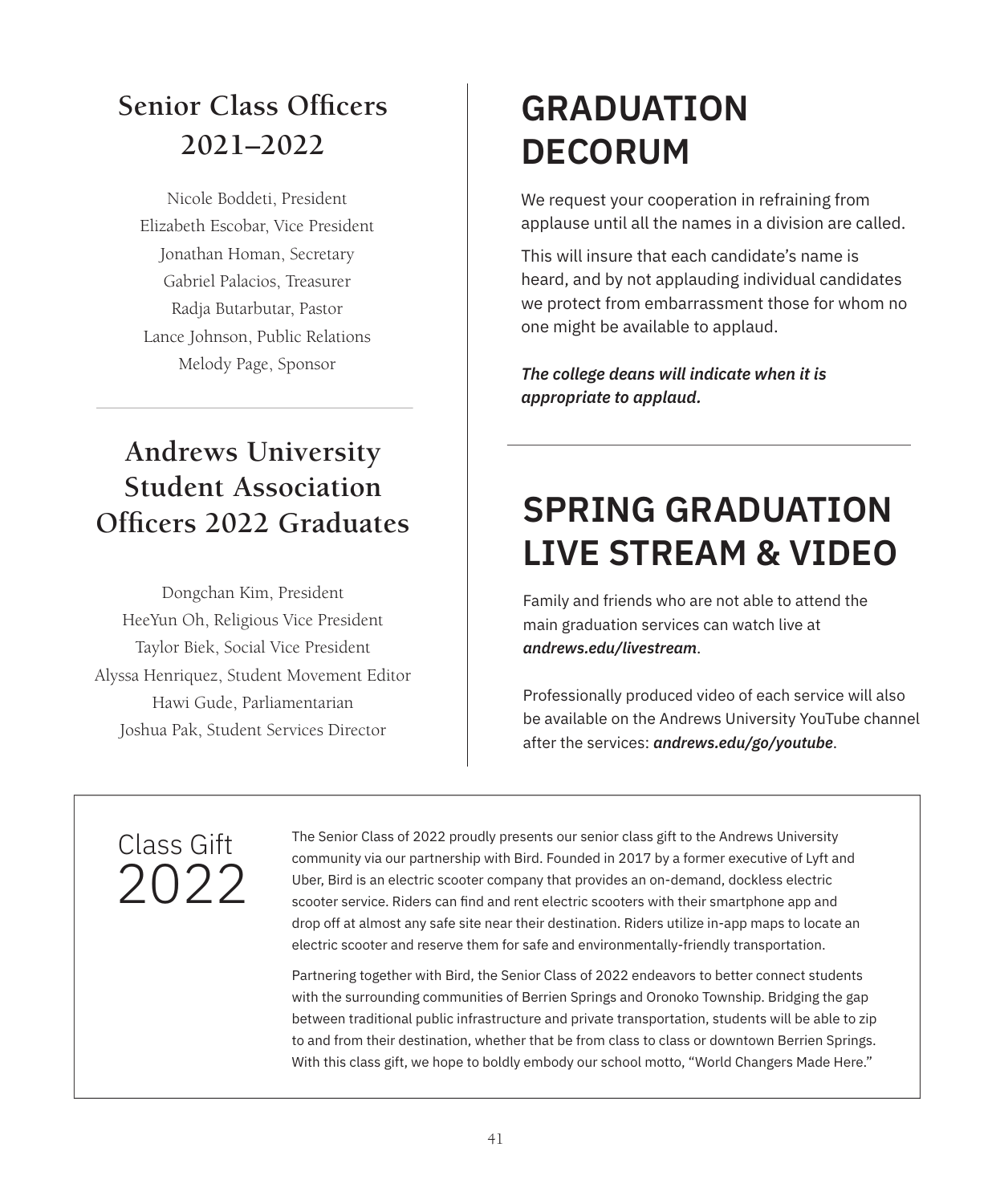# **Pinning and Dedication Ceremonies**

| Thursday, May 5, 6 p.m.     | Eastern Asian Heritage Stole Ceremony, Berrien Springs Korean SDA Church                                              |
|-----------------------------|-----------------------------------------------------------------------------------------------------------------------|
| Thursday, May 5, 8:30 p.m.  | Black Student Christian Forum (BSCF) Rite of Passage (Stole) Ceremony<br>University Towers Auditorium                 |
| Friday, May 6, 1 p.m.       | School of Engineering Graduation Celebration, Garber Auditorium, Chan Shun Hall                                       |
| Friday, May 6, 3:30 p.m.    | Seminary Dedication Service, Seminary Chapel                                                                          |
| Friday, May 6, 5 p.m.       | Teacher Dedication Ceremony, Newbold Auditorium, Buller Hall                                                          |
| Saturday, May 7, 11:45 a.m. | New Life Fellowship Graduation Celebration, Howard Performing Arts Center                                             |
| Saturday, May 7, 3 p.m.     | Department of History & Political Science Reception, Buller Hall 135                                                  |
| Saturday, May 7, 4 p.m.     | Department of Religion & Biblical Languages Senior Dedication<br>Newbold Auditorium, Buller Hall                      |
| Saturday, May 7, 4:30 p.m.  | School of Nursing Pinning Ceremony, Pioneer Memorial Church                                                           |
| Saturday, May 7, 5 p.m.     | School of Business Administration Ethics Oath Ceremony, Chan Shun Hall Lobby                                          |
| Saturday, May 7, 5:30 p.m.  | School of Population Health, Nutrition & Wellness Annual Senior<br>Dedication Ceremony, Howard Performing Arts Center |
| Saturday, May 7, 5:30 p.m.  | BSW and MSW Social Work Graduation Celebration<br>University Towers Auditorium                                        |
| Saturday, May 7, 6 p.m.     | Andrews University Latino Association (AULA) Latino/a Recognition Ceremony<br>Seminary Chapel                         |
|                             |                                                                                                                       |

# **Program Notes**

#### **The Processional**

*Regalia: A Grand Processional on Diademata*, by Kenneth Logan, professor of music, received its premiere presentations at the Andrews University spring 2001 commencements. University President Niels-Erik Andreasen commissioned *Regalia* in August 1999 for use in University commencements. Its title draws inspiration both from the traditional "regalia" garments of commencement services and from a hymn text associated with the hymn tune on which the composition is based. DIADEMATA is that grand melody graced by the regal words, "Crown Him with many crowns, The Lamb upon His throne; Hark! How the heavenly anthem drowns, All music but its own!..." (*Seventh-day Adventist Hymnal*, No. 223)

Thus, on this ceremonial occasion the organ processional evokes this surpassing context—the resplendent coronation of Jesus Christ—in which all earthly ceremony pales by comparison. In keeping with University tradition, *Regalia* provides distinct fanfares before the processionals of graduates, faculty and president's party. In the remaining sections the emphasis falls on transformations of the DIADEMATA melody.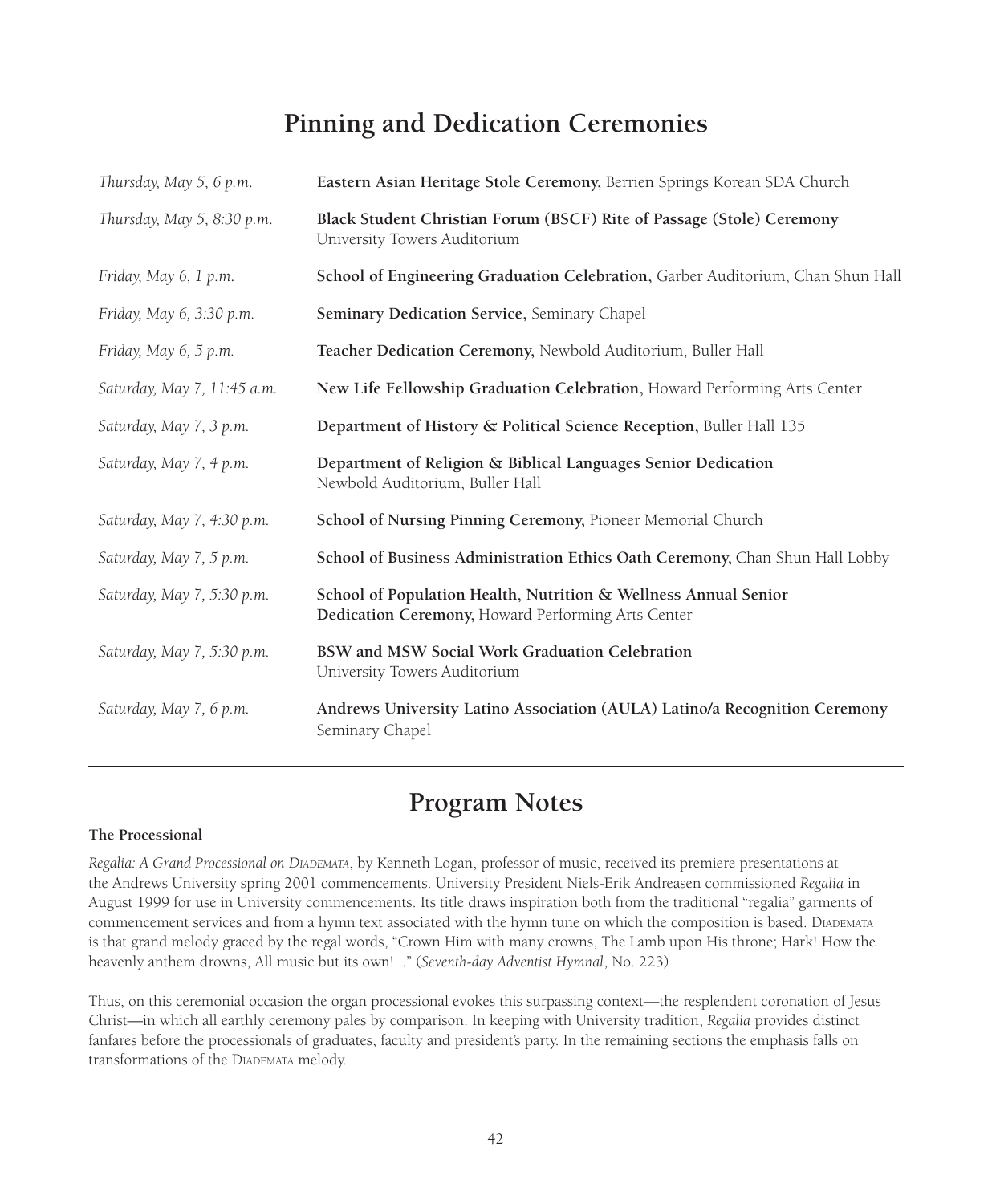# **STATEMENT OF MISSION**

*Andrews University, a distinctive Seventh-day Adventist Christian institution, transforms its students by educating them to seek knowledge and affirm faith in order to change the world.*

# *Andrews University students will:*

## SEEK KNOWLEDGE as they

- Engage in intellectual discovery and inquiry
- Demonstrate the ability to think clearly and critically
- Communicate effectively
- Understand life, learning, and civic responsibility from a Christian point of view
- Demonstrate competence in their chosen disciplines and professions

# AFFIRM FAITH as they

- Develop a personal relationship with Jesus Christ
- Deepen their faith commitment and practice
- Demonstrate personal and moral integrity
- Embrace a balanced lifestyle, including time for intellectual, social, spiritual, and physical development
- Apply understanding of cultural differences in diverse environments

## CHANGE THE WORLD as they go forth to

- Engage in creative problem-solving and innovation
- Engage in generous service to meet human needs
- Apply collaborative leadership to foster growth and promote change
- Engage in activities consistent with the worldwide mission of the Seventh-day Adventist Church